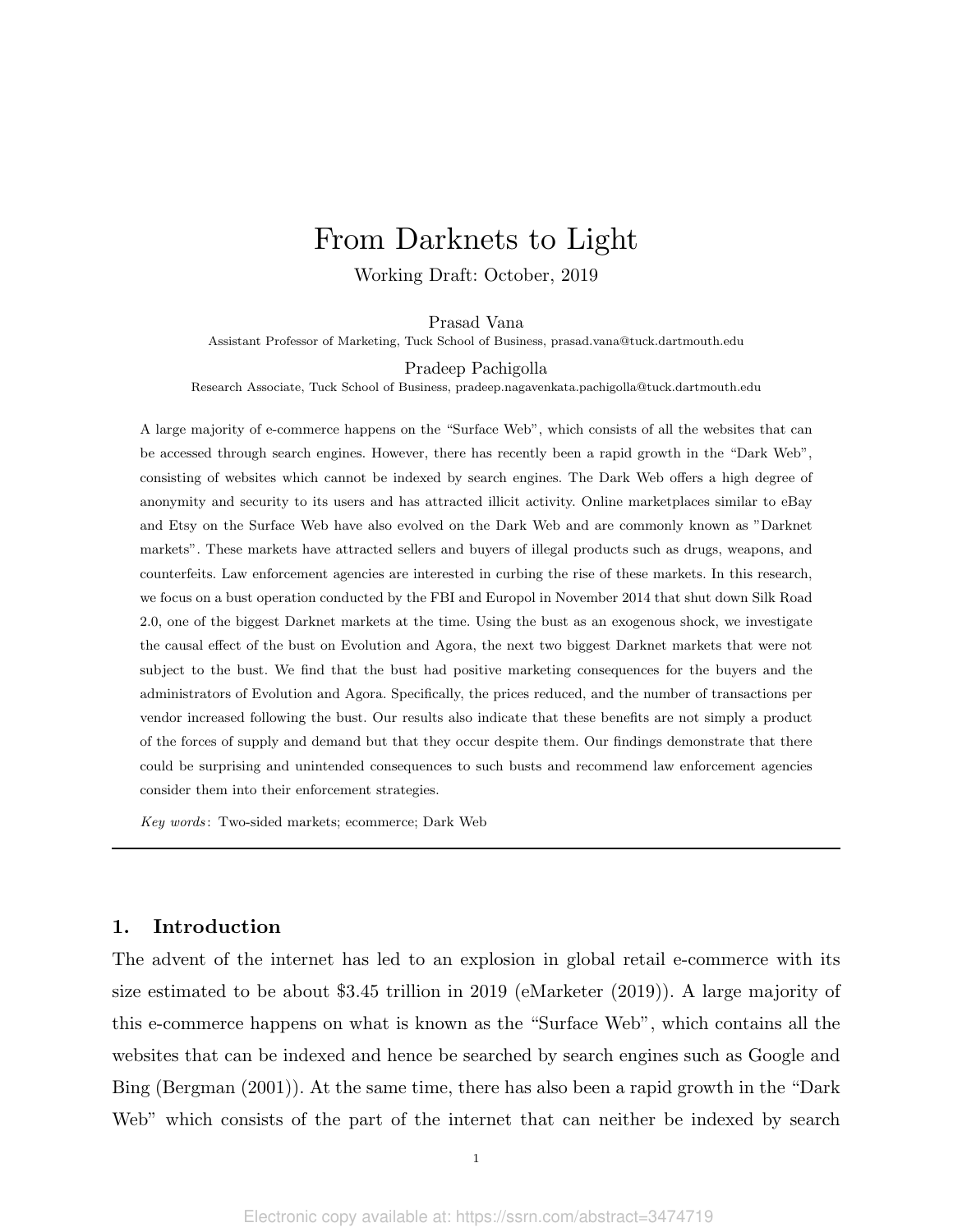engines nor is accessible through regular web browsers due to the use of certain digital encryptions Brightplanet (2014). Two-sided marketplaces such as Amazon Marketplace or Etsy, where multiple vendors and buyers transact, have also evolved on the Dark Web and are commonly known as "Darknet" markets (Barratt and Aldridge (2016)).

Two key aspects differentiate Darknet markets from their Surface Web counterparts. First, the use of nonstandard software and protocols to access them has enabled a high level of anonymity and security to the identity of all its users. Second, the rise of cryptocurrency has enabled the possibility of conducting nearly untraceable transactions on these markets. Because of these features, Darknet markets have become hotbeds for buying and selling various illicit products such as drugs, weapons, counterfeits, and stolen credit cards (Foley et al. (2019)). Estimates of the amount of goods bought and sold in these markets range from \$600 million to \$700 million (Van Wirdum (2019)) with thousands of buyers and vendors frequenting these markets (EMCDDA and Europol (2017)). The first Darknet market that gained popularity and a big following was Silk Road, which began its operations in 2011 (Chen (2011)).

Not surprisingly, law enforcement authorities have been closely monitoring Darknet markets since their inception. The main difficulty they face in curbing these illegal sales is the high level of anonymity that is provided by the Dark Web infrastructure to all the players on these markets (i.e., vendors, buyers, and administrators of the market). Even so, there were early crackdowns by the Department of Justice in the US, which shut down Silk Road in 2013 (Crawford (2014)). Following this, Silk Road 2.0 (SR2) arose as the largest and most popular Darknet market. In November 2014, in a secret bust operation dubbed "Operation Onymous", the FBI and Europol together shut down the operation of Silk Road 2.0 along with several other Darknet markets. This operation involved shutting down servers that hosted the markets, arrests of its founders/administrators and seizures of computer servers, cash, and bitcoins involved with the markets (Europol (2014) and Department-Of-Justice (2014)). The anonymity of the Dark Web meant that they could only arrest the administrators but not any of the vendors or buyers on the busted markets who were free to migrate their future Darknet transactions to other markets.<sup>1</sup>

<sup>&</sup>lt;sup>1</sup> For the rest of this article, we refer to the part of Operation Onymous that led to the closure of Silk Road 2.0 as simply "the bust".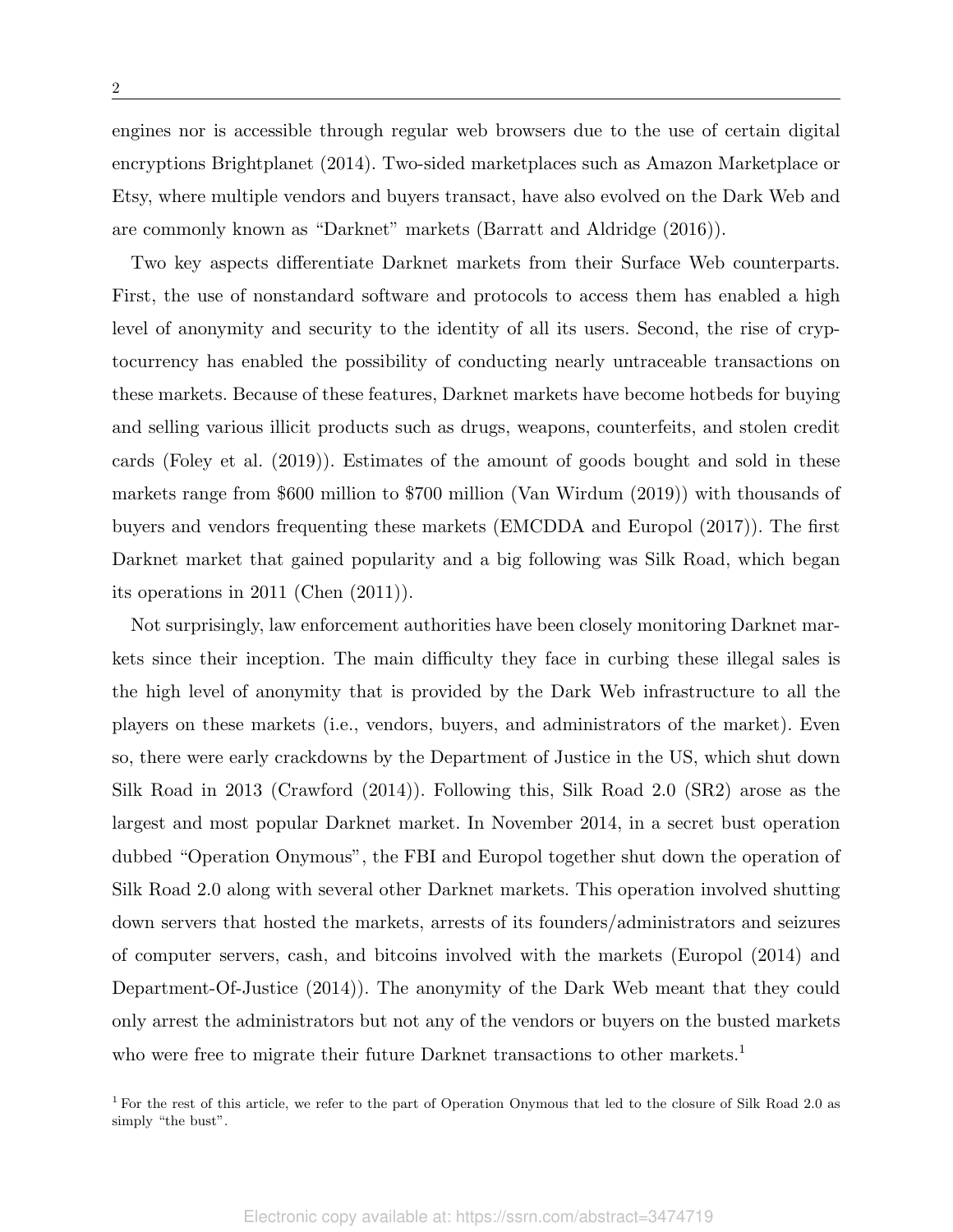From the perspective of law enforcement agencies, not only do such operations obviously curb illegal, criminal activity, they also potentially serve as a deterrent to the players in other current and future Darknet markets. Such strategic motivations were evident after the bust when Troels Oerting, the chief of the Interpol at the time, mentioned after the bust, "in the next wave we're going to come after people using these sites. They might hear a knock at the door" (East-Bay-Times (2014)). Interestingly, during Operation Onymous, law enforcement agencies did not shut down either Evolution or Agora, which were the second and third largest Darknet markets at the time respectively. In response to a question regarding this, Oerting said, "We didn't get Agora or Evolution, because there's only so much we can do on one day" (East-Bay-Times (2014)). In other words, given the budget and personnel limitations of law enforcement agencies coupled with the increasing sophistication of each iteration of these markets, it is potentially impossible to completely eliminate all such markets. Law enforcement agencies have since conducted several such busts (See Table A1 of Foley et al. (2019)) but despite them, other Darknet markets continue to remain operational. This brings into focus the question of how such law enforcement busts affect other Darknet markets that are not subject to the bust.

We focus on Operation Onymous in our research and ask three questions from a marketing perspective regarding how the vendors and buyers operating in Evolution and Agora were affected by the bust. First, how did the vendors change their price after the bust with a looming threat of closure to their marketplace? Second, did the average vendor have fewer or more transactions after the bust? Third, from a policy perspective, was there an economic benefit to any of the players in Evolution or Agora as a result of the bust? We explore the answers to these questions by focusing on how the average price of products listed on these markets as well as the number of transactions per vendor evolved in Evolution and Agora as a result of the bust. This question is particularly interesting from a marketing perspective given not only the rich stream of research on two-sided markets (Sriram et al. (2015)), but also since it is unclear if law enforcement agencies consider the marketing consequences of the bust on other markets since they continue to conduct such bust operations (see Europol (2019) for the operation dated May 3, 2019).

We use data from a panel of 1,209 vendors selling 17,320 products on Evolution as well as a panel of 828 vendors selling 8,025 products on Agora. As the occurrence and the timing of the bust was unexpected, we causally identify the effect of the bust on Evolution and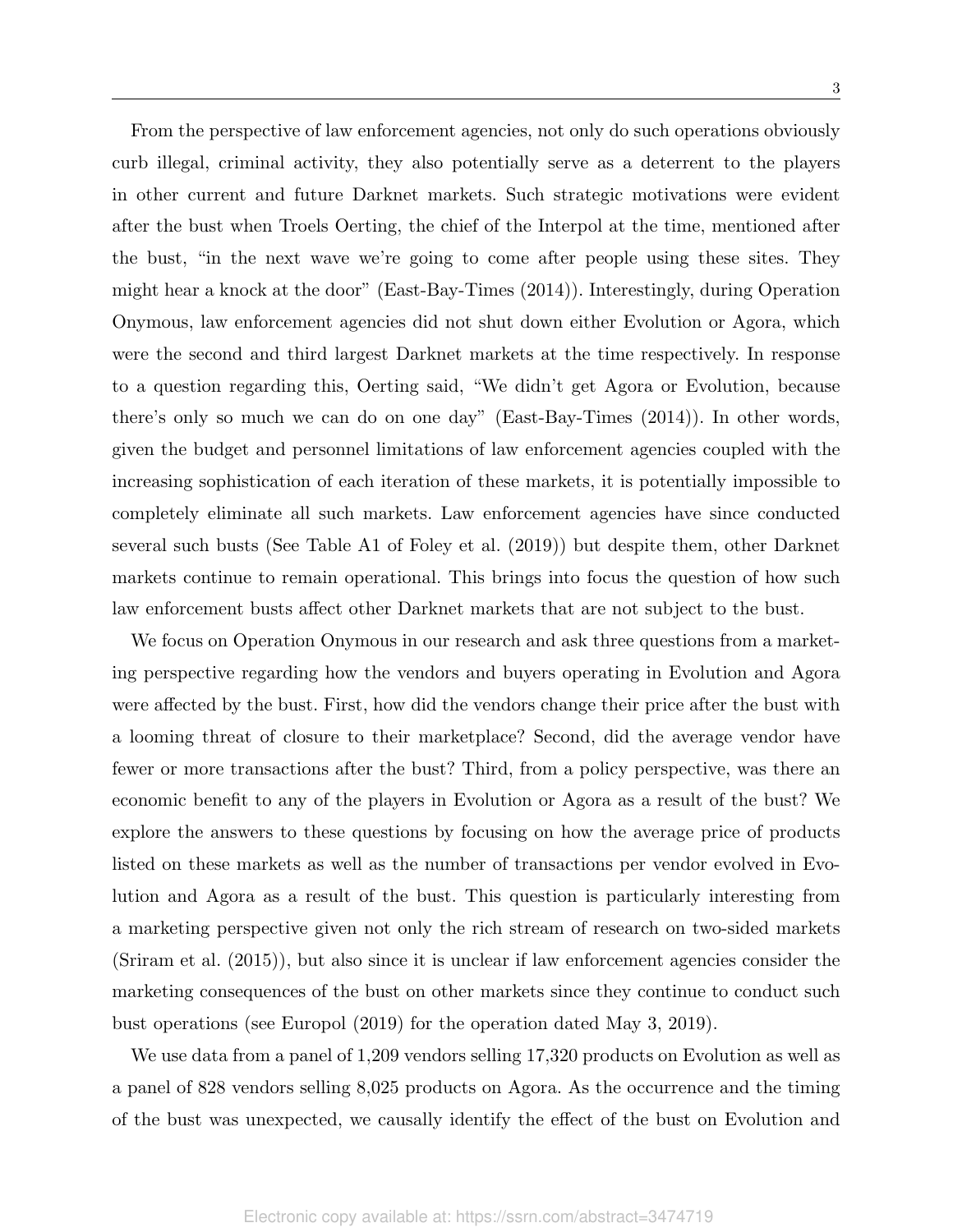Agora by focusing on a narrow time window around the bust. Our results are robust and suggest that there was a significant drop in the price of products across the two markets following the bust. The price of the average product fell by 8.80% in Evolution and 4.18% in Agora in the one month period after the bust. We also find that the average number of transactions by a vendor in Evolution significantly increased after the bust.<sup>2</sup> The first result suggests economic benefit to buyers since these products became cheaper after the bust. The second result suggests economic benefit to the administrators of the markets since their revenue, which is obtained by charging vendors a commission on each sale, increased after the bust. Our results suggest that the outcome is less clear for vendors.

One obvious explanation of our results is that following the bust, there was a demand shock in Evolution and Agora due to buyers who migrated from SR2 and a competitive shock on the supply side due to the corresponding vendor migration. As a result of this, the new equilibrium prices decreased. While our finding about the number of transactions is consistent with an increase in demand, our data surprisingly suggests that there was no significant increase in the number of vendors in either Evolution or Agora after the bust. Taken together, this seems to contradict microeconomic theory that suggests that when demand increases while supply remains relatively unchanged, price should increase in the market. We conduct two additional analyses to further investigate the effects of the demand shock.

First, we investigate if there was a buyer migration from SR2 by focusing on multihomers, who are vendors who sell simultaneously on multiple markets. In particular, we look at the price and the number of transactions of vendors who sold at SR2 before the bust and also at either Evolution or Agora. Our results suggest that multihoming vendors significantly decreased their price after the bust compared to the average non-multihoming vendor at Evolution and Agora. Further, they also had significantly more transactions after the bust compared to the average non-multihoming vendor. These findings are consistent with the hypothesis that buyers from SR2 migrated to Evolution and Agora and perhaps continued buying from vendors they knew in SR2.

Second, we recategorize the various products sold on these markets by whether they were physical (e.g., drugs, weapons, etc.) or digital products (e.g., pirated software, hacked

<sup>&</sup>lt;sup>2</sup> Agora did not display the exact number of transactions during our data duration but only presented the data in irregular intervals. We therefore limit this analysis to Evolution.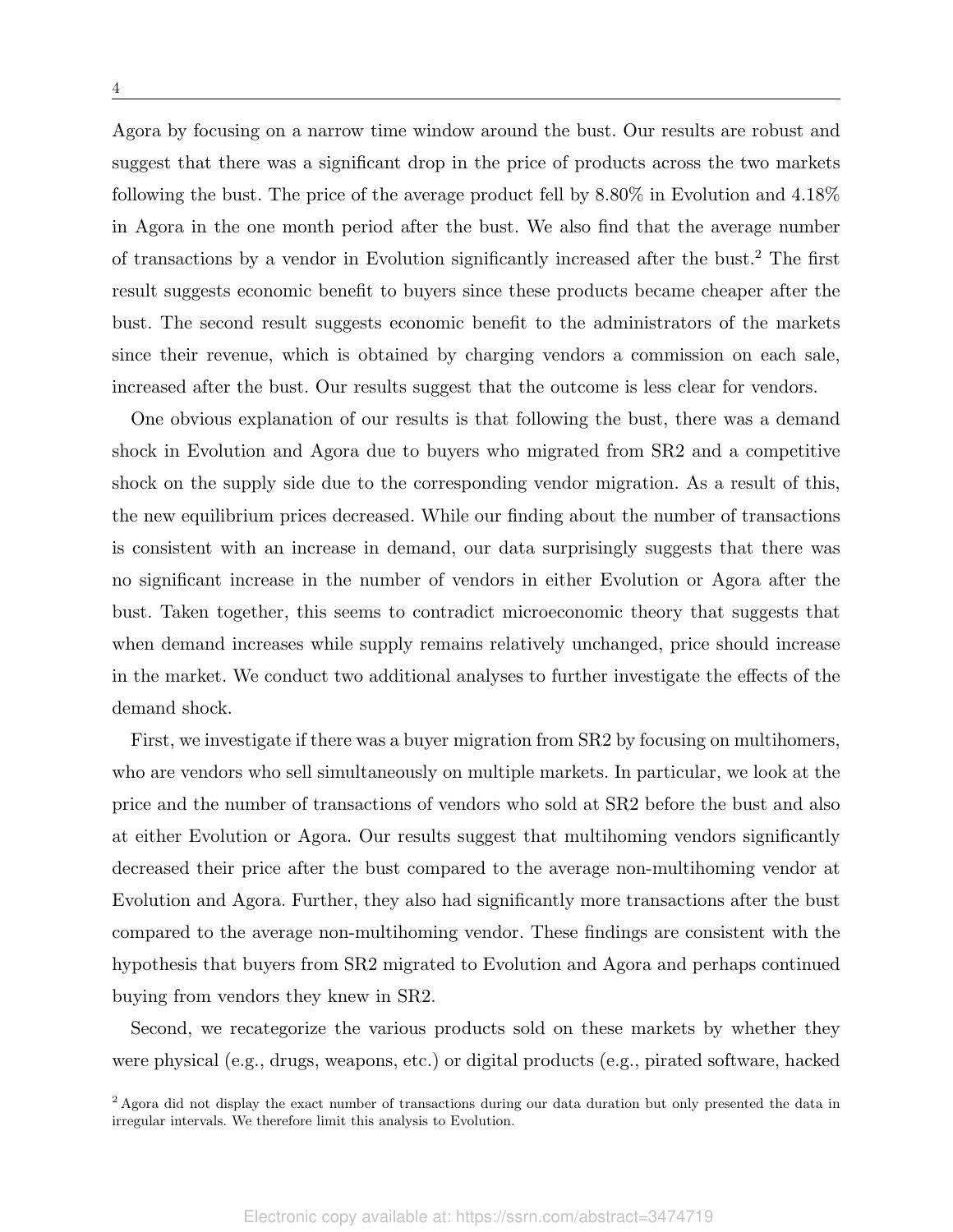passwords, etc.). We repeat our price analyses separately for these two product categories. Our results suggest that the price drop was steeper for digital products compared to physical products. Given the higher marginal cost of physical products compared to digital products, this suggests that vendors responded to the bust with a flash sale/promotion by decreasing their price in an effort to retain their customers.

In sum, our results suggest that while the outcome is less obvious for vendors, both buyers and the administrators of Evolution and Agora benefited from the Silk Road 2.0 bust. Curbing illegal activity is important and shutting down SR2 through the bust halted criminal activities of thousands of its buyers and sellers. At the same time, as a consequence of the bust, and especially because it did not affect the other markets that were operational at the time, our results suggest that it resulted in beneficial outcomes for the buyers and administrators in these markets. While we do not advocate one way or another in this research on whether law enforcement agencies should conduct busts similar to Operation Onymous, we highlight how the marketing environment in these markets could change as a consequence of such busts. This could lead to outcomes that perhaps run counter to the goals of law enforcement agencies. We hence recommend law enforcement agencies consider the marketing consequences of busts into their enforcement strategies.

Our work contributes to three streams of research. First, we add to the growing literature on two-sided markets (for a review of this literature, see Rysman (2009) and Sriram et al. (2015)). Since the theoretical framework for the pricing decisions of a platform were first laid out by Rochet and Tirole (2003) , this literature has focused on various aspects of the markets such as the pricing decisions of the agents involved (Rochet and Tirole (2006) ; Kaiser and Wright (2006)), network effects ( Chu and Manchanda (2016)), competition ( Armstrong (2006)), reputation ( Yoganarasimhan (2013)), the role of algorithms (Fradkin (2015)), and the effects of advertisement (Tucker and Zhang (2010)) using a wide variety of offline markets such as newspapers (Seamans and Zhu (2013)), television advertising ( Wilbur (2008)), video games ( Landsman and Stremersch (2011) ; Liu (2010)) and online markets on the Surface Web such as eBay (Resnick et al. (2006)) and Airbnb (Fradkin (2015)). We add Darknet markets to the empirical context of this literature. Our key contribution to this literature is to demonstrate that when two-sided markets operate illegally, apart from the regular economic forces of supply and demand noted in the above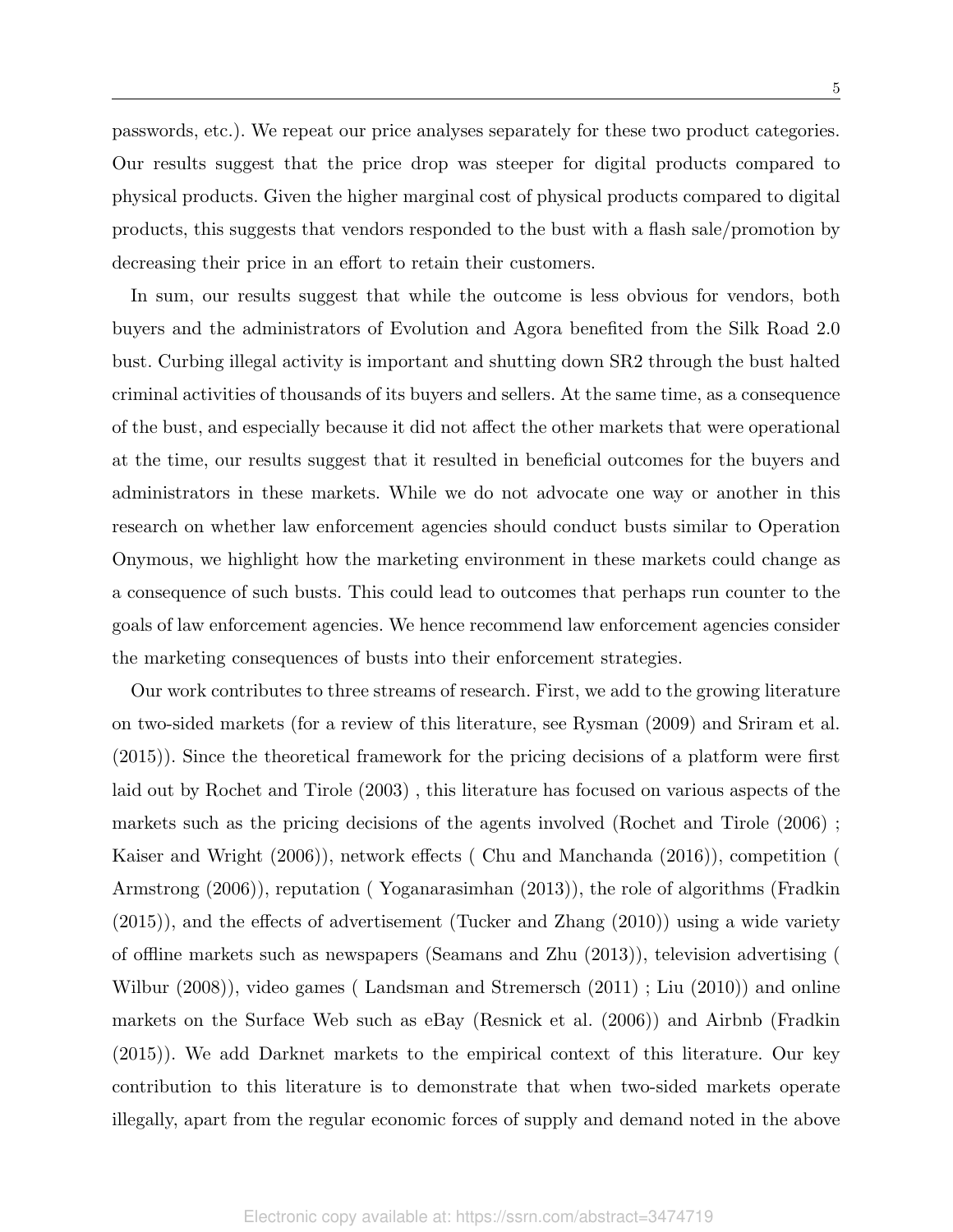literature, there is also the threat of a bust that can affect the pricing behavior among the sellers of the markets.

Second, since their inception, there has been a burgeoning literature on the various aspects of Darknet markets. The early descriptive studies documented that these markets operate on a global scale (Van Buskirk et al. (2017)) and that over time, there was an evolution in the product listings and their diversity in the overall economy of Darknet markets (Broséus et al.  $(2016)$ ). The critical role that reputation plays in these markets (Espinosa (2019); Hardy and Norgaard (2016)) and how law enforcement agencies could use them strategically has also been explored (Markopoulos et al. (2015)). Closer to our setting, a few studies have focused in particular on Operation Onymous. Décary-Hétu and Giommoni (2017) shows, contradictory to our results, that prices did not decrease after the bust, perhaps since they report marketwide average prices, unlike the panel of vendorproducts that we analyze in our research. Similarly, Van Buskirk et al. (2017) report that the rate at which vendors enter the markets remains unaffected by the bust, a finding consistent with our analysis. We contribute to this literature by identifying the causal effect of the bust on various marketing outcomes.

Third, we add to the literature on how law enforcement/governmental interventions affect marketing outcomes. This stream of literature has reported that both imposing as well as removing regulatory actions can lead to positive outcomes. Jin and Leslie (2003) show that a policy requiring restaurants to display hygiene grade cards on their windows leads to several positive health outcomes. Dhar and Baylis (2011) show that a ban on advertising to children leads to better food consumption. Similarly, Rao and Wang (2017) show that when firms are caught making false claims, it leads to reduced demand for their products. Finally, Rao (2018) shows that when the FTC shut down several fake news websites, the interest for consumption of such news decreased. On the other hand, Ippolito and Mathios (1990) show that after a regulatory ban on advertising health benefits was removed, it lead to people buying healthier products. We show that law enforcement actions on illegal markets can also affect marketing outcomes.

The rest of this paper is organized as follows. In the next section, we layout in detail what Darknet markets are and how they function. Following that, we explain in detail our data and how it helps us with the identification in our empirical context. In Section 3, we present the models and results we use for our analyses regarding price and the number of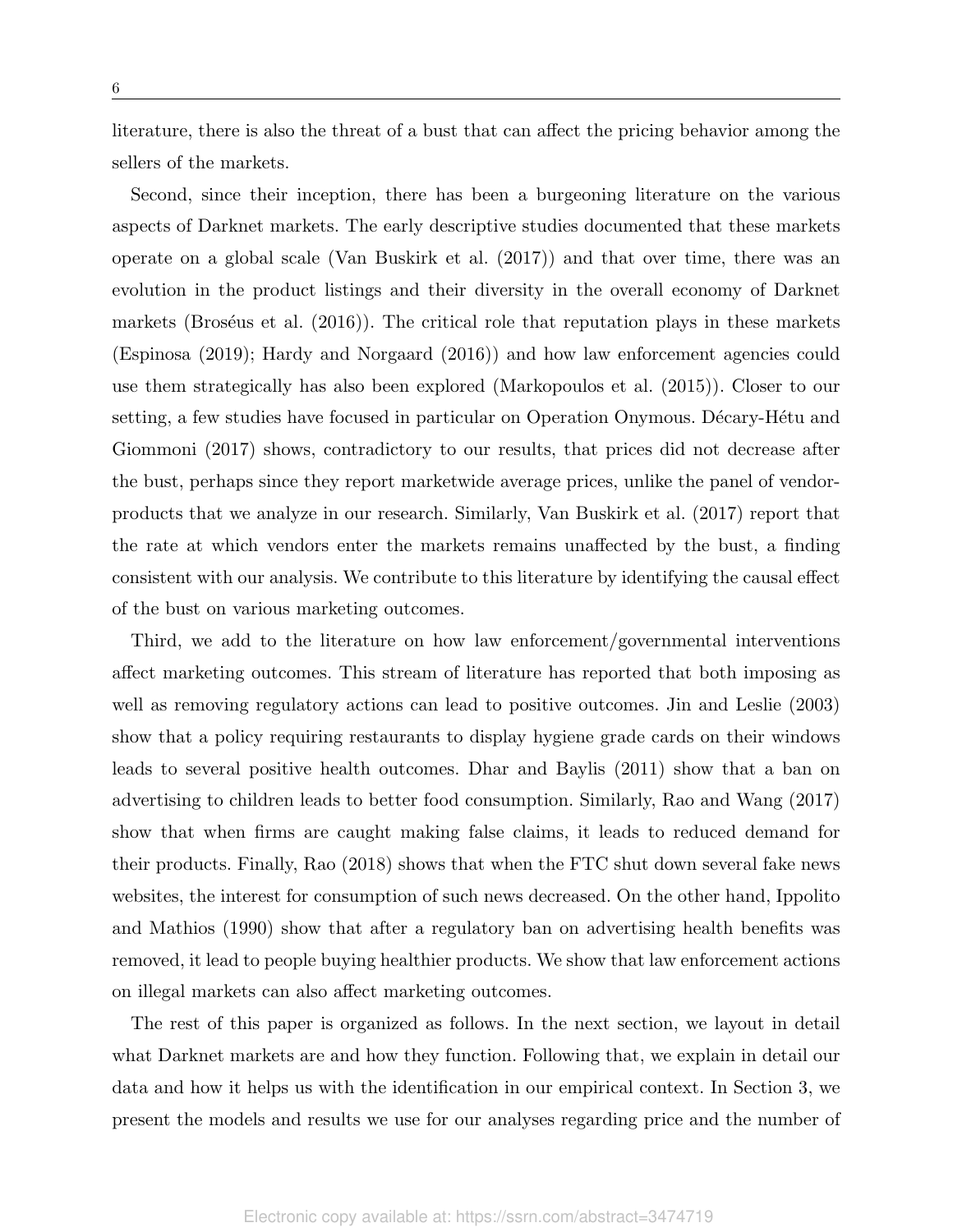transactions. We next show the robustness of these results and focus on the mechanism in Section 4. Finally, Section 5 concludes our research with a discussion on the implications of our findings.

# 2. Empirical Context and Data

# 2.1. Darknet Markets

The Internet (or the Web) can be classified into the "Surface Web" and the "Deep Web". The Surface Web contains all the websites that can be indexed and hence be searched by regular search engines such as Google and Bing. In contrast, the Deep Web consists of all the webpages that cannot be indexed or searched by search engines. The Deep Web is estimated to be about 500 times larger than the Surface Web (Bergman (2001)) and growing rapidly in size and content diversity (He et al. (2007)). It contains webpages protected by logins and passwords, content behind paywalls, proprietary databases, protected content on social media, as well as the Dark Web. The Dark Web is part of the Deep Web and consists of websites that use nonstandard encryption software and protocols for their access.

The most popular encryption software used to access the Dark Web is The Onion Router (TOR). Its name is derived from the mechanism it uses to anonymize a user's identity. When a user's request to access a website is routed directly to that website's server, it leaves open the possibility that a third-party can compromise the user's identity by surveiling on this communication. To prevent this, TOR is operationalized by routing a user's request through a randomly generated path among multiple layers (like an onion) of a network of servers hosted by thousands of volunteers across the world. Since a new random path among the servers is generated each time a user requests a website, it is probablistically impossible for a third-party listener to obtain the information regarding which user accesses which website.

An early prototype of TOR was first developed at the US Naval Research Lab as a tool to provide anonymity and security to users on the Surface Web (Tor (2019)). However, since its inception, TOR's features of anonymity and security have attracted usage past the Surface Web to access content on the Dark Web. These are websites that require the usage of TOR (or other similar anonymizing software) to access them. Access to the Dark Web has been made easy with the TOR browser extension, which users can download on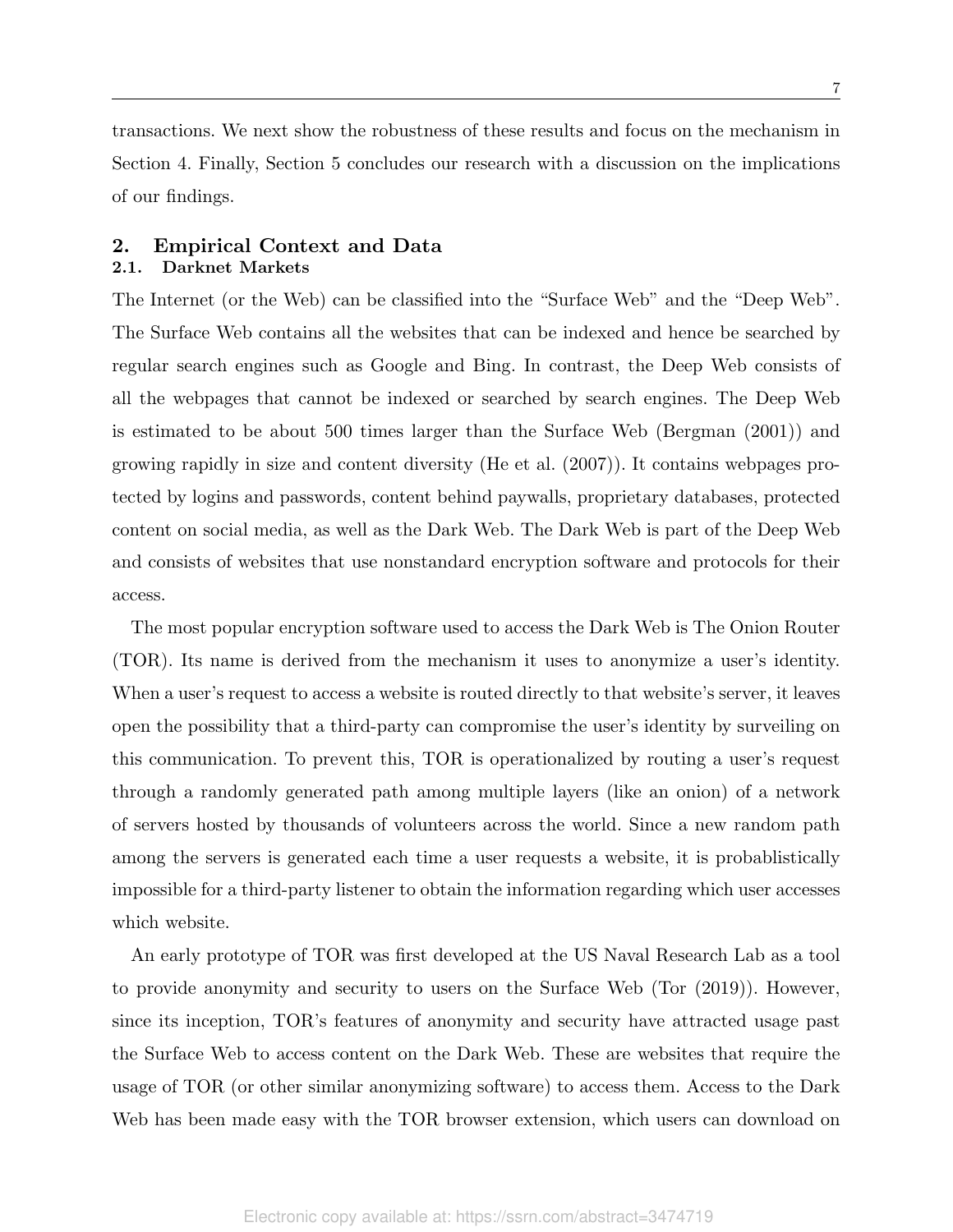their web browser. When the extension is activated, users can access the Dark Web by just typing in the address of the website in the browser's address bar.

As of 2019, about 2.5 million users worldwide access about 75,000 websites available on the Dark Web through TOR's encryption. The Dark Web has been used as a communication medium for journalists and whistleblowers, particularly in authoritarian regimes, with the New York Times, the CIA, and Facebook having official websites on the Dark Web.<sup>3</sup> However, the Dark Web has also attracted illicit activity. Chief among them are Darknet marketplaces that allow vendors and buyers of illegal products such as drugs, weapons, and counterfeits to transact.

Darknet markets work similar to online marketplaces on the surface web such as Amazon Marketplace or Etsy. That is, they are two-sided markets where multiple vendors and buyers transact. However, a critical difference is that in Darknet markets, the identities of the buyers, vendors and the administrators remain anonymous. All transactions are paid for using cryptocurrencies, ensuring anonymity of all players. The administrators of the markets typically earn their revenue by charging vendors a commission per transaction. Since all the players in the market are anonymous, Darknet markets have developed an escrow model. When a transaction occurs, the buyer first pays the administrator of the market, which is held in escrow until the vendor ships the product and the buyer confirms receiving it. The administrator then keeps their commission and transfers the remaining money to the vendor.

We focus our empirical context around Operation Onymous, which was a law enforcement operation conducted jointly by the FBI and Europol on November 6, 2014 (Europol (2014)). This was a secret bust operation that arrested 17 individuals across many countries and shut down hundreds of websites on the Dark Web. The arrests were of the administrators of different Darknet markets. The agencies did not reveal how they were able to identify the administrators of the markets despite the anonymizing mechanism of TOR. The prime target of the bust included the administrator of Silk Road 2.0, the biggest Darknet market at the time (Economist (2016)). As law enforcement agents seized all the money that was held in escrow by the administrators of SR2, its buyers and vendors lost that

<sup>3</sup> See https://open.nytimes.com/https-open-nytimes-com-the-new-york-times-as-a-tor-onion-service-e0d0b67b7482, https://www.wired.com/story/cia-sets-up-shop-on-tor/, and https://www.facebook.com/notes/protect-thegraph/making-connections-to-facebook-more-secure/1526085754298237 for more details.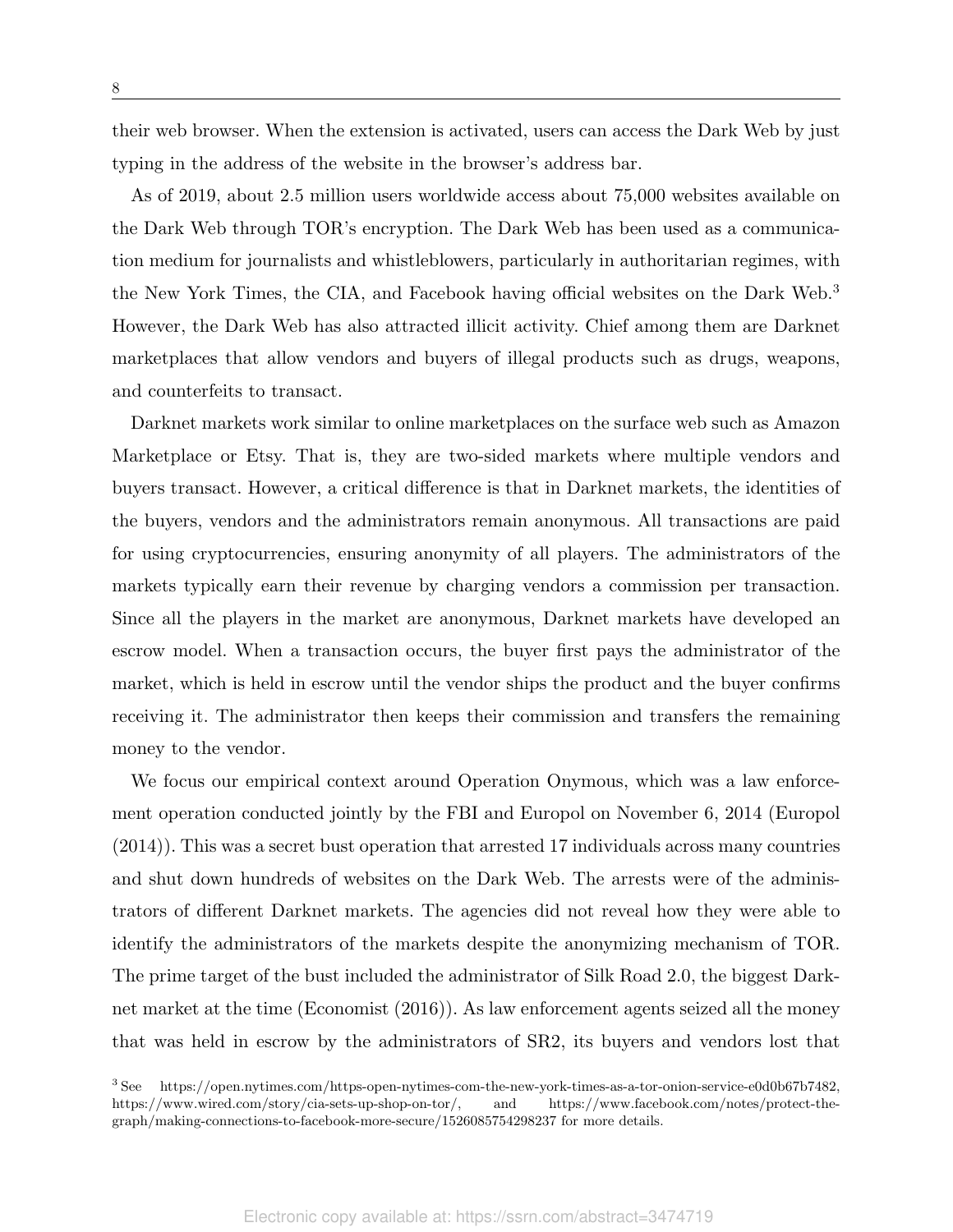money. A message indicating that the FBI and Europol had seized that website displayed to anyone who tried to access the market after the bust.

Evolution and Agora were the second and third biggest markets by total number of product listings on the Dark Web at the time of the bust. The buyers and vendors of Evolution and Agora were able to conduct their business as usual after the bust since these markets were not bust. However, as the information regarding the bust was widespread in the media<sup>4</sup>, the threat of closure of these markets loomed large. We exploit the secrecy of the occurrence and timing of the bust to causally identify the effect of the bust on Evolution and Agora. We focus on a narrow time window around the bust and argue that the difference in price and number of transactions observed after the bust is caused by the bust.

#### 2.2. Data

The data for this study was obtained from Gwern Branwen (2015), who collected the data by scraping all the webpages associated with several Darknet markets on multiple dates during the period of 2013 to 2015. We use data that was collected by scraping the product listing pages of Evolution and Agora markets. Figure 1 shows an example of a product listing page on Evolution and Figure 2 shows a listing page on Agora. As can be seen, we only have data on the products that were listed for sale on the market on a given date but not actual sales data. The data includes the vendor's name, product category, product (description), price (in Bitcoins), and data on the vendor's reputation (percentage of positive reviews or average rating as well as the total number of reviews). Table A1 shows the dates and number of listings for Evolution and Table A2 shows the same information for Agora.

Vendors often list an assortment of multiple products that can change over time. Additionally, vendors often enter and exit or delist products on the market. In order to causally identify the effect of the bust on Evolution and Agora, we create a panel for each market consisting of only those vendor-products that were listed in the market both before and after the bust. Consequently, the unit of analysis in our data is vendor-product-date. We use three different methods of including vendor-products in the panels. First, as the most

<sup>4</sup> For example, see https://www.bbc.com/news/technology-29950946, https://www.nytimes.com/2014/11/08/world/europe/darkmarket-websites-operation-onymous.html, and https://www.washingtonpost.com/news/wonk/wp/2014/11/06/thefbi-promises-a-perpetual-futile-drug-war-as-it-shuts-down-silk-road-2-0/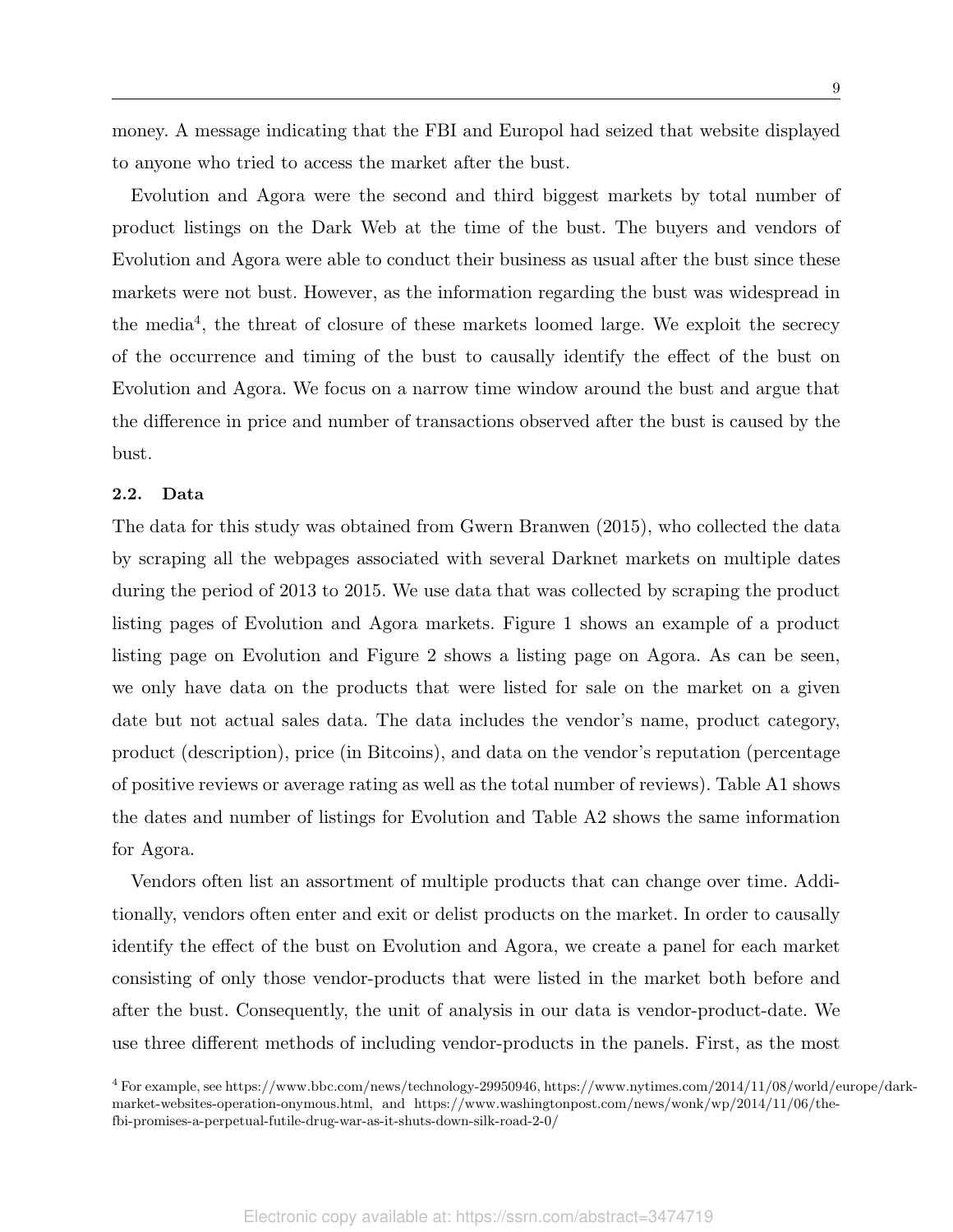| evolution             |       | $Q$ Go<br>Fraud Rela<br>Search for                                                                               |                                    |
|-----------------------|-------|------------------------------------------------------------------------------------------------------------------|------------------------------------|
| Home / Fraud Related  |       |                                                                                                                  | For each date:<br>Product category |
| <b>Active Filters</b> | Clear | <b>Fraud Related</b>                                                                                             | Product<br>Price (BTC)             |
| × Active vendor       |       | ×<br>Popularity - This month<br><b>O</b> Filter                                                                  | <b>O</b> Sort                      |
| Categories            |       | CC from the US (Centurion, Signature & Platinum)<br>BTC 0.0176<br><b>Buy It Now</b>                              |                                    |
| Drugs.                | 8390  | railguydd (98.1%) Lever4 (1226)                                                                                  |                                    |
| <b>Fraud Related</b>  | 1426  | $\circ$<br>圭                                                                                                     | Number of ratings                  |
| CC & CVV              | 334   |                                                                                                                  | Vendor level<br>۰                  |
| Accounts              | 494   | <b>FAVORITE</b>                                                                                                  | Average rating                     |
| Documents & Data      | 299   |                                                                                                                  | Vendor name                        |
| Durnps                | 65    | LEGENDARY) NON-AVS // .Bill=Ship. // NEW BASE<br><b>BTC 0.0000</b><br>Buy it Now<br>Yasuo (99.1%) Level 5 (2219) |                                    |
| Guides & Tutorials    | 1663  | 土<br>$\circ$<br>$\circ$ : :                                                                                      |                                    |
| Services              | 570   |                                                                                                                  |                                    |
| Counterfeits          | 372   | <b>FAVORITE</b>                                                                                                  |                                    |
| Digital Goods         | 1439  |                                                                                                                  |                                    |
| Drug Paraphernalia    | 162   | BTC 0.1102<br><b>TCF Membership</b><br><b>Buy it Now</b>                                                         |                                    |
| Electronics           | 144   | Verto (99.9%) Level 5 (1170)                                                                                     |                                    |

*Source: https://www.dailydot.com/crime/evolution-biggest-dark-net-market-of-all-time/*

Figure 2 Listing Page on Agora

| <b>DRUGS</b><br><b>STIMULANTS</b>                                                                | COCAINE                                                                                                                                                                                                                                                                                                             |                          |                                                              |                                                  | For each date:<br>Product category |
|--------------------------------------------------------------------------------------------------|---------------------------------------------------------------------------------------------------------------------------------------------------------------------------------------------------------------------------------------------------------------------------------------------------------------------|--------------------------|--------------------------------------------------------------|--------------------------------------------------|------------------------------------|
| Search                                                                                           | V No-FE first<br>Sort Default                                                                                                                                                                                                                                                                                       |                          | Show domestic first. Choose                                  | $\times$ Go.                                     | Product                            |
| Stimulants                                                                                       | More: 1 2 3 4 5 6 7 8 9 10                                                                                                                                                                                                                                                                                          |                          |                                                              |                                                  | Price                              |
| Cocaine (200+)                                                                                   | Name                                                                                                                                                                                                                                                                                                                | Price                    |                                                              | Vendor                                           | Vendor                             |
| Meth (60+)<br>Prescription (40+)<br>Speed (100+)                                                 | 3.5 GRAMS HIGH HEAT COCAINE - SCOTT<br>AND PURITY TESTED<br>THIS LISTING IS FOR - HIGH - HEAT COCAINE -<br><b>SCOTT &amp; PURITY TESTED</b>                                                                                                                                                                         | 0.46163078<br><b>BTC</b> | <b>B</b> From: Canada<br><b># To: WORLDWIDE</b>              | GoingPostal<br>M 5.0/5. 100~150 deals            | Number of deals                    |
| Main menu:                                                                                       | 0.5 GRAMS HIGH HEAT COCAINE - SCOTT<br>AND PURITY TESTED<br>THIS LISTING IS FOR - HIGH - HEAT COCAINE -                                                                                                                                                                                                             | 0.07693846<br><b>BTC</b> | <b>B</b> From: <b>I + I</b> Canada<br><b># To: WORLDWIDE</b> | <b>B</b> GoingPostal<br>Jal 5.0/5. 100~150 deals | Average rating                     |
| Counterfeits (100+)<br>Data (100+)<br>Drug paraphernalia (9)<br>Drugs (3900+)<br>Electronics (5) | <b>SCOTT &amp; PURITY TESTED</b><br>*SPECIAL OFFER* 1 gram Pure Cocaine + 5<br>x Yellow Bitcoins 200mg MDMA<br>*We offer you "top of the bill" Cocaine and XTC for a<br>special price!* This offer included: - 1 Gram Cocaine<br>(grade A) - 5x Yellow Bitcoins (200+mg MDMA) The<br>cocaine we ship with this orde | 0.18465231<br><b>BTC</b> | From: Netherlands                                            | DutchMasters<br>all 5.0/5.25~40 deals            |                                    |
| Forgeries (100+)<br>Information (600+)<br>Jewelry<br>Services (100+)                             | Cheap Cocaine 200mg<br>Our Cheap Cocaine is a very very nice value, excellent<br>for those reselling. A mixture of chunks and powder as<br><b>Electricolar</b><br>pictured about half and half. Purity is not very high but it<br><b>CocaineCunnective</b><br>is at least above forty perc.                         | 0.01864988<br><b>BTC</b> | From USA<br>To: Worldwide                                    | CocaineConnections<br>M 4.9/5, 100~150 deals     |                                    |
| Tobacco (40+)<br>Weapons (60+)                                                                   | 1G HQ Blow<br>1 Gram High Quality Blow No BS<br>http://xoqyrrgahnoenamg.onion/sm/SM_MRROR<br>/sheep5u64fi457aw.onion/market/item/hg-<br>HnB<br>pure-cocaine-a-1-gram-d75d751f7e.html Past reviews<br>AM Escrow in the US                                                                                            | 0.18463692<br>BTC:       | From USA<br><b>*</b> To: Worldwide                           | Hookers_and_Blow<br>$-5/5$ 1 -2 deals            |                                    |

*Source: https://www.dailydot.com/crime/evolution-biggest-dark-net-market-of-all-time/* general way, we include vendor-products that had at least one observation each before and after the bust during our data duration. Second, we limit our analysis to only dates that are within the 30-day window before and after the bust and include those vendor-products

Figure 1 Listing Page on Evolution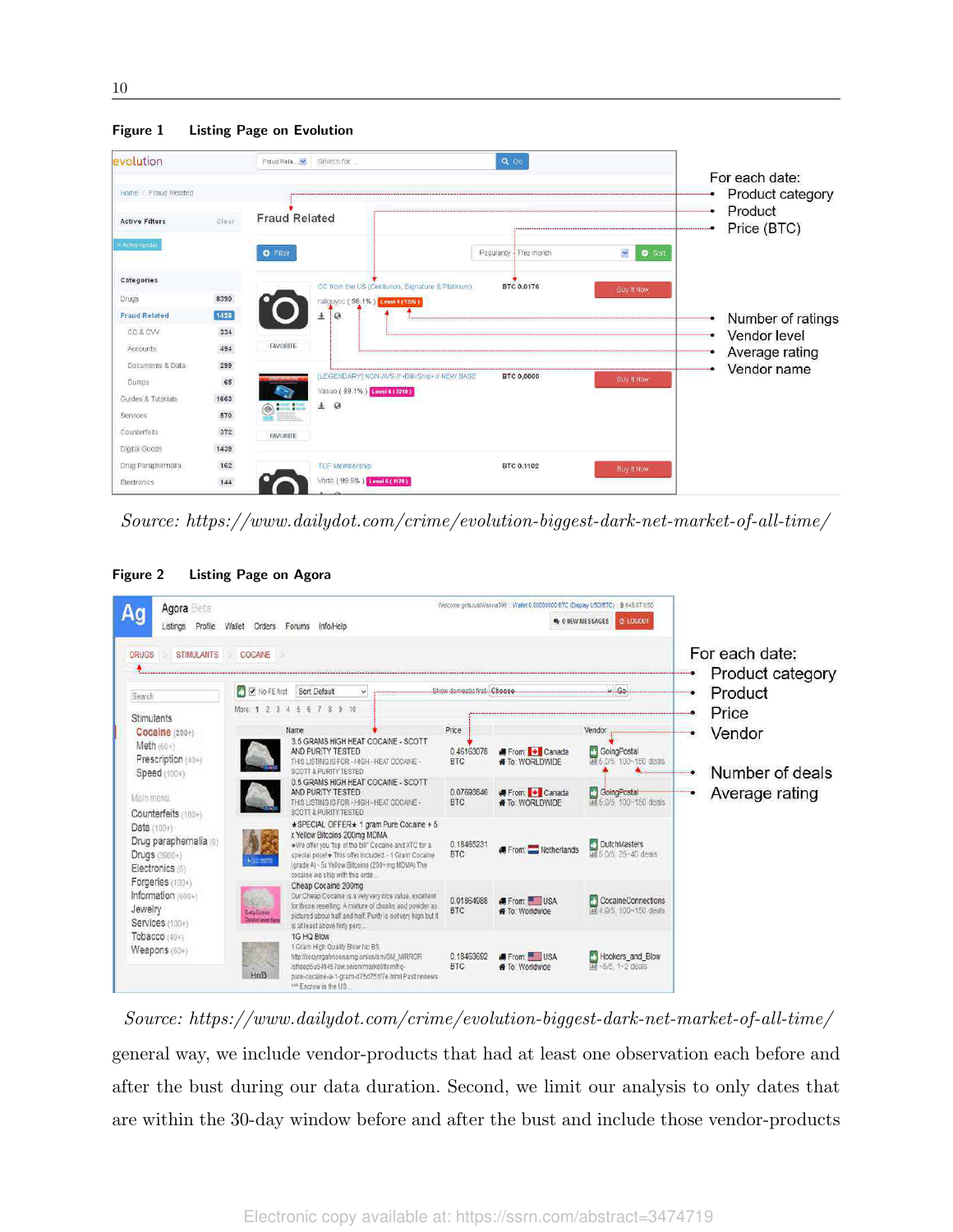|                         |                                      | Vendor-products that have |         |         | Vendor-products that have |         | Vendor-products that have   |          |         |  |
|-------------------------|--------------------------------------|---------------------------|---------|---------|---------------------------|---------|-----------------------------|----------|---------|--|
|                         |                                      | at least one observation  |         |         | at least one observation  |         | at least one observation    |          |         |  |
| Variable                | each before<br>each in the one month |                           |         |         |                           |         | in each of the three months |          |         |  |
|                         |                                      | and after the bust        |         |         | before and after the bust |         | before and after the bust   |          |         |  |
|                         | Mean                                 | SD.                       | Median  | Mean    | SD                        | Median  | Mean                        | SD.      | Median  |  |
| Price (USD)             | 186.473                              | 442.915                   | 45.739  | 188.202 | 436.124                   | 49.391  | 153.890                     | 369.443  | 39.738  |  |
| Bust flag               | 0.566                                | 0.496                     | 1.000   | 0.497   | 0.500                     | 0.000   | 0.491                       | 0.500    | 0.000   |  |
| Percent positive rating | 98.542                               | 4.494                     | 99.700  | 98.612  | 4.575                     | 99.800  | 98.234                      | 5.754    | 99.600  |  |
| Number of ratings       | 916.333                              | 1602.779                  | 235.000 | 641.743 | 1071.863                  | 193.000 | 961.680                     | 1541.802 | 247.000 |  |
| Vendor concentration    | 10.392                               | 26.556                    | 4.000   | 5.069   | 4.515                     | 4.000   | 9.029                       | 25.270   | 4.000   |  |
| Vendor level number     | 2.917                                | 1.288                     | 3.000   | 2.784   | 1.253<br>3.000            |         |                             | 1.296    | 3.000   |  |
| Number of observations  |                                      | 1,597,106                 |         |         | 685,893                   |         |                             | 677,127  |         |  |

Table 1 Evolution Data Descriptives

that have at least one observation each in both the intervals. Finally, as the most restrictive way of constructing the panel, we include only those vendor-products that have at least one observation in each of the three months before the bust and similarly at least one observation in each of the three months after the bust.

In order to interpret the data better, we convert the prices to US Dollars by using the conversion rate on that day.<sup>5</sup> Additionally, in order to not bias the results in the panels with very expensive products, we remove 1.72% of observations in Evolution and 0.62% of observations in Agora which listed products costing more than \$5000.

The most frequently listed product category in both the markets is drugs, with 45.3% of the listings in Evolution and 79.8% of the listings in Agora from this category. Table A3 and Table A4 report the breakdown of the listings by product category in the markets. The data in the three panels in Evolution and Agora are summarized in Table 1 and Table 2. The average product in the Evolution panel costs \$186.43 but the distribution of price is skewed to the right with the median price at only \$45.74. There is evidence of potential survivor bias among vendors in the data since the average vendor in the data has about 916 ratings with an overwhelming 98.5% positive ratings.

Note that there are two differences in the Agora data compared to Evolution. First, vendor rating is displayed as a star-rating out of 5 stars. Second, the number of reviews for a vendor is not displayed in the product listings. Instead, as shown in Figure 2, a range of the number of deals made by the vendor is displayed. Table A5 in the Appendix shows the distribution of the number of deals. Price data from Agora market is similar to Evolution, with the average price of a product at \$225.73, but is slightly less skewed compared to

<sup>5</sup> Data collected from https://www.investing.com/crypto/bitcoin/btc-usd-historical-data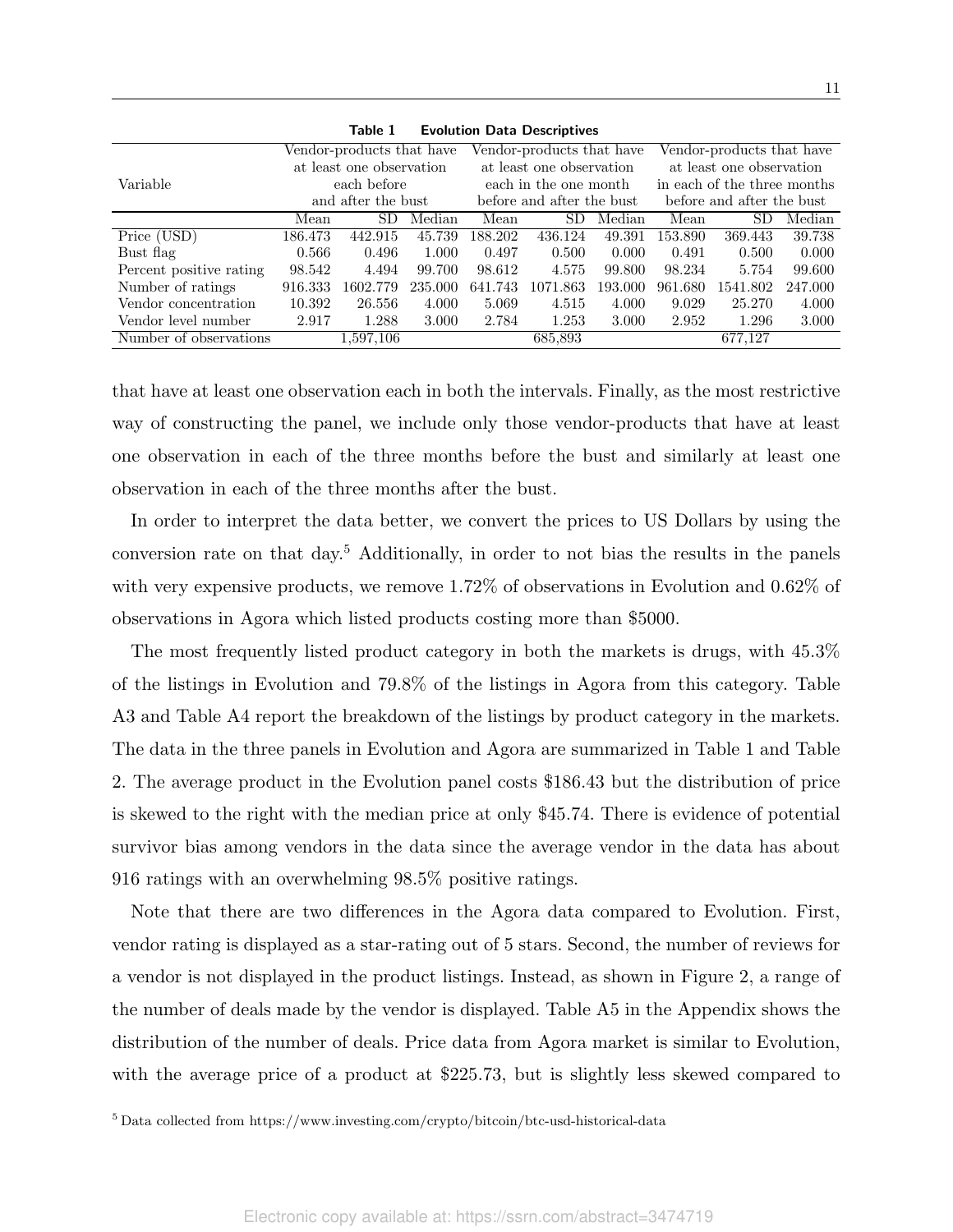| Table 2<br>Agora Data Descriptives              |                                                      |             |                       |                           |                           |         |                             |         |         |
|-------------------------------------------------|------------------------------------------------------|-------------|-----------------------|---------------------------|---------------------------|---------|-----------------------------|---------|---------|
|                                                 | Vendor-products that have                            |             |                       | Vendor-products that have |                           |         | Vendor-products that have   |         |         |
|                                                 | at least one observation<br>at least one observation |             |                       |                           | at least one observation  |         |                             |         |         |
| Variable                                        |                                                      | each before | each in the one month |                           |                           |         | in each of the three months |         |         |
| before and after the bust<br>and after the bust |                                                      |             |                       |                           | before and after the bust |         |                             |         |         |
|                                                 | Mean                                                 | SD.         | Median                | Mean                      | SD.                       | Median  | Mean                        | SD.     | Median  |
| Price (USD)                                     | 225.726                                              | 486.433     | 69.746                | 237.990                   | 503.377                   | 74.791  | 213.995                     | 477.695 | 59.296  |
| Bust flag                                       | 0.736                                                | 0.441       | 1.000                 | 0.588                     | 0.492                     | 1.000   | 0.687                       | 0.464   | 1.000   |
| Average rating (out of 5)                       | 4.902                                                | 0.162       | 4.954                 | 4.909                     | 0.165                     | 4.966   | 4.908                       | 0.133   | 4.953   |
| Vendor concentration                            | 274.437                                              | 172.186     | 342.000               | 301.318                   | 174.666                   | 355.000 | 249.702                     | 183.704 | 337.000 |
| Number of observations                          |                                                      | 510,841     |                       |                           | 137.982                   |         |                             | 154,826 |         |

Table 2 Agora Data Descriptives

Evolution with a median price of \$69.75. The ratings pattern are similar to Evolution as well, with the average product having a rating of 4.90 out of 5.



Figure 3 Average Price of Product Listings on Evolution (US Dollars)

We demonstrate model-free evidence for how the bust affects the price and number of transactions in the markets. Figure 3 shows the average price of the vendor-products on Evolution (with 95% confidence intervals) in the three months before and after the bust. As can be seen, there was a sharp drop in the average price in the months immediately following the bust. Figure 4 shows similar patterns for the vendor-products in Agora.

We use the number of ratings added to a vendor's account during a given time interval as a proxy for the number of transactions that that vendor had during that interval. A similar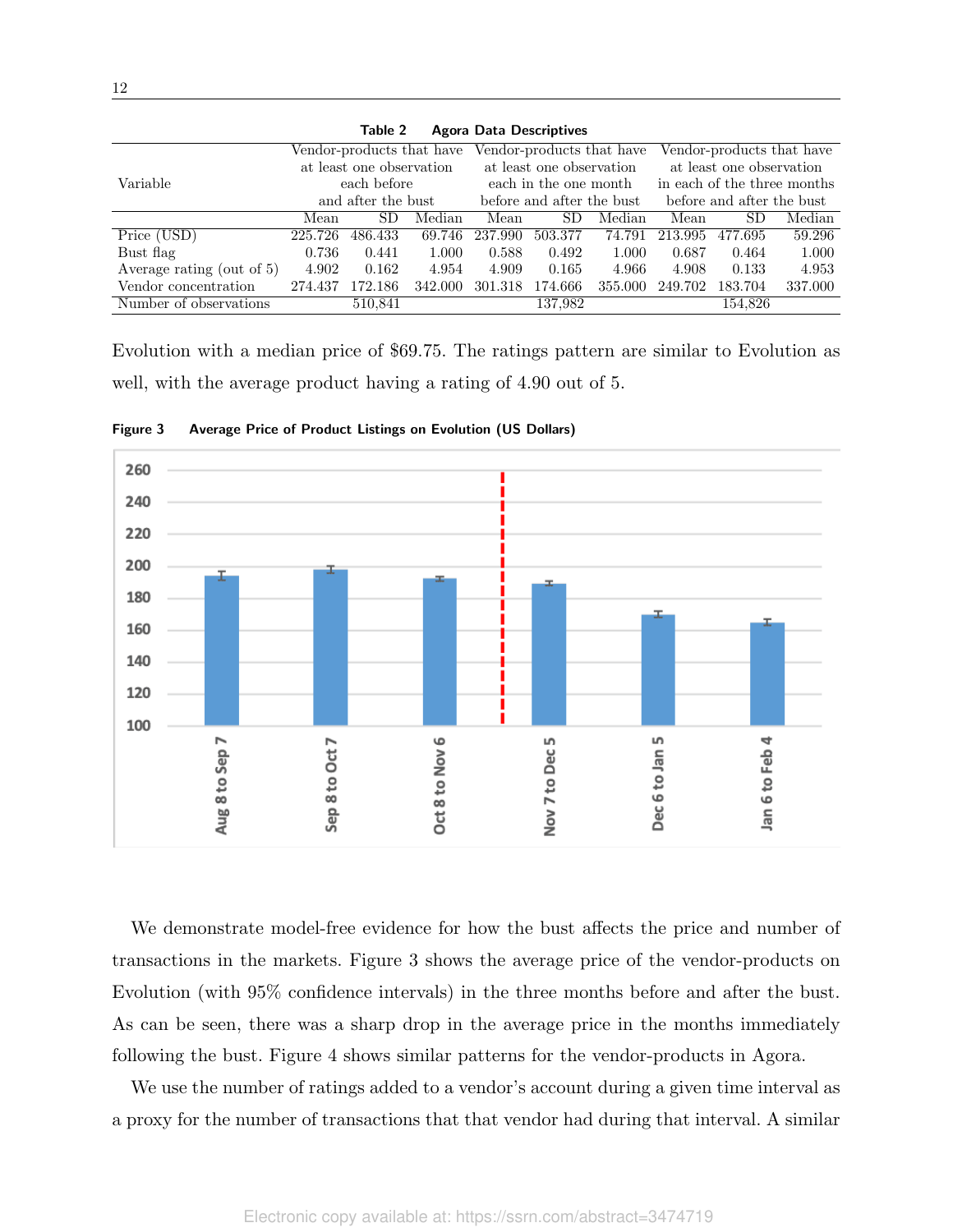

Figure 4 Average Price of Product Listings on Agora (US Dollars)



Figure 5 Average Number of Reviews Added per Vendor in a Month on Evolution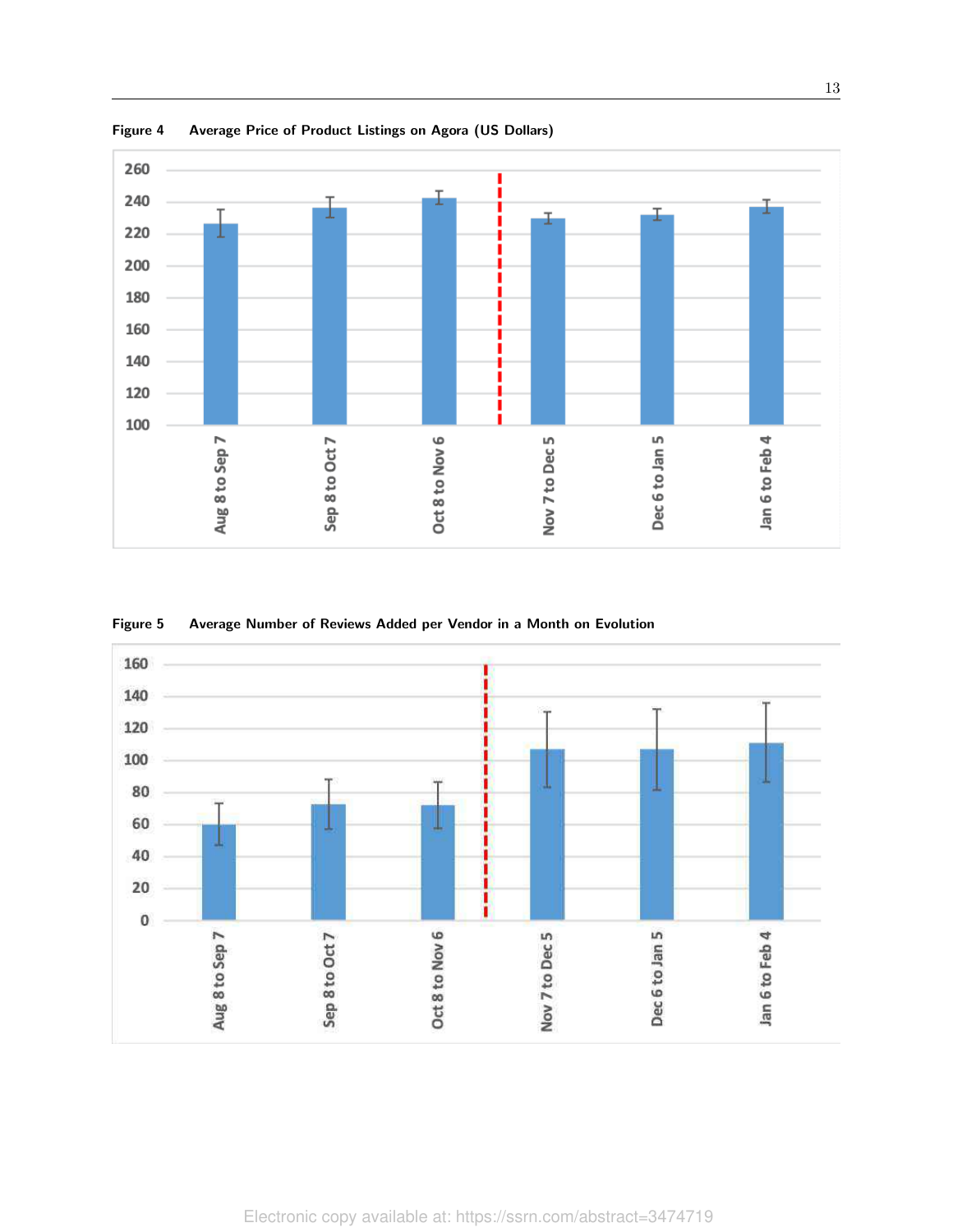approach has also been used by Deng et al. (2019), Kummer and Schulte (2019) and Liu and Ishihara (2017). It is important to take note of two points before this analysis. First, while the exact number of reviews accrued by a vendor are displayed in Evolution, Agora only displays this information in broad intervals (as shown in Table A6). Consequently, we conduct this analysis for Evolution alone. Second, as can be seen from Table A1, we do not have snapshots of the markets at regular intervals. We therefore use best possible 30-day intervals as highlighted in Table A7 to compute the number of reviews added in each 30-day interval. Figure 5 shows the average number reviews added per vendor (with 95% confidence intervals) in the three month period before and after the bust. As can be seen, the number of reviews added per vendor increased significantly after the bust. Of course, this analysis does not control for other covariates that may vary during this time period and we account for them in our model.

# 3. Model

## 3.1. Price

We estimate a fixed-effects panel regression model to capture the effect of the bust on the price of a product in Evolution as follows:

$$
Price_{\text{vjt}} = \alpha + Bust_t + PosRatings_{\text{vjt}} + NumRatings_{\text{vjt}} + NumVendors_{\text{jt}} + \n\beta_{\text{vj}} + Time_t + Category_j + \n\epsilon_{\text{vjt}} \n\tag{1}
$$

The dependent variable is  $Price_{\text{vit}}$ , the price of product j sold by vendor v at time t. The main independent variable of interest is  $Bust_t$  which is a dummy variable with a value of 1 after the bust and 0 before the bust. We control for the vendor's reputation using the average positive rating of vendor v at time t,  $PosRatings_{\text{vit}}$ , and the number of ratings received by vendor v until time t,  $NumRatings_{\text{vit}}$ . We control for competition among vendors by including the number of vendors in that product category at time t,  $NumV endors_t$ . We use vendor-product specific fixed-effects  $\beta_{\rm vj}$  to control for any unobservables that may be specific to a vendor as well as the product. In addition, to control for any particular date-specific variations, we include date-specific fixed effects  $Time_t$ . Finally, since pricing decisions of products in a category such as drugs may be systematically different from pricing in category such as weapons, we also include product category fixed effects Category<sub>j</sub>.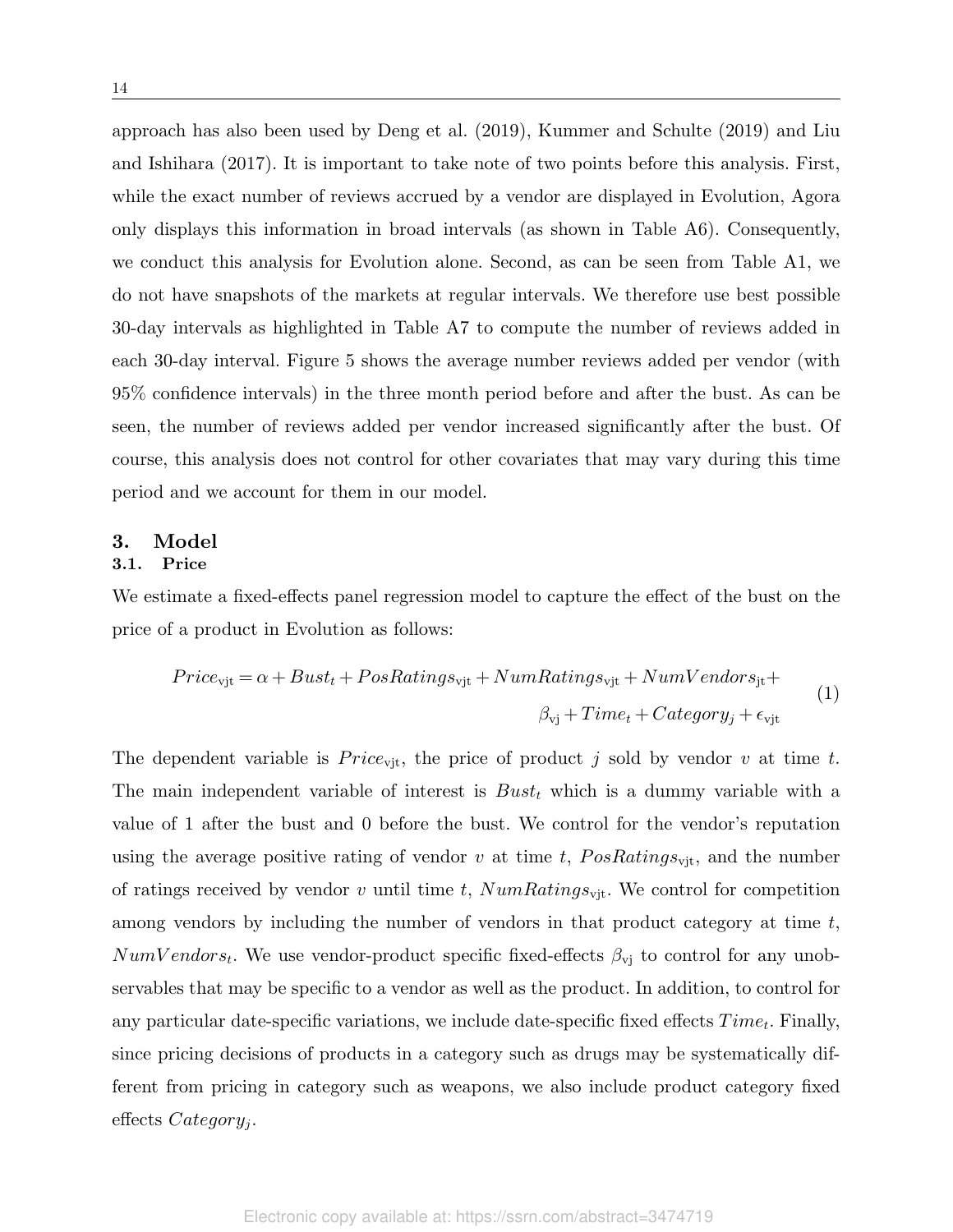|                                      | $(\mathrm{I})$      |              |                 | $(\mathrm{II})$     | (III)    |                         |  |
|--------------------------------------|---------------------|--------------|-----------------|---------------------|----------|-------------------------|--|
| Dependent variable:                  |                     | At least one |                 | At least one        |          | At least one            |  |
| Price of a product                   | vendor-product obs. |              |                 | vendor-product obs. |          | vendor-product obs.     |  |
| (US Dollars)                         | before and          |              |                 | one month before    |          | each of 3 months before |  |
|                                      | after the bust      |              |                 | and after the bust  |          | and after the bust      |  |
|                                      | Estimate            | SE           | Estimate        | <b>SE</b>           | Estimate | SЕ                      |  |
| Post FBI/Europol bust                | $-13.252$           | $1.496***$   | $-16.570$       | $1.055***$          | $-8.880$ | $2.738***$              |  |
| Average positive rating (out of 100) | 0.176               | $0.049***$   | 0.135           | $0.058**$           | 0.099    | $0.039**$               |  |
| Number of ratings                    | 0.000               | 0.000        | $-0.001$        | 0.001               | 0.000    | 0.001                   |  |
| Number of vendors in the marketplace | 0.035               | $0.004***$   | $0.023$ $0.024$ |                     | 0.069    | $0.005***$              |  |
| Vendor level fixed effects           | Yes                 |              | Yes             |                     | Yes      |                         |  |
| Date fixed effects                   | Yes                 |              | Yes             |                     | Yes      |                         |  |
| Product category fixed effects       | Yes                 |              | Yes             |                     | Yes      |                         |  |
| Vendor-product fixed effects         | Yes                 |              | Yes             |                     | Yes      |                         |  |
| N                                    | 1,597,106           |              | 685,893         |                     | 677,127  |                         |  |
| Vendor-products                      | 15,789              |              | 13,063          |                     | 4,863    |                         |  |
| $\mathbf{R}^2$                       | 0.023               |              | 0.016           |                     | 0.040    |                         |  |

Table 3 The Effect of the Bust on Price of Products in Evolution

\*= p<0.10, \*\*= p<0.05, \*\*\*= p<0.01

We first use the data from Evolution and report in Column (I) of Table 3 the results using the panel that includes vendor-products with at least one observation each before and after the bust. As can be seen, the price of an average product dropped significantly by \$13.25 after the bust. This is a substantial drop since at the average price of a product in the data, this is a 7.11% decrease while this constitutes a 28.97% drop at the median price. Our results from including other control variables indicates, not surprisingly, that the percentage of positive reviews is positively associated with price but interestingly that the number of vendors in a product category is also positively associated with price.

In Column (II), we report the results when we limit our analysis to only dates that are within the 30-day window before and after the bust and include only those vendorproducts that have at least one observation each in both the intervals. We find once again that there is a significant price drop, on average by \$16.57 after the bust. This similarly translates to 8.89% at the average and 36.23% at the median. Finally, in Column (III), we show the results when we include only those vendor-products in the data that have at least one observation in each of the three months before the bust and similarly at least one observation in each of the three months after the bust. Once again, our results are consistent.

We shift our focus next to Agora. Note that two covariates are operationalized differently in Agora as compared to Evolution. The average rating of vendors is displayed as a starrating out of 5 stars and rather than displaying the number of reviews received by a vendor,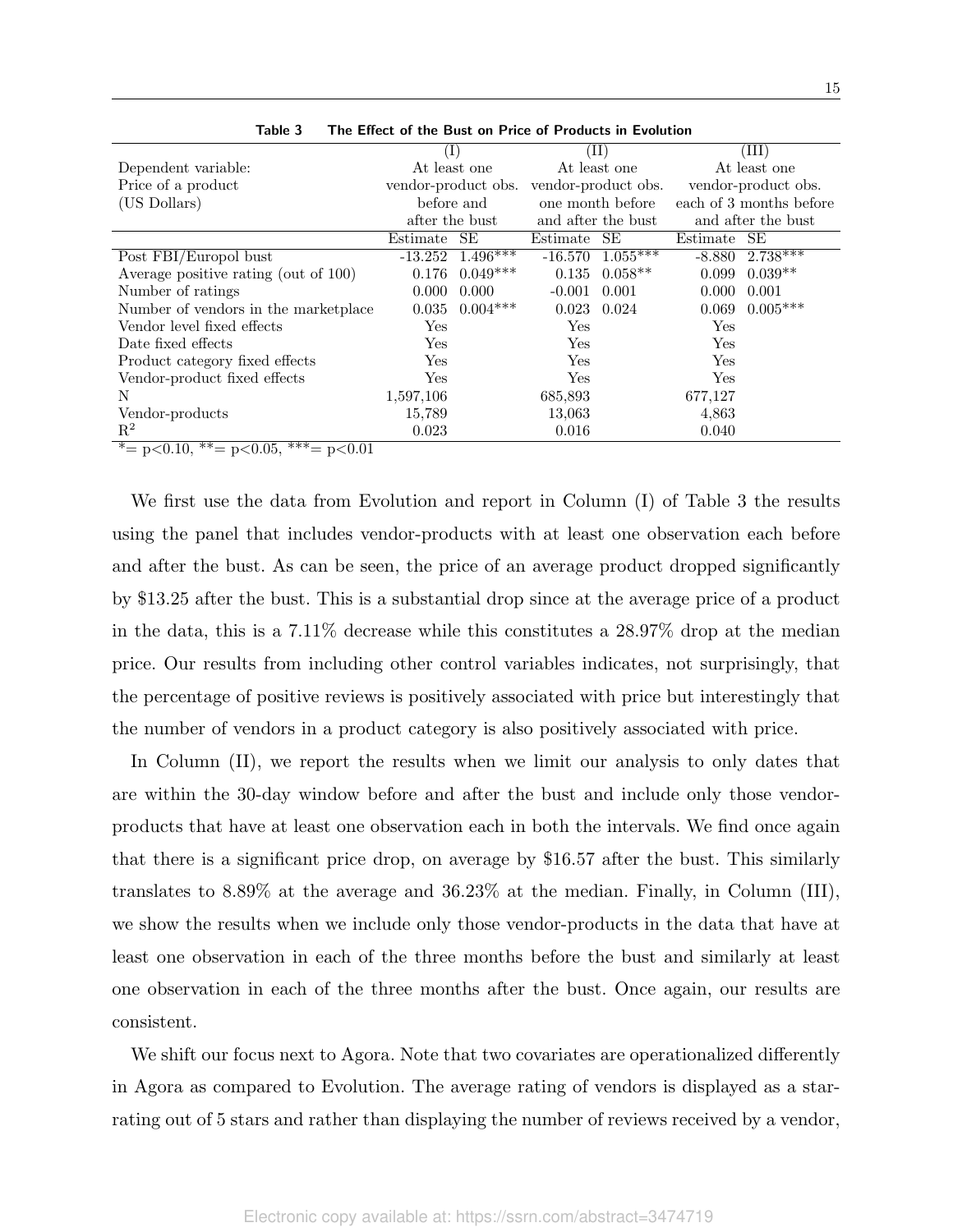|                                                     |                              | The Encer of the Base on Thee of Trouders in Agora |              |                         |             |                         |
|-----------------------------------------------------|------------------------------|----------------------------------------------------|--------------|-------------------------|-------------|-------------------------|
|                                                     | $\left( \frac{1}{2} \right)$ |                                                    |              | (II)                    |             | (III)                   |
| Dependent variable:                                 | At least one                 |                                                    | At least one |                         |             | At least one            |
| Price of a product                                  |                              | vendor-product obs.                                |              | vendor-product obs.     |             | vendor-product obs.     |
| (US Dollars)                                        |                              | before and                                         |              | one month before        |             | each of 3 months before |
|                                                     |                              | after the bust                                     |              | and after the bust      |             | and after the bust      |
|                                                     | Estimate SE                  |                                                    | Estimate     | SE                      | Estimate SE |                         |
| Post FBI/Europol bust                               | $-56.804$                    | $11.448***$                                        |              | $-9.939 \quad 3.582***$ |             | $-7.453$ $1.968***$     |
| Average rating of the vendor (out of 5)             | 6.289                        | $1.970***$                                         | 10.326       | $4.433**$               | 7.521       | $2.474***$              |
| Number of vendors in the market place               | $-0.005$                     | $0.002$ ***                                        | $-0.006$     | $0.002***$              | $-0.003$    | 0.003                   |
| Date fixed effects                                  | Yes                          |                                                    | Yes          |                         | Yes         |                         |
| Number of deals controls                            | Yes                          |                                                    | Yes          |                         | Yes         |                         |
| Product category fixed effects                      | Yes                          |                                                    | Yes          |                         | Yes         |                         |
| Vendor-product fixed effects                        | Yes                          |                                                    | Yes          |                         | Yes         |                         |
| N                                                   | 510,842                      |                                                    | 154,826      |                         | 137,982     |                         |
| Vendor-products                                     | 8,106                        |                                                    | 2,632        |                         | 6,814       |                         |
| $\mathbf{R}^2$                                      | 0.033                        |                                                    | 0.059        |                         | 0.026       |                         |
| * = $p < 0.10$ , ** = $p < 0.05$ , *** = $p < 0.01$ |                              |                                                    |              |                         |             |                         |

Table 4 The Effect of the Bust on Price of Products in Agora

the number of deals (transactions) by a vendor is displayed as a range. Since these ranges are of varying lengths, we use dummy variables to capture the effect of each category. The results are shown in Table 4. The results echo those of Evolution.

#### 3.2. Number of Transactions

We turn to how the bust affected the number of transactions by a vendor. As noted in Section 2.2, we use the number of reviews added to a vendor's account in a 30-day window as a proxy for the number of transactions by the vendor during that time. Table A6 reports the dates we use for this analysis. We use a panel that consists of 718 vendors. We estimate a fixed-effects panel regression model for Evolution as follows:

$$
\Delta NumReviews_{\rm vn} = \alpha + Bust_m + NumRatings_{\rm vn} + NumVendors_{\rm rn} +
$$
  

$$
\beta_{\rm v} + Time_m + \epsilon_{\rm vjt}
$$
 (2)

The dependent variable is  $\Delta NumReviews_{vm}$ , the number of reviews added to vendor v's account during month m. The main independent variable of interest is  $Bust_m$ . We include the average positive rating of vendor v at the end of month m,  $PosRatings_{\rm ym}$ , and the number of ratings received by vendor v until month m,  $NumRatings_{\rm ym}$ . We control for competition among vendors by including the number of vendors in Evolution at the end of month m,  $NumVendors<sub>m</sub>$ . Finally, to account for any unobserved covariates that relate to a vendor, we include vendor-specific fixed-effects  $\beta_{v}$ , and date-specific fixed effects  $Time_{m}$ .

We use three panels for this estimation which are created in similar fashion as in Section 2.2 above but include vendors here who have at least one observation in each of one, two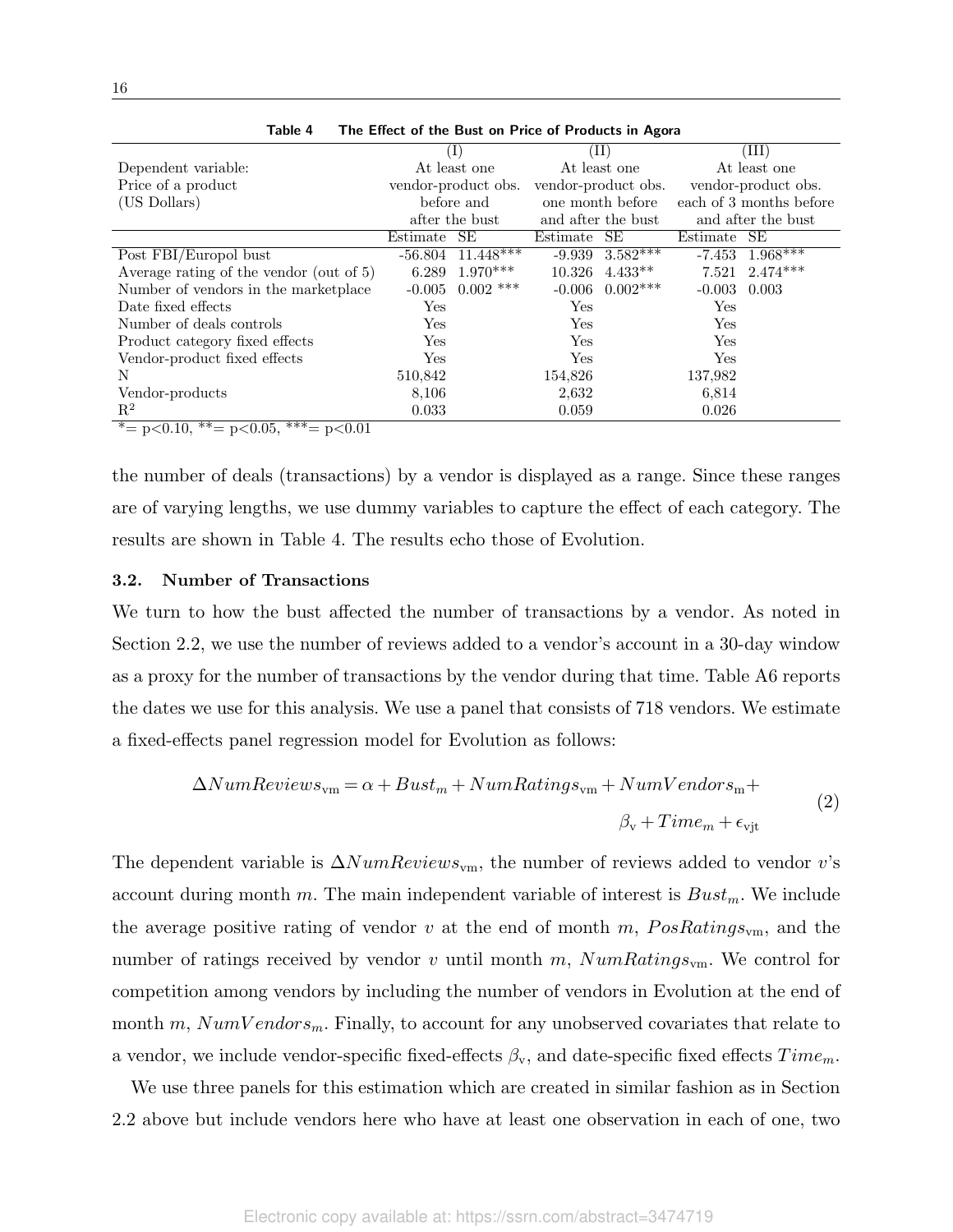|                                                        | $(\mathrm{I})$      |                 |                    | $(\bar{\Pi})$       | (III)               |                         |  |
|--------------------------------------------------------|---------------------|-----------------|--------------------|---------------------|---------------------|-------------------------|--|
| Dependent variable:                                    |                     | At least one    |                    | At least one        | At least one        |                         |  |
| Number of reviews                                      | vendor-product obs. |                 |                    | vendor-product obs. | vendor-product obs. |                         |  |
| added in a month                                       |                     | before and      |                    | one month before    |                     | each of 3 months before |  |
|                                                        |                     | after the bust  | and after the bust |                     |                     | and after the bust      |  |
|                                                        | Estimate            | SE              | Estimate           | <b>SE</b>           | Estimate            | SE                      |  |
| Post FBI/Europol bust                                  |                     | 30.314 5.928*** |                    | $28.587$ 5.540***   |                     | $26.959\quad 5.865***$  |  |
| Number of vendors                                      | 0.267 1.124         |                 | $0.663$ $0.502$    |                     | $-0.079$            | 0.088                   |  |
| Vendor level fixed effects                             | Yes                 |                 | Yes                |                     | Yes                 |                         |  |
| Vendor fixed effects                                   | Yes                 |                 | Yes                |                     | Yes                 |                         |  |
| Date fixed effects                                     | Yes                 |                 | Yes                |                     | Yes                 |                         |  |
| N                                                      | 1,386               |                 | 2,048              |                     | 2,172               |                         |  |
| Vendors                                                | 718                 |                 | 535                |                     | 379                 |                         |  |
| $R^2$                                                  | 0.886               |                 | 0.844              |                     | 0.835               |                         |  |
| * = $p < 0.10$ , * * = $p < 0.05$ , * * * = $p < 0.01$ |                     |                 |                    |                     |                     |                         |  |

Table 5 The Effect of the Bust on Number of Transactions per Vendor in Evolution

and three months before and after the bust. Column (I) of Table 5 shows the result when using the panel that includes vendors with at least one observation each one month before and after the bust. Vendors have significantly more reviews added per month after the bust compared to before. We use the other two panel specifications in Column (II) and Column (III) and find similar results.

#### 3.3. Robustness Checks

We conduct two robustness checks of our results about how the bust affected the price of products. First check relates to our identification assumption. Note that our identification strategy is similar to an event study. That is, we focus on a narrow time-window around the bust and claim that the difference in the outcomes after the bust as compared to before is caused by the bust. A key assumption here is that temporal trends (and other variables not accounted for in our model) remain unchanged during the time-window of analysis. As an alternative to this, we estimate a difference-in-differences model using the two months prior to the bust as placebo controls. That is, we assign vendor-product observations from the one month period before and after the bust to treatment group. We similarly assign the vendor-products from the two month period before the treatment group to placebo control group. Within each group, we then assign the later month to the "after" group and the earlier month to the "before" group. The interaction variable of "after" and "treatment" gives the difference-in-difference estimate of the effect of the treatment (i.e., the bust) minus the effect of any time trend captured by the "after" variable.

In order to estimate this, we design a new cut of data. We include in our analyses only those vendor-products which have at least one observation in each of the four months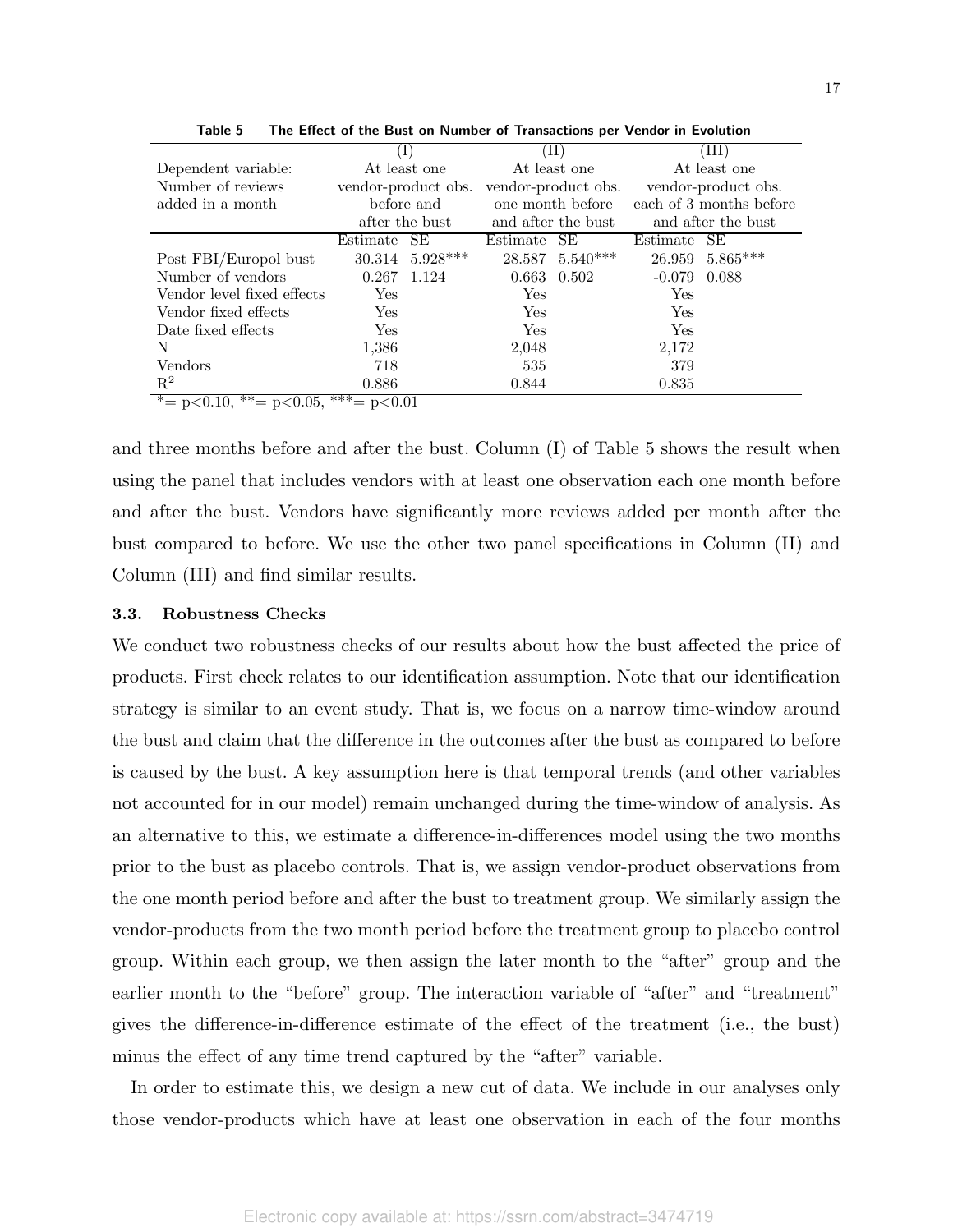| <b>RODGSCHCSS CHCCK OSHIE FRECOO CONCION</b>                               |                     |                         |                     |                      |  |
|----------------------------------------------------------------------------|---------------------|-------------------------|---------------------|----------------------|--|
|                                                                            |                     | $\mathbf{I}$            | $(\mathrm{II})$     |                      |  |
| Dependent variable:                                                        |                     | Evolution: At least one | Agora: At least one |                      |  |
| Price of a product                                                         | vendor-product obs. |                         |                     | vendor-product obs.  |  |
| (US Dollars)                                                               |                     | each of the 4 months    |                     | each of the 4 months |  |
|                                                                            |                     | in the analysis         |                     | in the analysis      |  |
|                                                                            | Estimate            | SЕ                      | Estimate            | SЕ                   |  |
| Treatment group                                                            | $-4.236$            | $0.747***$              | 9.884               | $2.391***$           |  |
| After bust                                                                 | 2.240               | $0.749***$              | 16.617              | $2.153***$           |  |
| Difference-in-difference estimate                                          | $-4.756$            | $0.795***$              | $-32.726$           | $2.533***$           |  |
| Average positive rating                                                    | 0.074               | 0.066                   |                     |                      |  |
| Average rating                                                             |                     |                         |                     | 1.872 3.040          |  |
| Number of ratings                                                          | 0.000               | 0.000                   |                     |                      |  |
| Number of vendors in the marketplace                                       | 0.067               | $0.004***$              | $-0.008$            | $0.002***$           |  |
| Vendor level fixed effects                                                 | Yes                 |                         |                     |                      |  |
| Number of deals (levels)                                                   |                     |                         | Yes                 |                      |  |
| Date fixed effects                                                         | Yes                 |                         | Yes                 |                      |  |
| Product category fixed effects                                             | Yes                 |                         | Yes                 |                      |  |
| Vendor-product fixed effects                                               | Yes                 |                         | Yes                 |                      |  |
| N                                                                          | 645,691             |                         | 481,103             |                      |  |
| Vendor-products                                                            | 6,791               |                         | 5,419               |                      |  |
| $R^2$                                                                      | 0.040               |                         | 0.012               |                      |  |
| $*$ $ n$ $\geq$ 0.10 $*$ $*$ $ n$ $\geq$ 0.05 $*$ $*$ $*$ $ n$ $\geq$ 0.01 |                     |                         |                     |                      |  |

Table 6 Robustness Check Using Placebo Control

 $p \leq 0.10$ ,  $p \leq 0.05$ ,  $p \leq 0.01$ 

that are part of the difference-in-difference analysis. The results of our estimation from the Evolution data are shown in Column (I) of Table 6. As can be seen, we continue to find that the average price of a product dropped in Evolution due to the bust, even after controlling for temporal trends. We conduct a similar analysis using the Agora data. The results of this analysis are presented in Column (II). Once again, we continue to find that the average price of products dropped after the bust.

The second robustness check for price concerns how we define the bust variable. In all the results presented above, the bust dummy variable has a value of 1 for vendor-product observations starting November 7, 2014, the day after the bust. However, since we also have observations from November 6, 2014, the day of the bust, we check if our results change if we specify the bust dummy value to be 1 for these observations. Note that this changes the vendor-products that will be included in each of the three data cuts. We replicate the estimations of Table 3 and Table 4 using this alternative specification of the bust variable. The results are reported in Table 7 and Table 8 and are consistent with the previous results.

We next check the robustness of our analysis about how the bust affected the number of transactions per vendor. Note that our dependent variable is the number of reviews added to a vendor's account in a 30-day period. An issue with this dependent variable, is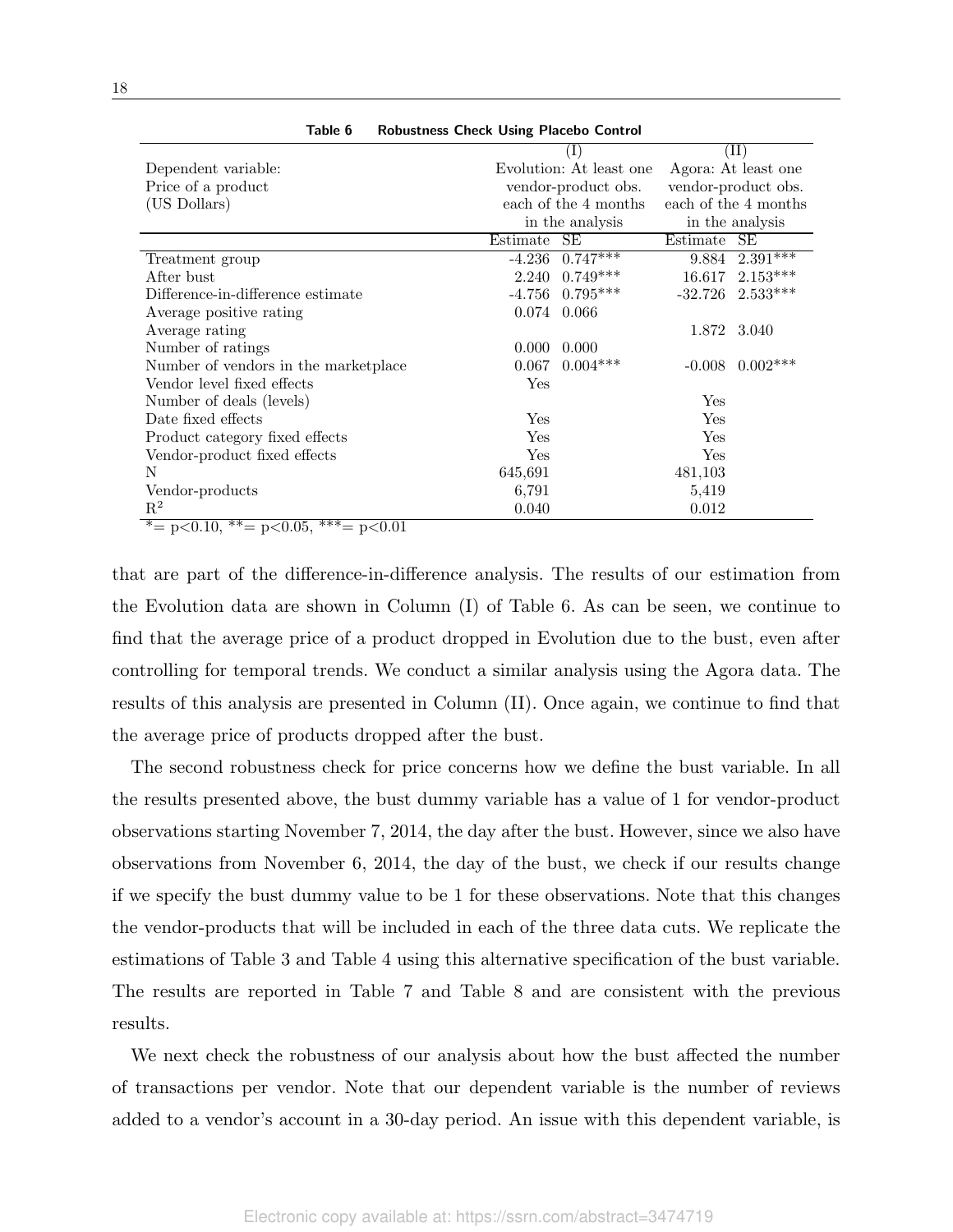|                                      | $(\mathrm{I})$      |                    |            | $(\mathrm{II})$      | (III)      |                         |  |
|--------------------------------------|---------------------|--------------------|------------|----------------------|------------|-------------------------|--|
| Dependent variable:                  |                     | At least one       |            | At least one         |            | At least one            |  |
| Price of a product                   | vendor-product obs. |                    |            | vendor-product obs.  |            | vendor-product obs.     |  |
| (US Dollars)                         |                     | before and         |            | one month before     |            | each of 3 months before |  |
|                                      |                     | after the bust     |            | and after the bust   |            | and after the bust      |  |
|                                      | Estimate            | SE                 | Estimate   | SE                   | Estimate   | <b>SE</b>               |  |
| Post FBI/Europol bust                | $-13.504$           | $1.489***$         |            | $-16.917$ $1.047***$ | $-9.187$   | $2.739***$              |  |
| Average positive rating              |                     | $0.173$ $0.048***$ |            | $0.136$ $0.057**$    | 0.112      | $0.040***$              |  |
| Number of ratings                    | 0.000               | 0.000              | $-0.001$   | 0.001                | 0.000      | 0.001                   |  |
| Number of vendors in the marketplace | 0.036               | $0.004***$         | 0.021      | 0.024                | 0.070      | $0.005***$              |  |
| Vendor level fixed effects           | Yes                 |                    | Yes        |                      | <b>Yes</b> |                         |  |
| Date fixed effects                   | Yes                 |                    | Yes        |                      | <b>Yes</b> |                         |  |
| Product category fixed effects       | Yes                 |                    | <b>Yes</b> |                      | Yes        |                         |  |
| Vendor-product fixed effects         | Yes                 |                    | Yes        |                      | Yes        |                         |  |
| N                                    | 1,635,404           |                    | 712,702    |                      | 701,906    |                         |  |
| Vendor-products                      | 17,462              |                    | 14,901     |                      | 5,159      |                         |  |
| $\mathbf{R}^2$                       | 0.024               |                    | 0.016      |                      | 0.041      |                         |  |

Table 7 Robustness Check for the Date of the Bust: Evolution

\* = p<0.10, \*\* = p<0.05, \*\* \* = p<0.01

| Table 8<br>Robustness Check for the Date of the Bust: Agora                                                                                                  |                |                     |          |                     |                    |                                   |  |  |
|--------------------------------------------------------------------------------------------------------------------------------------------------------------|----------------|---------------------|----------|---------------------|--------------------|-----------------------------------|--|--|
|                                                                                                                                                              | $_{\rm (I)}$   |                     | TI)      |                     | (III)              |                                   |  |  |
| Dependent variable:                                                                                                                                          |                | At least one        |          | At least one        |                    | At least one                      |  |  |
| Price of a product                                                                                                                                           |                | vendor-product obs. |          | vendor-product obs. |                    | vendor-product obs.               |  |  |
| (US Dollars)                                                                                                                                                 |                | before and          |          | one month before    |                    | each of 3 months before           |  |  |
|                                                                                                                                                              | after the bust |                     |          | and after the bust  | and after the bust |                                   |  |  |
|                                                                                                                                                              | Estimate       | SE                  | Estimate | SE                  | Estimate SE        |                                   |  |  |
| Post FBI/Europol bust                                                                                                                                        | $-56.849$      | $11.454***$         |          | $-9.870$ 3.599***   |                    | $-7.535\quad \overline{1.976***}$ |  |  |
| Average rating of the vendor (out of 5)                                                                                                                      | 6.310          | $1.975***$          | 10.342   | $4.432**$           | 7.459              | $2.536***$                        |  |  |
| Number of vendors in the market place                                                                                                                        | $-0.005$       | $0.002***$          |          | $-0.006$ $0.002***$ | $-0.003$           | 0.003                             |  |  |
| Date fixed effects                                                                                                                                           | Yes            |                     | Yes      |                     | Yes                |                                   |  |  |
| Number of deals controls                                                                                                                                     | Yes            |                     | Yes      |                     | Yes                |                                   |  |  |
| Product category fixed effects                                                                                                                               | Yes            |                     | Yes      |                     | Yes                |                                   |  |  |
| Vendor-product fixed effects                                                                                                                                 | $_{\rm Yes}$   |                     | Yes      |                     | Yes                |                                   |  |  |
| N                                                                                                                                                            | 505,219        |                     | 154,137  |                     | 136,396            |                                   |  |  |
| Vendor-products                                                                                                                                              | 8,053          |                     | 2,614    |                     | 6,728              |                                   |  |  |
| $\mathbf{R}^2$<br>$\overline{\phantom{a}}$<br>$\sim$ $\sim$ $\sim$ $\sim$ $\sim$ $\sim$ $\sim$<br>$\sim$ $\sim$ $\sim$ $\sim$ $\sim$<br>$\sim$ $\sim$ $\sim$ | 0.033          |                     | 0.058    |                     | 0.026              |                                   |  |  |

\*=  $p<0.10$ , \*\*=  $p<0.05$ , \*\*\*=  $p<0.01$ 

a significant proportion of zeros in the data. In our data, 18.33%, 21.48%, and 25.28% of the vendor-month observations in the three data cuts used in Columns (I) through (III) of Table 5 have no new reviews added in the month. To check if the presence of zeros biases our results, we estimate our specification from Table 5 using a Tobit Type I model in place of a linear model. Our results are presented in Table 9. As can be seen, our main result holds.

# 4. Mechanism

Our results show that the price of products dropped and the number of transactions per vendor increased in Evolution and Agora as a result of the bust. One possible explanation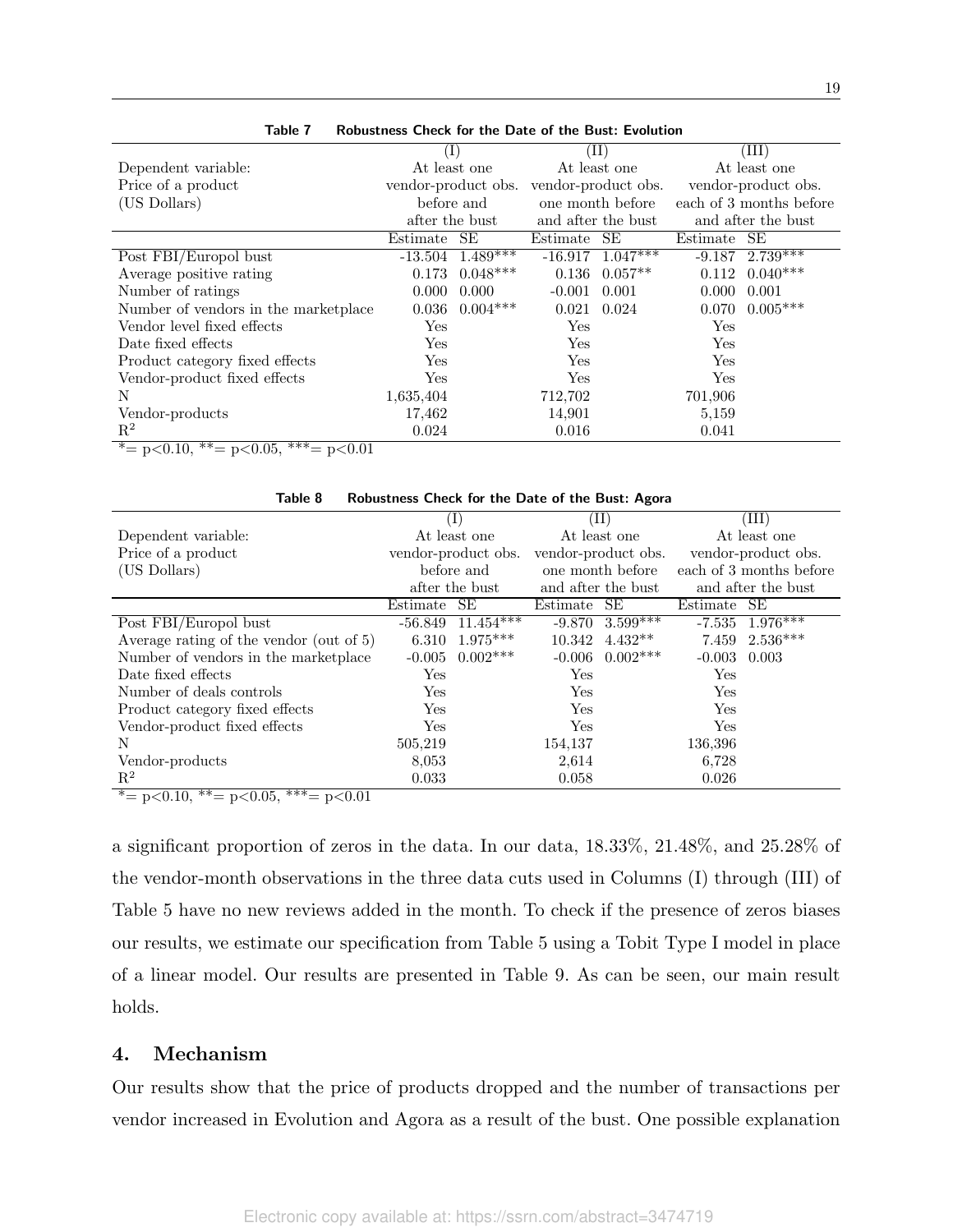| Table 9                           | Robustness Check for the Number of Transactions per Vendor |                |                     |                              |              |                         |  |  |  |  |
|-----------------------------------|------------------------------------------------------------|----------------|---------------------|------------------------------|--------------|-------------------------|--|--|--|--|
|                                   |                                                            | $(\mathrm{I})$ |                     | $(\mathrm{II})$              |              | (III)                   |  |  |  |  |
| Dependent variable:               | At least one                                               |                | At least one        |                              | At least one |                         |  |  |  |  |
| Number of reviews                 | vendor-product obs.                                        |                | vendor-product obs. |                              |              | vendor-product obs.     |  |  |  |  |
| added in a month                  | before and                                                 |                | one month before    |                              |              | each of 3 months before |  |  |  |  |
|                                   | after the bust                                             |                | and after the bust  |                              |              | and after the bust      |  |  |  |  |
|                                   | Estimate                                                   | SE             | Estimate            | SE                           | Estimate     | SE                      |  |  |  |  |
| Post FBI/Europol bust             | 38.564                                                     | $3.479***$     |                     | 33.892 $\overline{3.450***}$ | 31.471       | $3.494***$              |  |  |  |  |
| Number of vendors                 |                                                            | 0.768 0.614    | 0.756               | 0.461                        | $-0.069$     | 0.085                   |  |  |  |  |
| Vendor level fixed effects        | Yes                                                        |                | Yes                 |                              | Yes          |                         |  |  |  |  |
| Vendor fixed effects              | Yes                                                        |                | Yes                 |                              | Yes          |                         |  |  |  |  |
| Date fixed effects                | Yes                                                        |                | Yes                 |                              | Yes          |                         |  |  |  |  |
| N                                 | 1,386                                                      |                | 2,048               |                              | 2,172        |                         |  |  |  |  |
| Vendors                           | 718                                                        |                | 535                 |                              | 379          |                         |  |  |  |  |
| $\mathbf{R}^2$                    | 0.191                                                      |                | 0.167               |                              | 0.166        |                         |  |  |  |  |
| Log likelihood                    | $-6168.700$                                                |                | $-9166.361$         |                              | $-9306.914$  |                         |  |  |  |  |
| $* = p < 0.10$ , $* = p < 0.05$ , | $\overline{***}$ p<0.01                                    |                |                     |                              |              |                         |  |  |  |  |

for these results is that they were due to demand and supply shifts in Evolution and Agora as a result of the bust. This is a particularly plausible scenario since at the time of the bust, Evolution and Agora were the next biggest Darknet markets, making them the likely destinations for buyers and vendors of SR2. We use two additional analyses to check if this explanation is supported.

## 4.1. Multihomers

Multihomers are agents in a two-sided network who choose to use more than one platform (Landsman and Stremersch (2011)). In our context, multihomers are vendors who sell simultaneously on multiple Darknet markets. We focus here on multihomers who sell on both Silk Road 2.0 (before it was bust) as well as either Evolution or Agora. If there indeed was a migration of buyers from SR2 to either Evolution or Agora, it is likely that these buyers continue their transactions with the multihoming vendors from SR2 that they are already familiar with. In fact, we do see some anecdotal evidence of this. For example, in a review for vendor DankBoss101 on Evolution, one reviewer writes: "Simply great buds quick service, absolutely coming back for more. Good stealth, good speed, good quality, good s\*\*\*..This vendor is awesome. Bought from them on SR2 and glad they are here." After the bust, compared to other vendors in Evolution and Agora, multihoming vendors would have experienced firsthand the loss of buyers due to closure of SR2. Therefore they are likely to have a greater inclination to attract the migrating buyers from SR2. We therefore hypothesize that if there was a migration of buyers from SR2, multihoming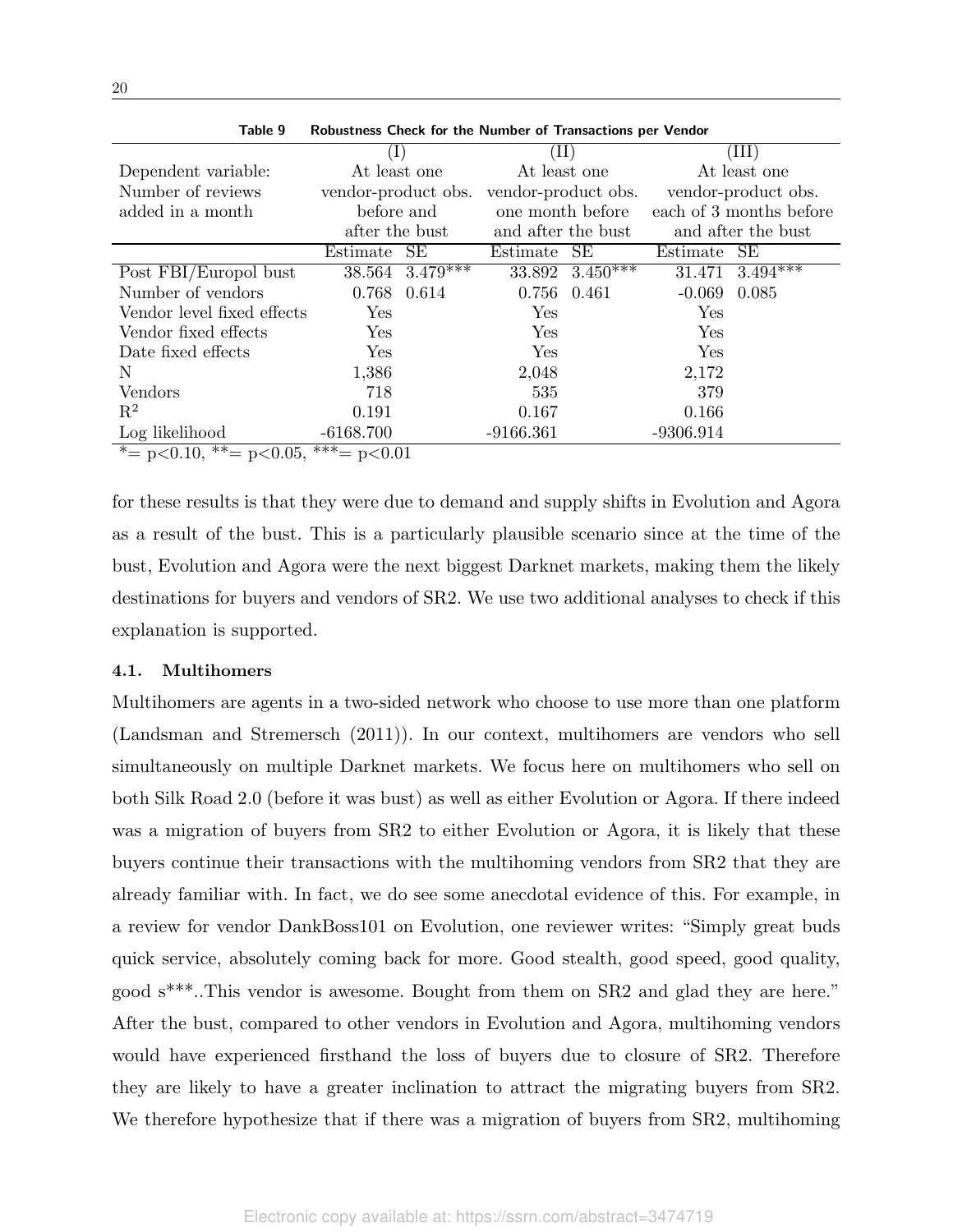|                                                        | $^{(1)}$            |                      |                     | (II)                             | (III)    |                         |
|--------------------------------------------------------|---------------------|----------------------|---------------------|----------------------------------|----------|-------------------------|
| Dependent variable:                                    |                     | At least one         |                     | At least one                     |          | At least one            |
| Price of a product                                     | vendor-product obs. |                      | vendor-product obs. |                                  |          | vendor-product obs.     |
| (US Dollars)                                           | before and          |                      |                     | one month before                 |          | each of 3 months before |
|                                                        | after the bust      |                      |                     | and after the bust               |          | and after the bust      |
|                                                        | Estimate            | <b>SE</b>            | Estimate            | SE                               | Estimate | SE                      |
| Post FBI/Europol bust                                  |                     | $-12.973$ $1.504***$ |                     | $-15.864$ $\overline{1.158}$ *** | $-8.612$ | $2.817***$              |
| Post FBI/Europol bust X Silk Road 2.0 vendor           | $-3.740$            | $1.233***$           | $-4.130$            | $1.089***$                       | $-4.738$ | $2.017*$                |
| Average positive rating                                | 0.222               | $0.050***$           | 0.182               | $0.060***$                       | 0.177    | $0.047***$              |
| Number of ratings                                      | 0.000               | 0.000                | $-0.001$            | 0.001                            | 0.000    | 0.001                   |
| Number of vendors in the marketplace                   | 0.035               | $0.004***$           | $0.023$ $0.024$     |                                  | 0.069    | $0.005***$              |
| Vendor level fixed effects                             | Yes                 |                      | Yes                 |                                  | Yes      |                         |
| Date fixed effects                                     | Yes                 |                      | Yes                 |                                  | Yes      |                         |
| Product category fixed effects                         | Yes                 |                      | Yes                 |                                  | Yes      |                         |
| Vendor-product fixed effects                           | Yes                 |                      | Yes                 |                                  | Yes      |                         |
| N                                                      | 1,597,106           |                      | 685,893             |                                  | 677,127  |                         |
| Vendor-products                                        | 15,789              |                      | 13,063              |                                  | 4,863    |                         |
| $\mathbf{R}^2$                                         | 0.024               |                      | 0.016               |                                  | 0.040    |                         |
| * = $p < 0.10$ , * * = $p < 0.05$ , * * * = $p < 0.01$ |                     |                      |                     |                                  |          |                         |

Table 10 The Effect of the Bust on Price for Multihomers in Evolution

vendors would offer significantly lower prices comapred to non-multihoming vendors and likewise experience significantly higher number of transactions after the bust.

We identify multihomers in our data by matching vendor names from Silk Road 2.0 to those on Evolution as well as Agora. Where we find an exact match (i.e., same spelling and case of vendor name), we assume the vendor to be a multihomer. In our data, we find 135 of the 1,209 vendors in Evolution to be multihomers between SR2 and Evolution and similarly 102 multihomers between SR2 and Agora among 828 vendors. To identify the effect of the bust on multihomers, we estimate equations (1) and (2) with an additional covariate capturing the interaction of the bust variable with whether a vendor was a multihomer or not. The results of the price regressions are shown in Table 10 for Evolution and Table 11 for Agora. As can be seen, compared to non-multihoming vendors, multihoming vendors further decreased their prices on both Evolution and Agora.

The regressions for number of transactions are shown in Table 12. Once again, we find evidence consistent with our hypothesis as multihomers had significantly higher number of reviews added after the bust compared to non-multihomers. Taken together, these results are consistent with a buyer migration from SR2 after the bust. Interestingly, we do not find a similar migration of non-multihomer vendors from SR2 to Evolution or Agora. Table A7 and Table A8 show the total number of vendors in our Evolution and Agora data. As can be seen there was no increase in the vendors after the bust.<sup>6</sup>

 $6$  We also confirm these results through a regression analysis. The results are available upon request.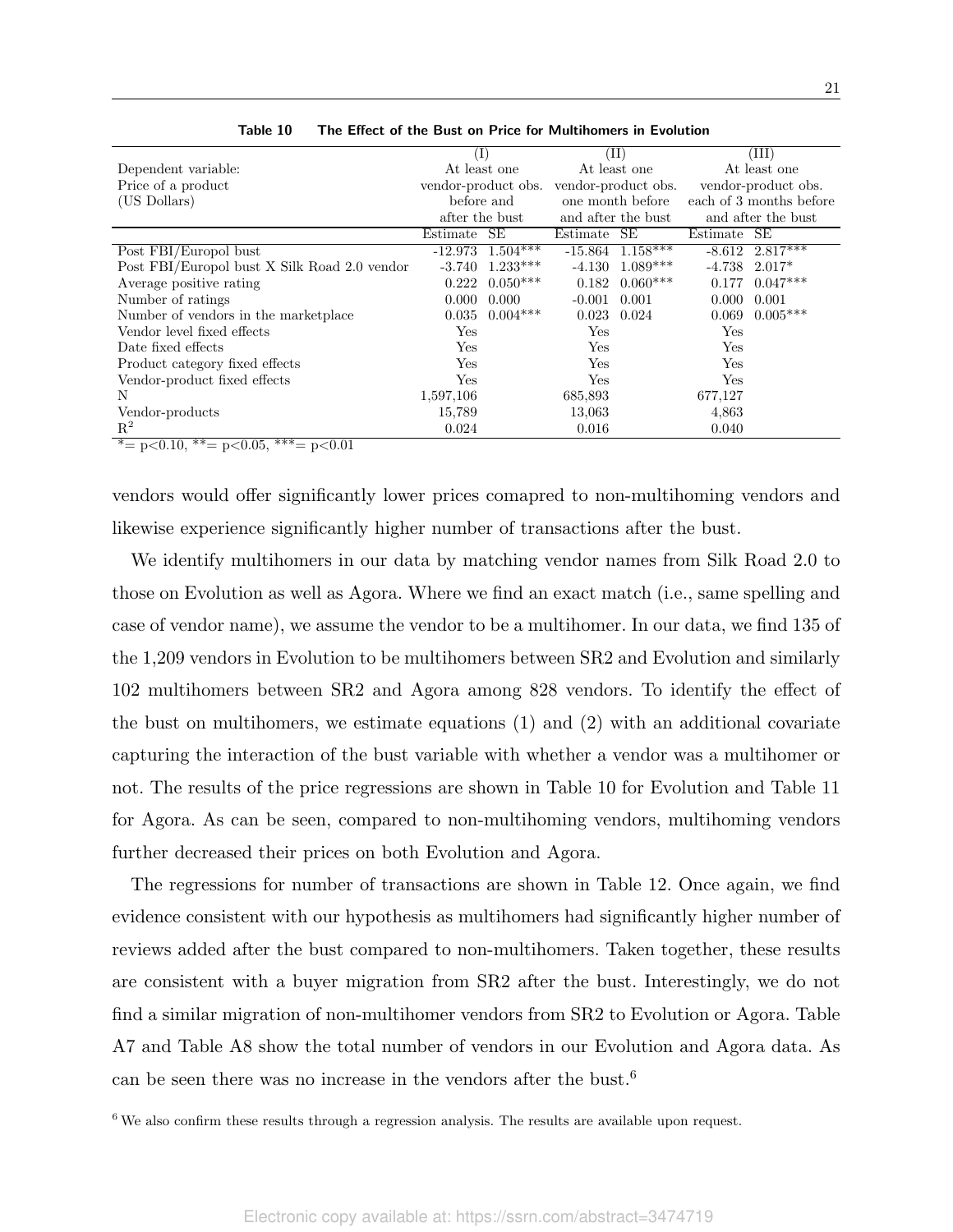|                                                        |          | (I)                   |             | (II)                |          | (III)                   |
|--------------------------------------------------------|----------|-----------------------|-------------|---------------------|----------|-------------------------|
| Dependent variable:                                    |          | At least one          |             | At least one        |          | At least one            |
| Price of a product                                     |          | vendor-product obs.   |             | vendor-product obs. |          | vendor-product obs.     |
| (US Dollars)                                           |          | before and            |             | one month before    |          | each of 3 months before |
|                                                        |          | after the bust        |             | and after the bust  |          | and after the bust      |
|                                                        | Estimate | SE                    | Estimate SE |                     | Estimate | SE                      |
| Post FBI/Europol bust                                  |          | $-55.943$ $11.547***$ | $-8.280$    | $4.085**$           | $-6.658$ | $2.145***$              |
| Post FBI/Europol bust X Silk Road 2.0 vendor           |          | $-2.770$ $1.642*$     |             | $-2.380$ $1.251*$   | $-1.757$ | 1.304                   |
| Average rating of the vendor (out of 5)                | 6.220    | $1.972***$            |             | $10.316$ $4.424**$  | 7.539    | $2.483***$              |
| Number of vendors in the marketplace                   | $-0.005$ | $0.002***$            |             | $-0.006$ $0.002***$ | $-0.003$ | 0.003                   |
| Date fixed effects                                     | Yes      |                       | Yes         |                     | Yes      |                         |
| Number of deals controls                               | Yes      |                       | Yes         |                     | Yes      |                         |
| Product category fixed effects                         | Yes      |                       | Yes         |                     | Yes      |                         |
| Vendor-product fixed effects                           | Yes      |                       | Yes         |                     | Yes      |                         |
| N                                                      | 510,842  |                       | 154,826     |                     | 137,982  |                         |
| Vendor-products                                        | 8,106    |                       | 2,632       |                     | 6,814    |                         |
| $\mathbf{R}^2$                                         | 0.033    |                       | 0.059       |                     | 0.026    |                         |
| * = $p < 0.10$ , * * = $p < 0.05$ , * * * = $p < 0.01$ |          |                       |             |                     |          |                         |

| Table 11 |  |  |  | The Effect of the Bust on Price for Multihomers in Agora |  |
|----------|--|--|--|----------------------------------------------------------|--|
|----------|--|--|--|----------------------------------------------------------|--|

Table 12 The Effect of the Bust on Number of Transactions per Vendor for Multihomers in Evolution

|                                              |          | $(\mathrm{I})$      |              | (II)                |                  | ΊIΙ)                    |
|----------------------------------------------|----------|---------------------|--------------|---------------------|------------------|-------------------------|
| Dependent variable:                          |          | At least one        |              | At least one        |                  | At least one            |
| Number of reviews                            |          | vendor-product obs. |              | vendor-product obs. |                  | vendor-product obs.     |
| added in a month                             |          | before and          |              | one month before    |                  | each of 3 months before |
|                                              |          | after the bust      |              | and after the bust  |                  | and after the bust      |
|                                              | Estimate | SE                  | Estimate SE  |                     | Estimate SE      |                         |
| Post FBI/Europol bust                        | 19.231   | $5.037***$          |              | 17.670 4.706***     |                  | 17.520 4.795***         |
| Post FBI/Europol bust X Silk Road 2.0 vendor | 71.441   | $26.294***$         |              | 76.567 27.106***    |                  | 75.890 33.124***        |
| Number of vendors                            | $-0.121$ | 1.064               | 0.571 0.473  |                     | $-0.059$ $0.091$ |                         |
| Vendor level fixed effects                   | Yes      |                     | $_{\rm Yes}$ |                     | $_{\rm Yes}$     |                         |
| Vendor fixed effects                         | Yes.     |                     | Yes          |                     | Yes              |                         |
| Date fixed effects                           | Yes      |                     | Yes          |                     | $_{\rm Yes}$     |                         |
| N                                            | 1.430    |                     | 2,120        |                     | 2,258            |                         |
| Vendors                                      | 721      |                     | 535          |                     | 379              |                         |
| $R^2$                                        | 0.891    |                     | 0.848        |                     | 0.838            |                         |

 $* = p < 0.10, ** = p < 0.05, ** = p < 0.01$ 

In summary, our analysis suggests that there was a buyer migration from SR2 after the bust while a corresponding vendor migration seems absent. Consequently, these markets experienced a demand shock from the buyer migration without a similar supply shock. This indicates that prices should have gone up in these markets after the bust. We investigate this further by conducting one more analysis.

## 4.2. Category Analysis

Table A3 and Table A4 show the various categories of products sold on Evolution and Agora. Since our main results indicate that prices decreased after the bust, we further investigate how this effect varies by product category. We recategorize the different product categories based on whether the products sold are physical or digital in nature. Physical products typically need to be shipped out from the vendor to the buyer and likely involve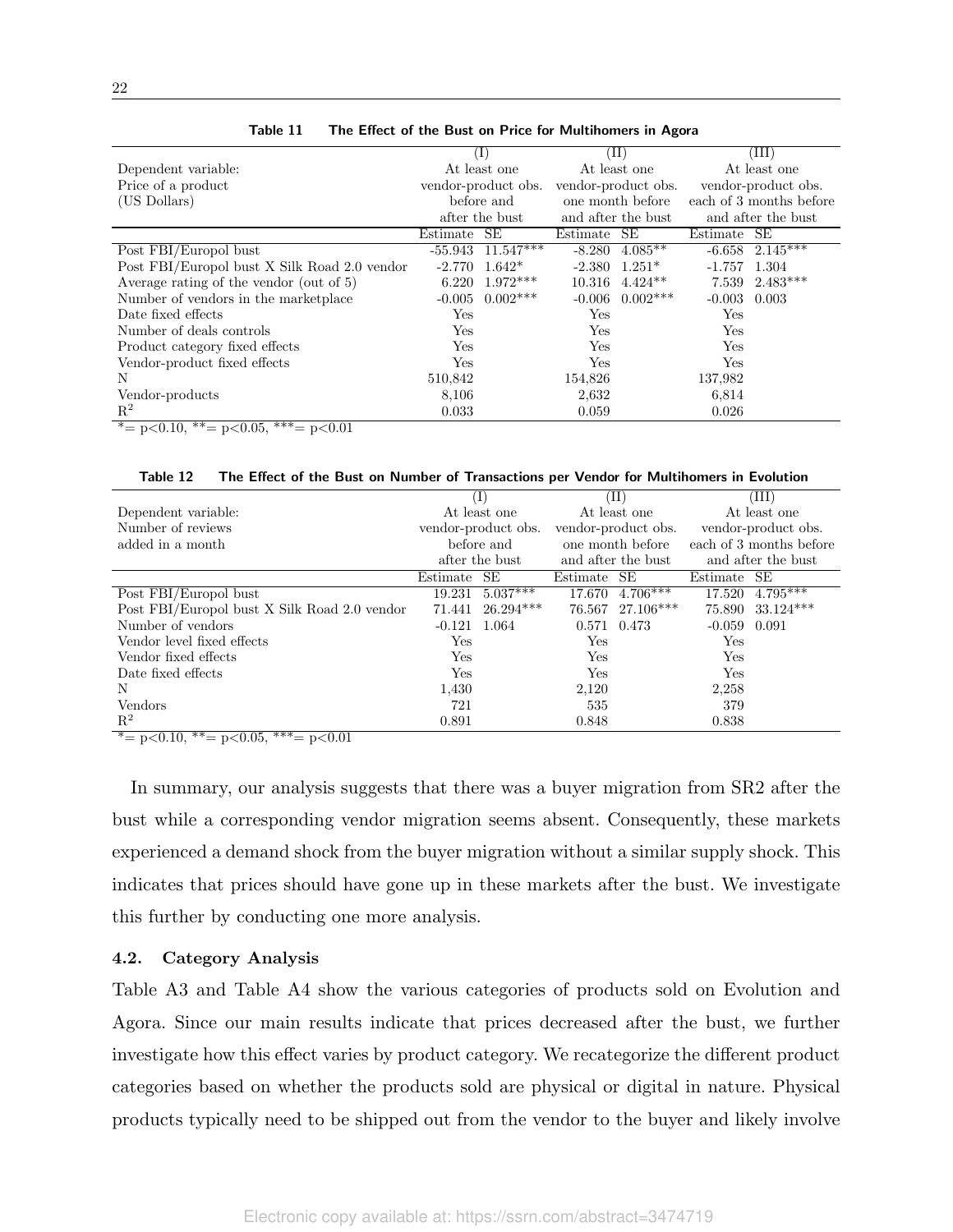|  | Table 13 Breakdown of the Effect of the Bust on the Price of Physical and Digital Products in Evolution |  |  |  |  |
|--|---------------------------------------------------------------------------------------------------------|--|--|--|--|
|--|---------------------------------------------------------------------------------------------------------|--|--|--|--|

|                                                                                                          | (I)               |                           | (II)                             |                    |             | (III)                               |             | (IV)                  | (V)                                        |            |                     | (VI)               |
|----------------------------------------------------------------------------------------------------------|-------------------|---------------------------|----------------------------------|--------------------|-------------|-------------------------------------|-------------|-----------------------|--------------------------------------------|------------|---------------------|--------------------|
| Dependent variable:                                                                                      |                   |                           | At least one vendor-product obs. |                    |             | At least one vendor-product obs.    |             |                       | At least one vendor-product obs.           |            |                     |                    |
| Price of a product                                                                                       |                   | before and after the bust |                                  |                    |             | one month before and after the bust |             |                       | each of 3 months before and after the bust |            |                     |                    |
| (US Dollars)                                                                                             | Physical products |                           | Digital products                 |                    |             | Physical products                   |             | Digital products      | (Physical products)                        |            | Digital products    |                    |
|                                                                                                          | Estimate SE       |                           | Estimate SE                      |                    | Estimate SE |                                     | Estimate SE |                       | Estimate SE                                |            | Estimate SE         |                    |
| Post FBI/Europol bust                                                                                    | $-14.877$         | $2.018***$                |                                  | $-10.063$ 2.013*** |             | $-18.371$ $1.289***$                |             | $-11.001$ $1.508***$  | $-7.718$                                   | $4.090*$   |                     | $-10.723$ 2.379*** |
| Average positive rating                                                                                  | 0.262             | $0.072***$                | 0.061                            | 0.067              |             | $0.165$ $0.064**$                   |             | $0.110 \quad 0.126$   | 0.137                                      | $0.063**$  |                     | $0.070$ $0.043*$   |
| Number of ratings                                                                                        | 0.000             | 0.000                     | 0.000                            | 0.000              | $-0.005$    | 0.002                               |             | $0.002 \quad 0.001**$ | $-0.001$                                   | $0.001*$   | $0.000 \quad 0.001$ |                    |
| Number of vendors in the marketplace                                                                     | 0.047             | $0.005***$                | 0.027                            | $0.007***$         | $-0.038$    | $0.027**$                           | 0.255       | $0.068***$            | 0.078                                      | $0.006***$ |                     | $0.097$ $0.016***$ |
| Vendor level fixed effects                                                                               | Yes               |                           | Yes                              |                    | Yes         |                                     | Yes         |                       | Yes                                        |            | Yes                 |                    |
| Date fixed effects                                                                                       | Yes               |                           | Yes                              |                    | Yes         |                                     | Yes         |                       | Yes                                        |            | Yes                 |                    |
| Product category fixed effects                                                                           | Yes               |                           | Yes                              |                    | Yes         |                                     | Yes         |                       | Yes                                        |            | Yes                 |                    |
| Vendor-product fixed effects                                                                             | Yes               |                           | Yes                              |                    | Yes         |                                     | Yes         |                       | Yes                                        |            | Yes                 |                    |
| N                                                                                                        | 1,116,003         |                           | 481,103                          |                    | 505,576     |                                     | 180,317     |                       | 440,909                                    |            | 236,218             |                    |
| Vendor-products                                                                                          | 11,797            |                           | 5,419                            |                    | 10,005      |                                     | 4,369       |                       | 3.388                                      |            | 2,340               |                    |
| $R^2$                                                                                                    | 0.031             |                           | 0.012                            |                    | 0.022       |                                     | 0.009       |                       | 0.045                                      |            | 0.042               |                    |
| Mean price $(\$)$                                                                                        | 232.016           |                           | 80.826                           |                    | 225.282     |                                     | 84.236      |                       | 186.381                                    |            | 93.245              |                    |
| % price decrease at the mean after bust<br>$\Phi$ and $\Phi$<br>الله الله العرض بن الم<br><b>COMPANY</b> | $-6.41\%$         |                           | $-12.45%$                        |                    | $-8.15%$    |                                     | $-13.06\%$  |                       | $-4.14%$                                   |            | $-11.50\%$          |                    |

 $* = p<0.10, ** = p<0.05, ** = p<0.01$ 

Table 14 Breakdown of the Effect of the Bust on the Price of Physical and Digital Products in Agora

|                                         |             | (I)                              | (II)                     |                     |             | (III)                |                                     | (IV)      | (V)                 |                                            |                  | (VI)                   |
|-----------------------------------------|-------------|----------------------------------|--------------------------|---------------------|-------------|----------------------|-------------------------------------|-----------|---------------------|--------------------------------------------|------------------|------------------------|
| Dependent variable:                     |             | At least one vendor-product obs. |                          |                     |             |                      | At least one vendor-product obs.    |           |                     | At least one vendor-product obs.           |                  |                        |
| Price of a product                      |             | before and after the bust        |                          |                     |             |                      | one month before and after the bust |           |                     | each of 3 months before and after the bust |                  |                        |
| (US Dollars)                            |             | Physical products                | Digital products         |                     |             | Physical products    | Digital products                    |           | (Physical products) |                                            | Digital products |                        |
|                                         | Estimate SE |                                  | Estimate SE              |                     | Estimate SE |                      | Estimate SE                         |           | Estimate SE         |                                            | Estimate SE      |                        |
| Post FBI/Europol bust                   | -75.372     | $15.687***$                      | $-7.918$ $7.956$         |                     |             | $-13.595$ $4.006***$ | 1.027                               | 1.128     |                     | $-10.512$ $1.532***$                       |                  | $-4.606$ 1.955**       |
| Average rating of the vendor (out of 5) | 4.927       | $1.980**$                        |                          | 3.988 5.350         |             | 5.645 3.812          | 46.611                              | 17.683*** | 7.607               | $2.538***$                                 |                  | $9.692 \quad 3.221***$ |
| Number of vendors in the marketplace    | $-0.008$    | $0.003***$                       |                          | $0.002 \quad 0.054$ |             | $-0.007$ $0.002***$  | $-0.031$                            | 0.046     | 0.000               | 0.003                                      | $-0.032$ $0.042$ |                        |
| Date fixed effects                      | Yes         |                                  | Yes                      |                     | Yes         |                      | Yes                                 |           | Yes                 |                                            | Yes              |                        |
| Number of deals controls                | Yes         |                                  | Yes                      |                     | Yes         |                      | Yes                                 |           | Yes                 |                                            | Yes              |                        |
| Product category fixed effects          | Yes         |                                  | Yes                      |                     | Yes         |                      | Yes                                 |           | Yes                 |                                            | Yes              |                        |
| Vendor-product fixed effects            | Yes         |                                  | Yes                      |                     | Yes         |                      | Yes                                 |           | Yes                 |                                            | Yes              |                        |
| Ν                                       | 415,431     |                                  | 95,411                   |                     | 116,446     |                      | 38,380                              |           | 114,943             |                                            | 23,039           |                        |
| Vendor-products                         | 7.190       |                                  | 959                      |                     | 2,081       |                      | 560                                 |           | 5,928               |                                            | 914              |                        |
| $\mathbb{R}^2$                          | 0.039       |                                  | 0.012                    |                     | 0.071       |                      | 0.100                               |           | 0.031               |                                            | 0.005            |                        |
| Mean price $(\$)$                       | 265.922     |                                  | 50.755                   |                     | 271.231     |                      | 40.339                              |           | 274.295             |                                            | 56.862           |                        |
| % price decrease at the mean after bust | $-28.34\%$  |                                  | $\overline{\phantom{a}}$ |                     | $-5.01\%$   |                      |                                     |           | $-3.83\%$           |                                            | $-8.10\%$        |                        |

 $* = p < 0.10, ** = p < 0.05, ** = p < 0.01$ 

some cost to the vendor to produce the good. In contrast, digital goods have near zero marginal cost of production (Lambrecht et al. (2014)). Consequently, we hypothesize that vendors would be willing to offer deeper discounts on digital goods compared to physical goods in order to still remain profitable.

We estimate the price regressions of Equation (1) and (2) separately for digital and physical categories in the data using the three definitions of data. Our results for Evolution are shown in Table 13. As can be seen, prices decreased for both digital and physical goods after the bust. The results support our hypothesis with deeper discounts offered for digital goods compared to physical goods as shown in the final row of the table. Table 14 shows the results for Agora. Note that unlike Evolution, about 80% of the products sold in Agora are related to drugs and are hence physical. Therefore, our data lacks statistical power to estimate the effect of the bust on digital goods in two out of the three methods of creating the data. As can be seen, our results are consistent with our hypothesis when our data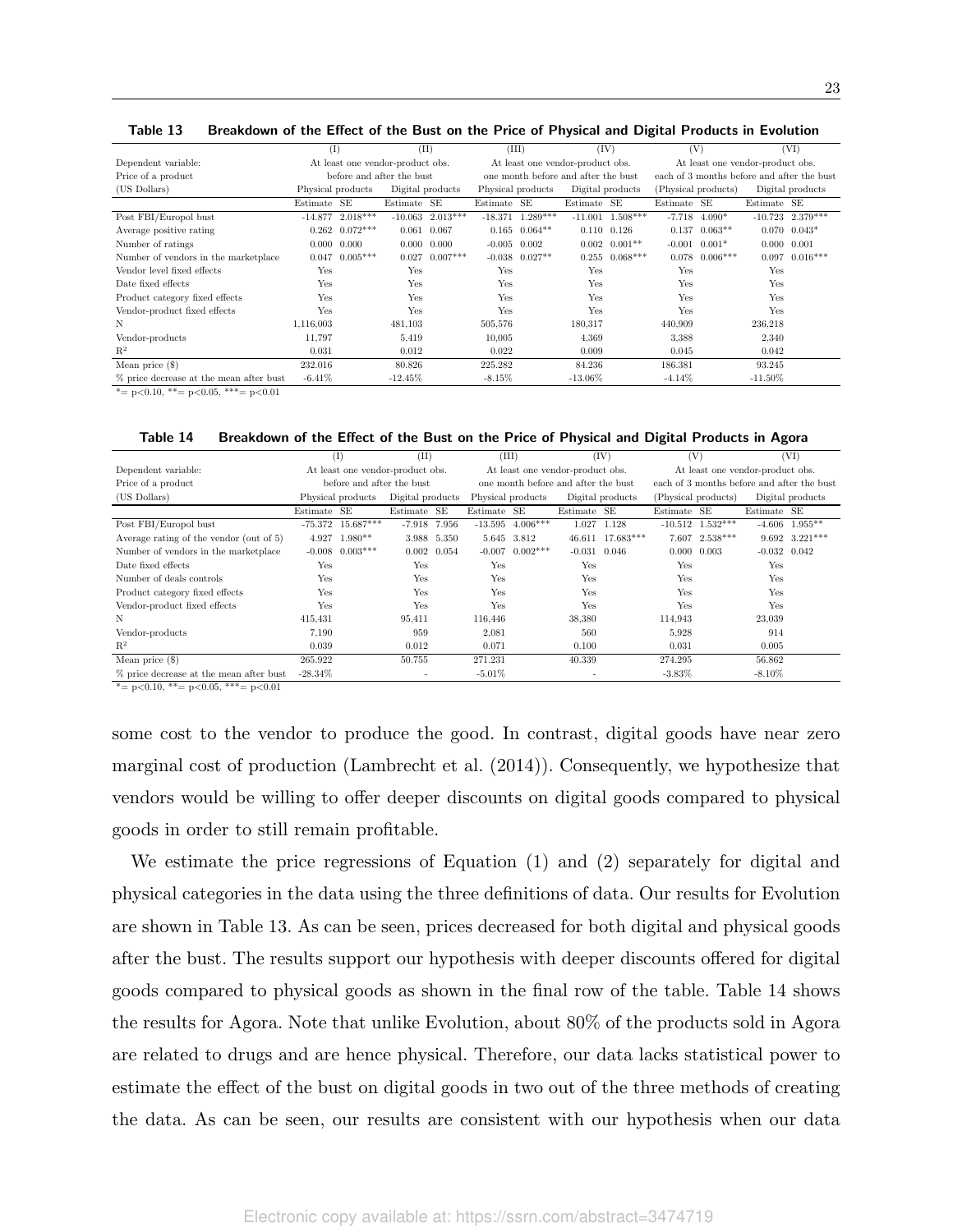includes those vendor-products that have at least one observation in each of the three months before and after the bust.

It is interesting to note that prices decreased in these markets after the bust despite an increase in demand. This is likely the case because vendors were responding to the bust of SR2 and the threat of a future bust in these markets through either a flash sale to attract/retain customers or clearing their inventory to exit Darknet markets.

# 5. Discussion and Conclusion

The changing landscape of the Web has brought forth many new technological advances. One such recent technology that was designed with the intention of promoting user anonymity is the Dark Web but it has also unintentionally facilitated illicit activity in the form of Darknet markets. Law enforcement agencies continue to remain interested in busting these markets. The most recent bust operation occurred in May 2019 and involved the bust of the second largest Darknet market at the time that had 1.15 million buyers and over 7,500 vendors (Europol (2019)).

In this research we ask how such law enforcement busts affect the marketing outcomes of markets that are not subject to the bust. This is important because Darknet markets operate like a whack-a-mole game. When one market gets shut down, another is born. Our results suggest that shutting one market may lead to beneficial outcomes for some agents of other markets not subject to the bust. Our results also indicate that these benefits are not simply a product of the forces of supply and demand but that they occur despite them. In particular, our results suggest that vendors decrease prices after the bust which benefits buyers who can now buy the same products at a cheaper price. Similarly, our results also show that the total number of transactions of an average vendor increased after the bust. Since the administrators of the markets obtain their revenue by charging a commission for each sale, this indicates that administrators of Evolution and Agora generated more revenue directly as a result of the bust.

These outcomes perhaps run counter to the goals of law enforcement agencies as they further encourage buyers to continue transacting as well as administrators to continue operating these markets. We recommend these agencies to hence consider these perhaps unintended marketing outcomes of the bust while conducting similar operations in the future.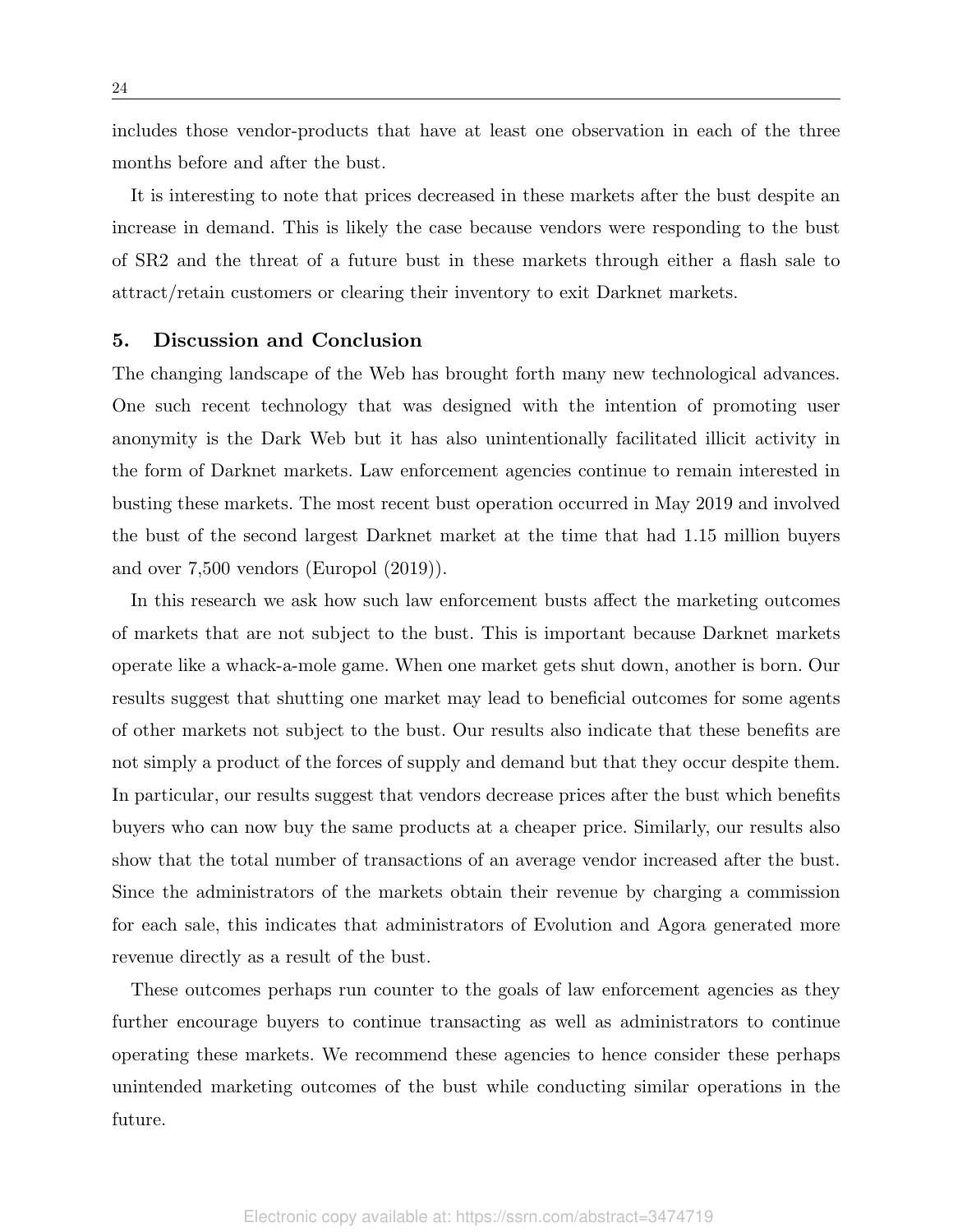Our research has two limitations that future studies can address. First, there is of course benefits to conducting busts and curbing illegal sales. Future studies can incorporate not just the effect on other markets as we do in our study but an economic analysis of the entire system of all markets to determine the effect of conducting busts in totality. Our goal in this study is simply to highlight the consequences of busts on other markets that are not subject to the bust. Second, future studies could obtain user level data from these markets to study choice behavior under anonymity.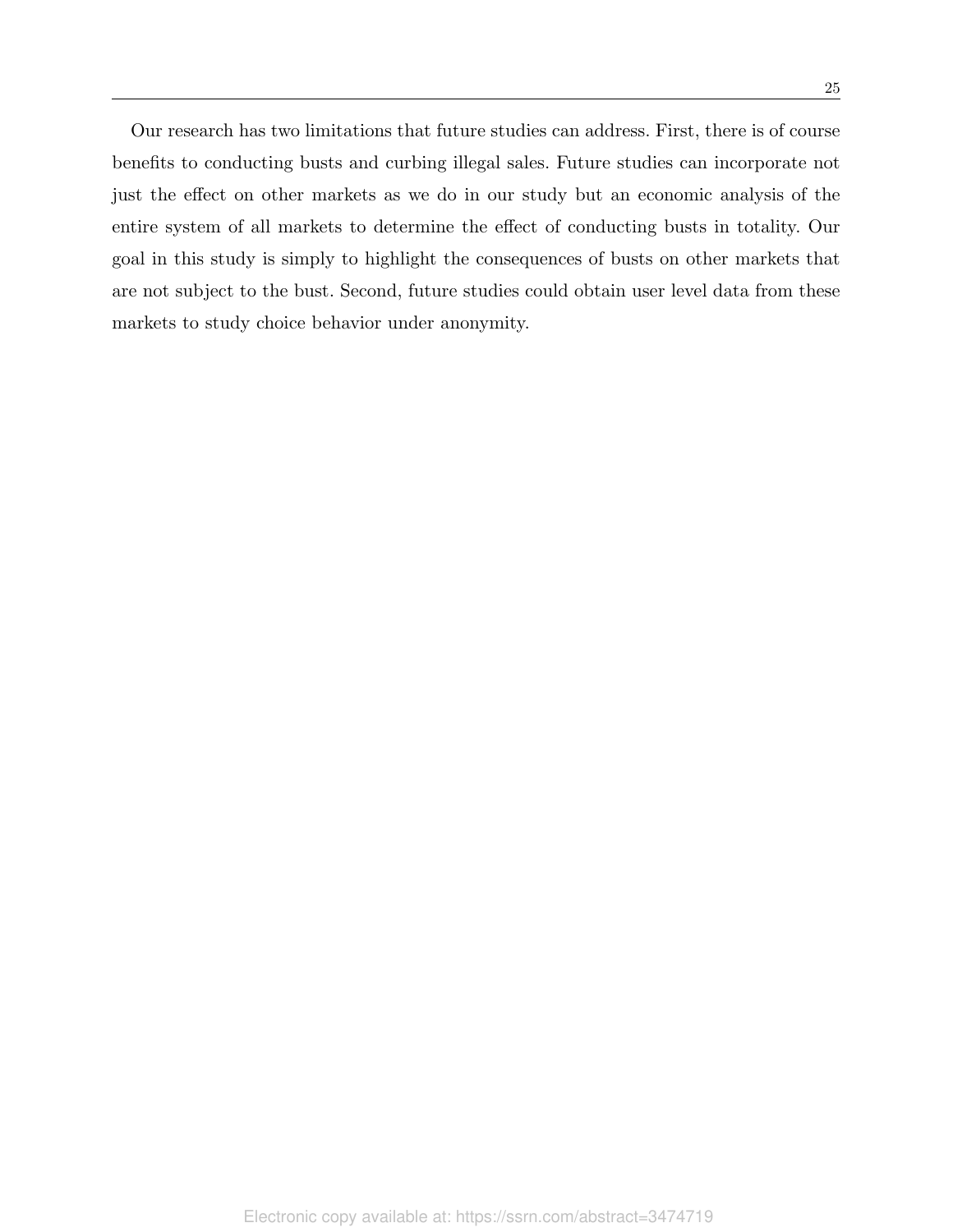## References

Armstrong M (2006) Competition in two-sided markets. *The RAND Journal of Economics* 37(3):668–691.

- Barratt MJ, Aldridge J (2016) Everything you always wanted to know about drug cryptomarkets<sup>\*</sup>(\* but were afraid to ask). *The International journal on drug policy* 35:1.
- Bergman MK (2001) White paper: the deep web: surfacing hidden value. *Journal of electronic publishing* 7(1).
- Brightplanet (2014) Clearing up confusion deep web vs. dark web. URL https://brightplanet.com/2014/03/27/clearing-confusion-deep-web-vs-dark-web/, (Retrieved October 20, 2019).
- Broséus J, Rhumorbarbe D, Mireault C, Ouellette V, Crispino F, Décary-Hétu D (2016) Studying illicit drug trafficking on darknet markets: structure and organisation from a canadian perspective. *Forensic science international* 264:7–14.
- Chen A (2011) The underground website where you can buy any drug imaginable. URL https://gawker.com/the-underground-website-where-you-can-buy-any-drug-imag-30818160, (Retrieved on October 20, 2019.).
- Chu J, Manchanda P (2016) Quantifying cross and direct network effects in online consumer-to-consumer platforms. *Marketing Science* 35(6):870–893.
- Crawford A (2014) Dark net drugs adverts 'double in less than a year. URL https://www.bbc.com/news/technology-28242662, (Retrieved October 20, 2019).
- D´ecary-H´etu D, Giommoni L (2017) Do police crackdowns disrupt drug cryptomarkets? a longitudinal analysis of the effects of operation onymous. *Crime, Law and Social Change* 67(1):55–75.
- Deng Y, Lambrecht A, Liu Y (2019) Spillover effects and freemium strategy in mobile app market. *Available at SSRN 3149550* .
- Department-Of-Justice (2014) Dozens of online "dark markets" seized pursuant to forfeiture complaint filed in manhattan federal court in conjunction with the arrest of the operator of silk road 2.0. URL https://www.justice.gov/usao-sdny/pr/ dozens-online-dark-markets-seized-pursuant-forfeiture-complaint-filed-manhattan-federal, (Retrieved October 20, 2019).
- Dhar T, Baylis K (2011) Fast-food consumption and the ban on advertising targeting children: the quebec experience. *Journal of Marketing Research* 48(5):799–813.
- East-Bay-Times (2014) Europol: 17 arrests in major 'darknet' crackdown. URL https://www. eastbaytimes.com/2014/11/07/europol-17-arrests-in-major-darknet-crackdown/amp/, (Retrieved October 20, 2019).
- Economist (2016) Shedding light on the dark web. URL https://www.economist.com/international/2016/07/16/shedding-light-on-the-dark-web, (Retrieved October 20, 2019).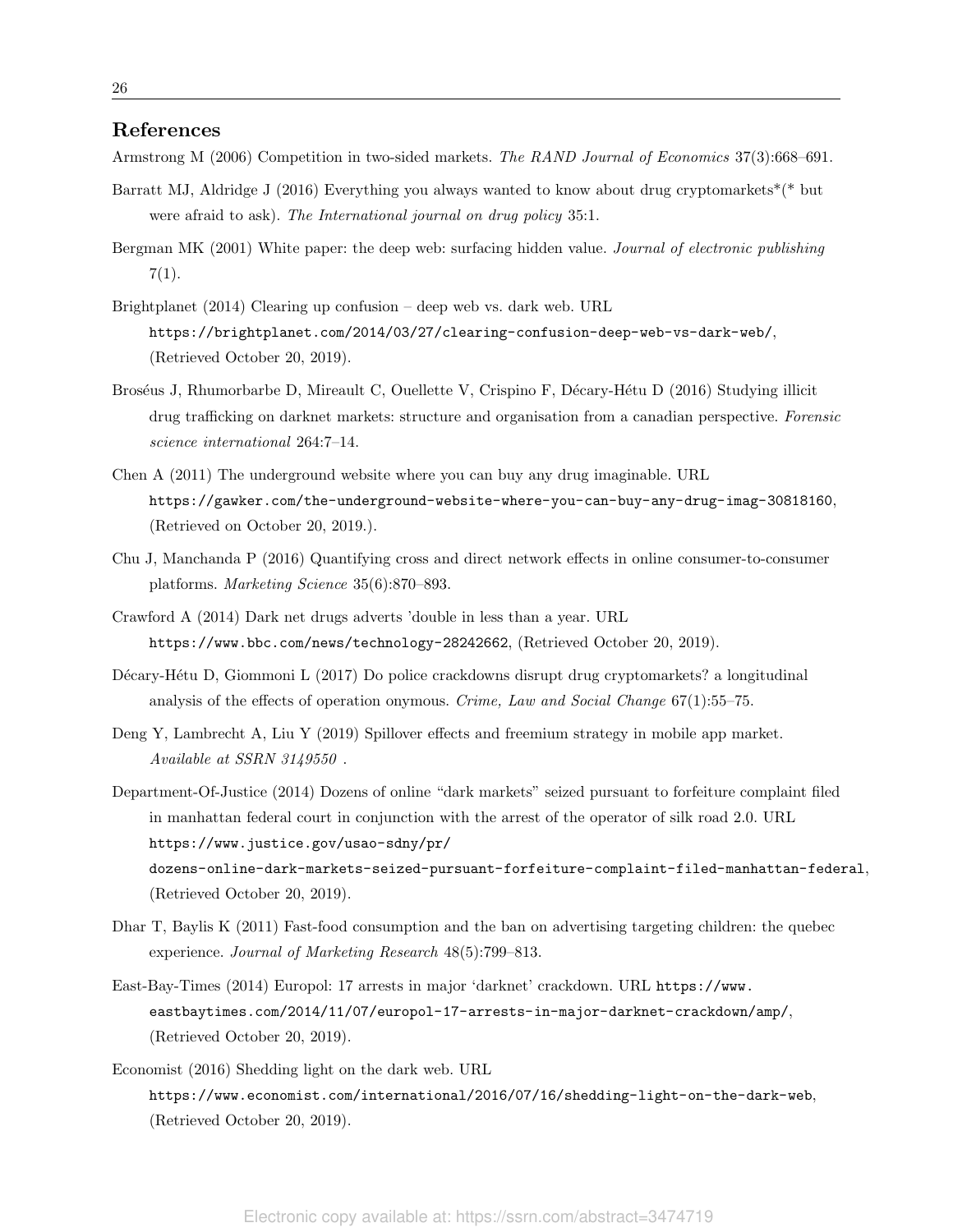- eMarketer (2019) Retail e-commerce sales worldwide from 2014 to 2023 (in billion u.s. dollars) [graph]. URL https://www.statista.com/statistics/379046/worldwide-retail-e-commerce-sales/, (Retrieved October 20, 2019).
- EMCDDA, Europol (2017) Drugs and the darknet: perspectives for enforcement, research and policy.
- Espinosa R (2019) Scamming and the reputation of drug dealers on darknet markets. *International Journal of Industrial Organization* 67:102523.
- Europol (2014) Global action against dark markets on tor network. URL https://www.europol.europa. eu/newsroom/news/global-action-against-dark-markets-tor-network, (Retrieved October 20, 2019).
- Europol (2019) Double blow to dark web marketplaces. URL https://www.europol.europa.eu/newsroom/news/double-blow-to-dark-web-marketplaces, (Retrieved October 20, 2019).
- Foley S, Karlsen JR, Putniņš TJ (2019) Sex, drugs, and bitcoin: How much illegal activity is financed through cryptocurrencies? *The Review of Financial Studies* 32(5):1798–1853.
- Fradkin A (2015) Search frictions and the design of online marketplaces. *Work. Pap., Mass. Inst. Technol* .
- Gwern Branwen DDHRMASEPADLSDKVCVBWMMSG Nicolas Christin (2015) Dark net market archives, 2011–2015, 12 july 2015. web. (Retrieved October 20, 2019).
- Hardy RA, Norgaard JR (2016) Reputation in the internet black market: an empirical and theoretical analysis of the deep web. *Journal of Institutional Economics* 12(3):515–539.
- He B, Patel M, Zhang Z, Chang KCC (2007) Accessing the deep web: A survey. *Communications of the ACM* 50(5):94–101.
- Ippolito PM, Mathios AD (1990) The regulation of science-based claims in advertising. *Journal of Consumer Policy* 13(4):413–445.
- Jin GZ, Leslie P (2003) The effect of information on product quality: Evidence from restaurant hygiene grade cards. *The Quarterly Journal of Economics* 118(2):409–451.
- Kaiser U, Wright J (2006) Price structure in two-sided markets: Evidence from the magazine industry. *International Journal of Industrial Organization* 24(1):1–28.
- Kummer M, Schulte P (2019) When private information settles the bill: Money and privacy in google's market for smartphone applications. *Management Science* .
- Lambrecht A, Goldfarb A, Bonatti A, Ghose A, Goldstein DG, Lewis R, Rao A, Sahni N, Yao S (2014) How do firms make money selling digital goods online? *Marketing Letters* 25(3):331–341.
- Landsman V, Stremersch S (2011) Multihoming in two-sided markets: An empirical inquiry in the video game console industry. *Journal of Marketing* 75(6):39–54.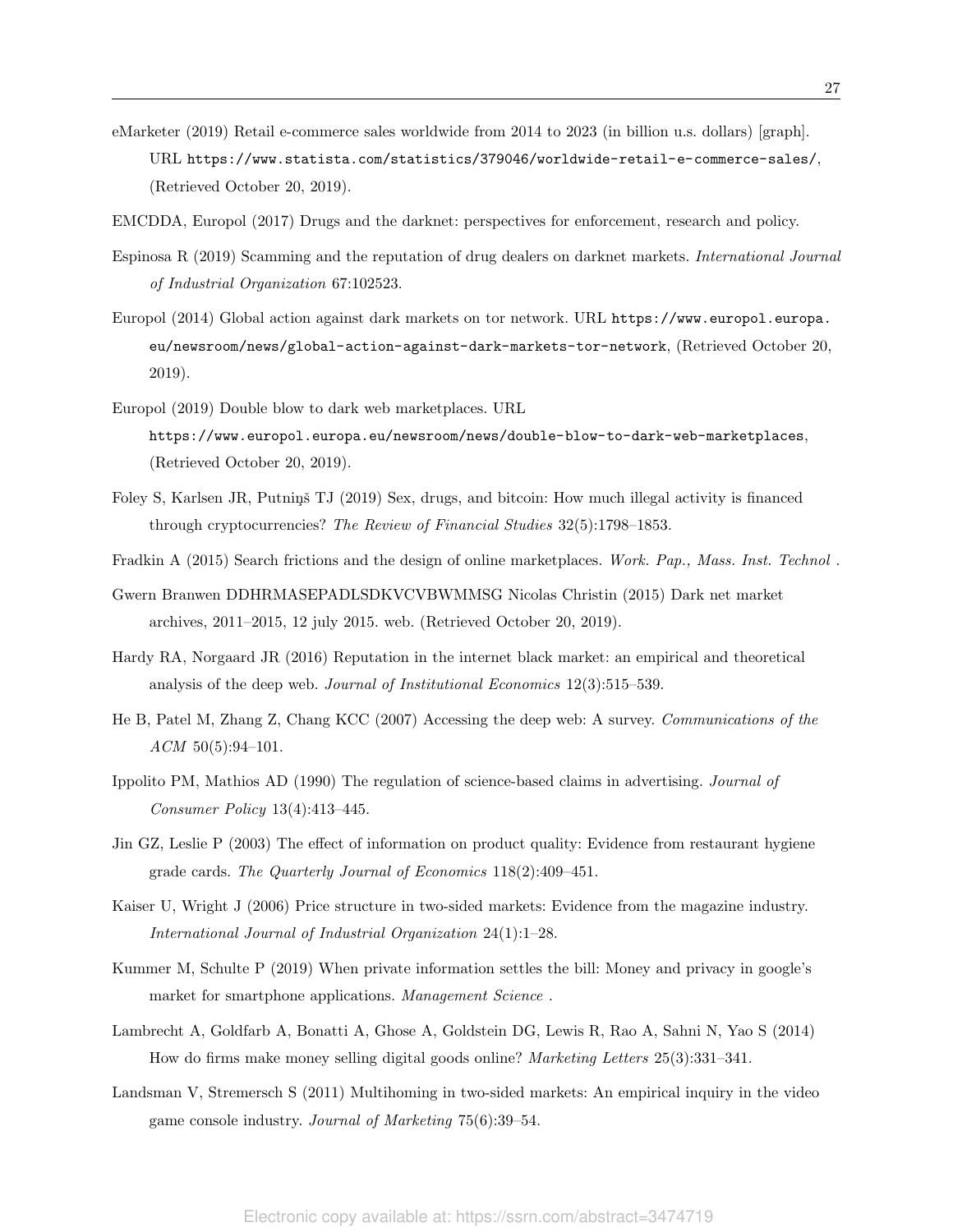- Liu H (2010) Dynamics of pricing in the video game console market: skimming or penetration? *Journal of Marketing Research* 47(3):428–443.
- Liu Y, Ishihara M (2017) A dynamic structural model of endogenous consumer reviews in durable goods markets. *Available at SSRN 2728524* .
- Markopoulos P, Xefteris D, Dellarocas C (2015) Manipulating reviews in dark net markets to reduce crime. *conference on Information Systems and Technology, Philadelphia, PA*.
- Rao A (2018) Deceptive claims using fake news marketing: The impact on consumers. *Available at SSRN 3248770* .
- Rao A, Wang E (2017) Demand for "healthy" products: False claims and ftc regulation. *Journal of Marketing Research* 54(6):968–989.
- Resnick P, Zeckhauser R, Swanson J, Lockwood K (2006) The value of reputation on ebay: A controlled experiment. *Experimental Economics* 9(2):79–101.
- Rochet JC, Tirole J (2003) Platform competition in two-sided markets. *Journal of the European Economic Association* 1(4):990–1029.
- Rochet JC, Tirole J (2006) Two-sided markets: a progress report. *The RAND Journal of Economics* 37(3):645–667.
- Rysman M (2009) The economics of two-sided markets. *Journal of Economic Perspectives* 23(3):125–43.
- Seamans R, Zhu F (2013) Responses to entry in multi-sided markets: The impact of craigslist on local newspapers. *Management Science* 60(2):476–493.
- Sriram S, Manchanda P, Bravo ME, Chu J, Ma L, Song M, Shriver S, Subramanian U (2015) Platforms: a multiplicity of research opportunities. *Marketing Letters* 26(2):141–152.
- Tor (2019) Tor. URL https://www.torproject.org/about/history/, (Retrieved October 20, 2019).
- Tucker C, Zhang J (2010) Growing two-sided networks by advertising the user base: A field experiment. *Marketing Science* 29(5):805–814.
- Van Buskirk J, Bruno R, Dobbins T, Breen C, Burns L, Naicker S, Roxburgh A (2017) The recovery of online drug markets following law enforcement and other disruptions. *Drug and Alcohol Dependence* 173:159–162.
- Van Wirdum A (2019) Chainalysis: Darknet market activity nearly doubled throughout 2018. URL https://bitcoinmagazine.com/articles/ chainalysis-darknet-market-activity-nearly-doubled-throughout-2018, (Retrieved October 20, 2019).
- Wilbur KC (2008) A two-sided, empirical model of television advertising and viewing markets. *Marketing Science* 27(3):356–378.
- Yoganarasimhan H (2013) The value of reputation in an online freelance marketplace. *Marketing Science* 32(6):860–891.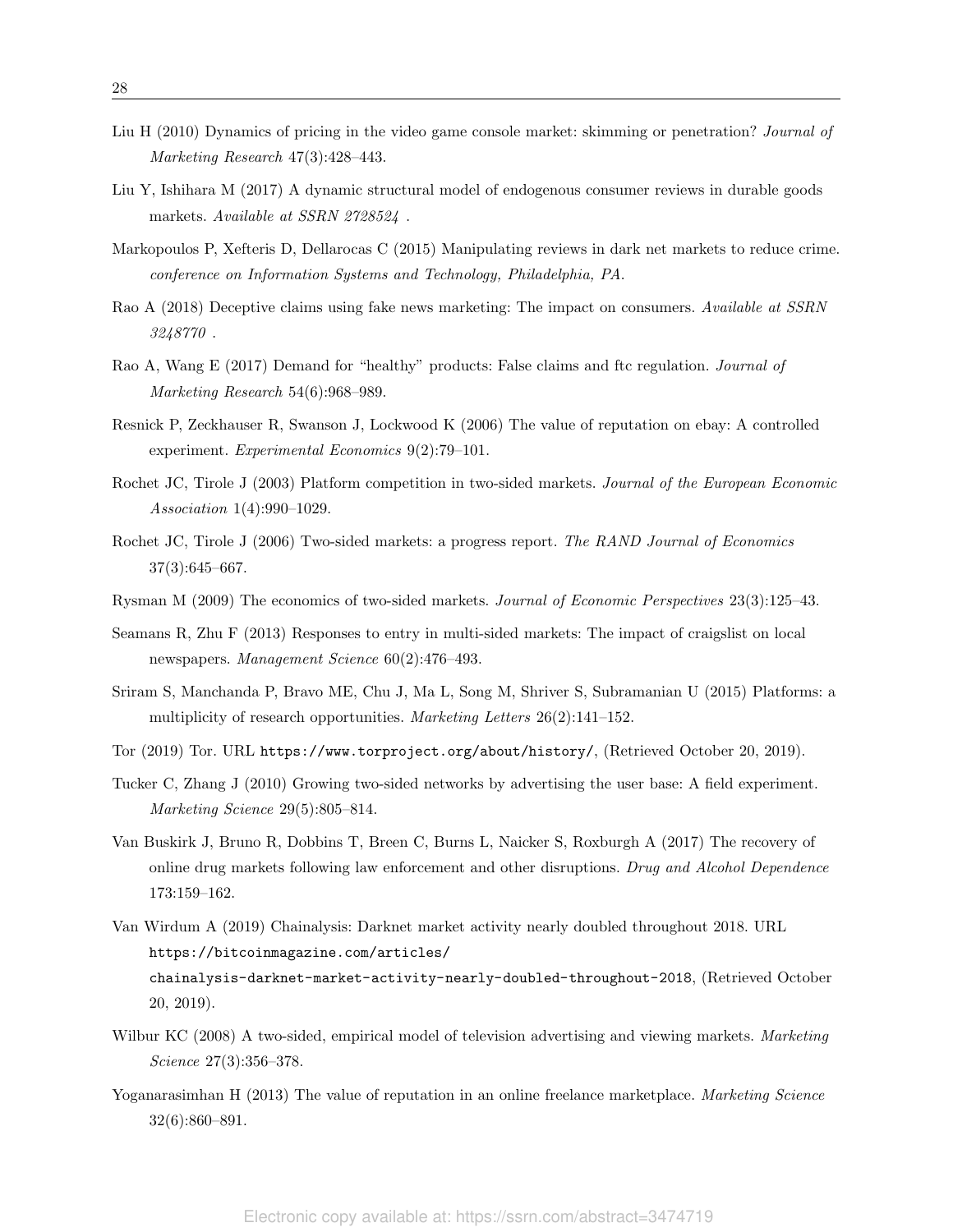Appendix.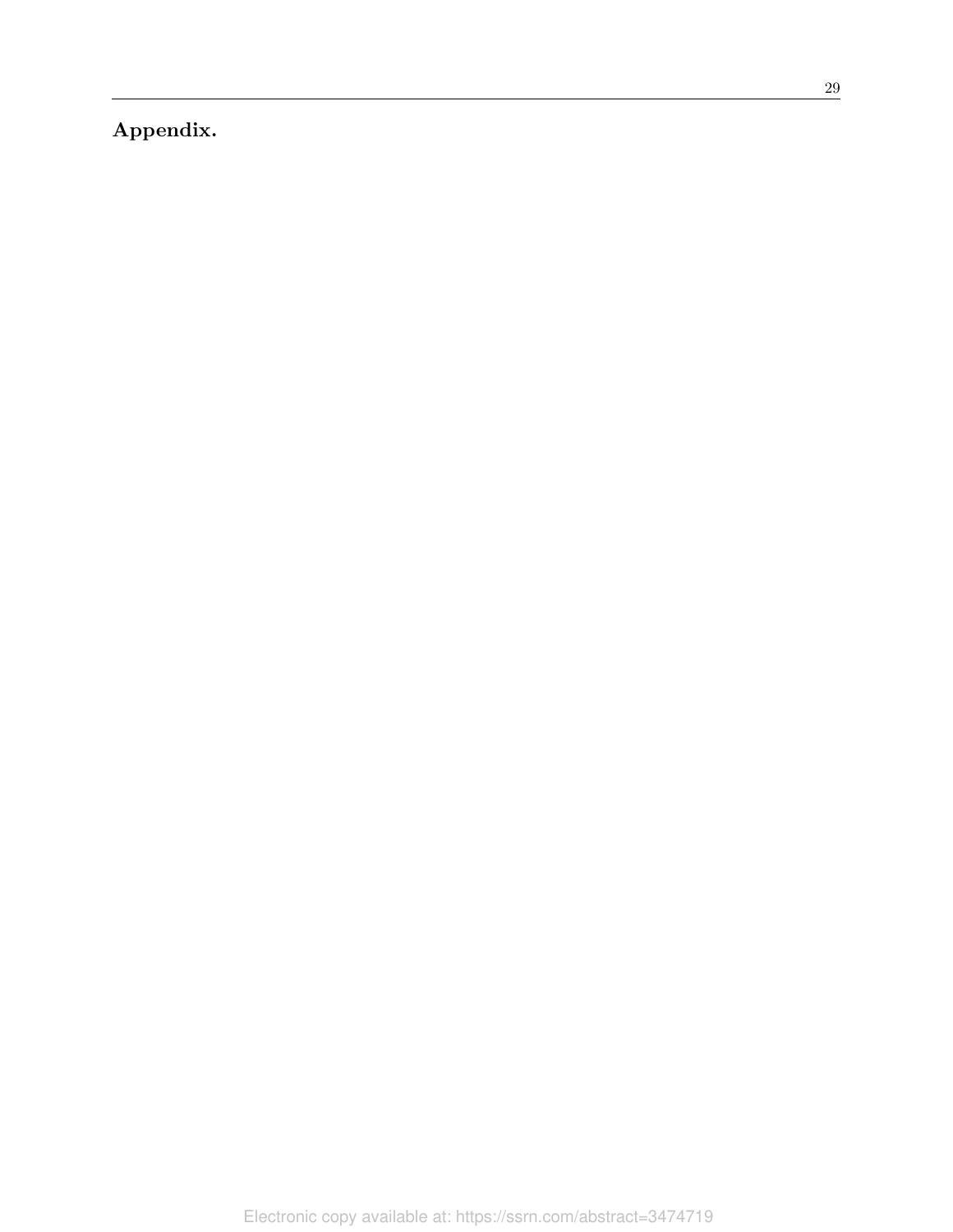| I            |              |
|--------------|--------------|
| ٦<br>w<br>۰. | I<br>I<br>۰. |

| Date            | <b>Listings</b> | Percent | Date         | <b>Listings</b> | Percent  | Date            | Listings  | Percent |
|-----------------|-----------------|---------|--------------|-----------------|----------|-----------------|-----------|---------|
| $10-Aug-14$     | 8,866           | 0.56    | $01-Nov-14$  | 36,702          | 2.30     | $06$ -Jan-15    | 17,648    | 1.10    |
| $15$ -Aug- $14$ | 30,580          | 1.91    | $03-Nov-14$  | 30,299          | 1.90     | $08$ -Jan-15    | 12,040    | 0.75    |
| $22$ -Aug-14    | 23,056          | 1.44    | $06$ -Nov-14 | 36,964          | $2.31\,$ | $09$ -Jan-15    | 8,428     | 0.53    |
| $25-Aug-14$     | 14,916          | 0.93    | $07-Nov-14$  | 4,730           | 0.30     | $10$ -Jan- $15$ | 4,600     | 0.29    |
| 27-Aug-14       | 25,617          | 1.60    | $09-Nov-14$  | 28              | 0.00     | $11$ -Jan- $15$ | 3,188     | 0.20    |
| $02$ -Sep-14    | 15,784          | 0.99    | $11-Nov-14$  | 20,480          | 1.28     | $14$ -Jan- $15$ | 8,654     | 0.54    |
| $10$ -Sep-14    | 36,480          | 2.28    | 14-Nov-14    | 33,986          | 2.13     | $16$ -Jan- $15$ | 17,539    | 1.10    |
| $15$ -Sep-14    | 25,215          | 1.58    | $15-Nov-14$  | 33,484          | 2.10     | $21$ -Jan-15    | 20,343    | 1.27    |
| $19$ -Sep-14    | 39,642          | 2.48    | 16-Nov-14    | 26,123          | 1.64     | 24-Jan-15       | 21,217    | 1.33    |
| $23$ -Sep-14    | 22,602          | 1.42    | 18-Nov-14    | 33,438          | 2.09     | 29-Jan-15       | 23,259    | 1.46    |
| $26$ -Sep-14    | 18,224          | 1.14    | 19-Nov-14    | 21,023          | 1.32     | $01$ -Feb- $15$ | 14,052    | 0.88    |
| $30$ -Sep-14    | 27,024          | 1.69    | 21-Nov-14    | 20,856          | 1.31     | $02$ -Feb-15    | 13,656    | 0.86    |
| $04-Oct-14$     | 30,020          | 1.88    | 22-Nov-14    | 31,133          | 1.95     | $03$ -Feb- $15$ | 12,295    | 0.77    |
| $05-Oct-14$     | 213             | 0.01    | 23-Nov-14    | 21,243          | 1.33     | $05$ -Feb- $15$ | 13,079    | 0.82    |
| $06-Oct-14$     | 14,652          | 0.92    | 24-Nov-14    | 25,404          | 1.59     | $09$ -Feb-15    | 17,902    | 1.12    |
| $08-Oct-14$     | 32,000          | 2.00    | 25-Nov-14    | 20,465          | 1.28     | $11$ -Feb- $15$ | 14,234    | 0.89    |
| $11-Oct-14$     | 29,237          | 1.83    | 29-Nov-14    | 29,622          | 1.85     | 17-Feb-15       | 17,569    | 1.10    |
| $12-Oct-14$     | 13,864          | 0.87    | $04$ -Dec-14 | 21,538          | 1.35     | $19$ -Feb- $15$ | 13,541    | 0.85    |
| $13-Oct-14$     | 13,169          | 0.82    | $06$ -Dec-14 | 20,542          | 1.29     | $21$ -Feb- $15$ | 16,489    | 1.03    |
| $15-Oct-14$     | 32,783          | 2.05    | $07$ -Dec-14 | 13,941          | 0.87     | 24-Feb-15       | 7,756     | 0.49    |
| $17-Oct-14$     | 3,647           | 0.23    | $14$ -Dec-14 | 29,860          | 1.87     | 26-Feb-15       | 15,947    | 1.00    |
| $20$ -Oct-14    | 24,510          | 1.53    | $20$ -Dec-14 | 28,321          | 1.77     | $28$ -Feb- $15$ | 9,990     | 0.63    |
| $22-Oct-14$     | 29,333          | 1.84    | $21$ -Dec-14 | 15,088          | 0.94     | $03$ -Mar-15    | 19,056    | 1.19    |
| $23-Oct-14$     | 6,358           | 0.40    | $24$ -Dec-14 | 18,936          | 1.19     | $07$ -Mar-15    | 21,180    | 1.33    |
| $26$ -Oct-14    | 35,779          | 2.24    | $26$ -Dec-14 | 9,566           | 0.60     | $16$ -Mar- $15$ | 31,611    | 1.98    |
| $27-Oct-14$     | 14,950          | 0.94    | $28$ -Dec-14 | 18,600          | 1.16     | $17$ -Mar- $15$ | 12,262    | 0.77    |
| $29-Oct-14$     | 20,843          | 1.31    | $02$ -Jan-15 | 17,835          | 1.12     | Total           | 1,597,106 | 100.00  |

Table A1 Date and Number of Listings on Evolution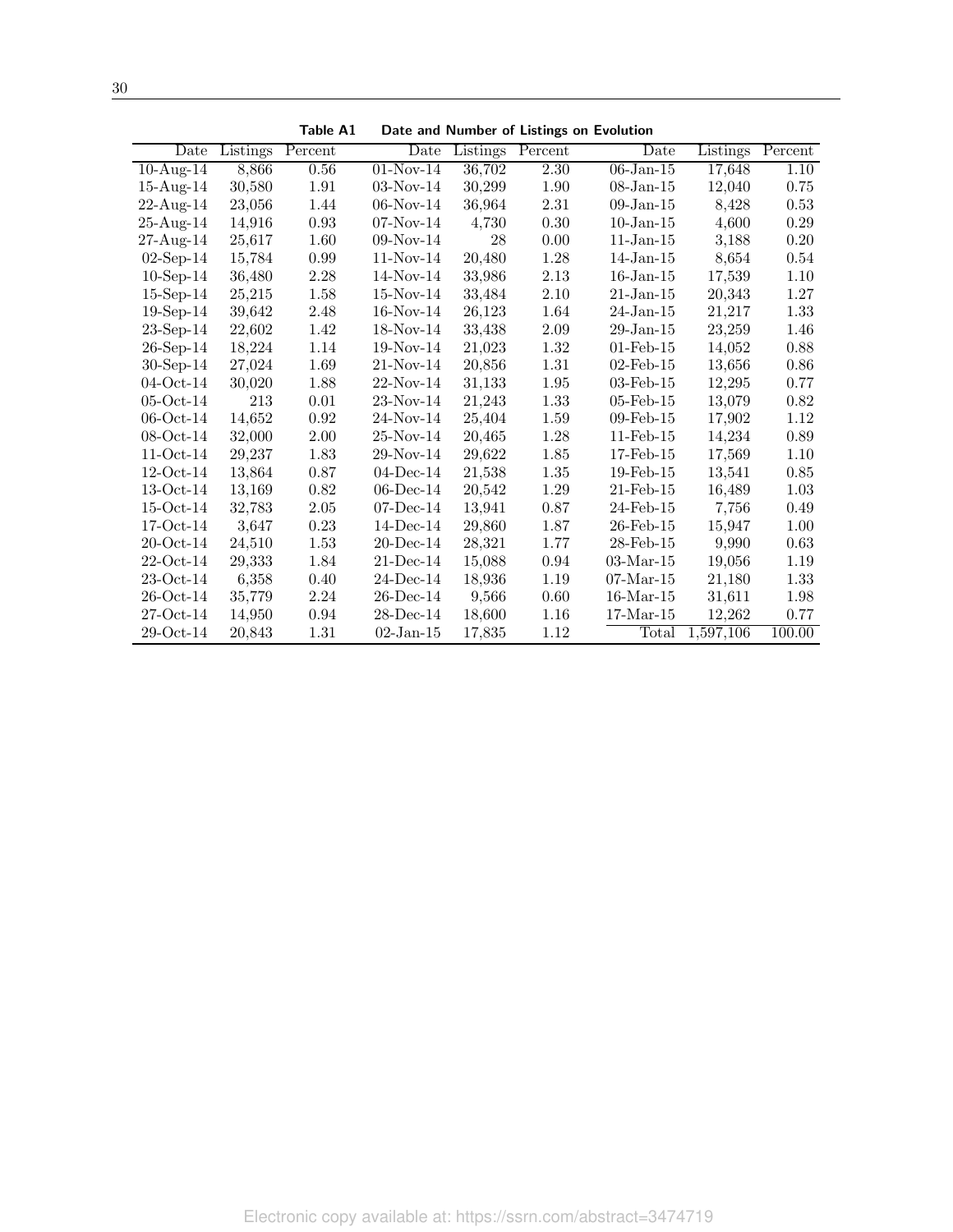|                  | Date Listings Percent |            |                                    | Date Listings Percent |          |                 | Date Listings Percent |      |                 | Date Listings Percent |            |                 | Date Listings Percent |            |
|------------------|-----------------------|------------|------------------------------------|-----------------------|----------|-----------------|-----------------------|------|-----------------|-----------------------|------------|-----------------|-----------------------|------------|
| $1-Jan-14$       | 48                    | 0.01       | $3-Aug-14$                         | 2,159                 | 0.42     | 14-Nov-14       | 4,227                 | 0.83 | $21$ -Jan-15    | 3,873                 | 0.76       | $13-Apr-15$     | 3,054                 | 0.60       |
| $9-Jan-14$       | 88                    | 0.02       | $9-Aug-14$                         | 179                   | 0.04     | $15-Nov-14$     | 4,990                 | 0.98 | $23$ -Jan-15    | 3,626                 | 0.71       | $14$ -Apr-15    | 2,198                 | 0.43       |
| $16$ -Jan- $14$  | 151                   | 0.03       | $14$ -Aug- $14$                    | 3,369                 | 0.66     | 16-Nov-14       | 5,542                 | 1.08 | $24$ -Jan-15    | 3,765                 | 0.74       | $20$ -Apr-15    | 1,238                 | $0.24\,$   |
| $26$ -Jan-14     | 211                   | 0.04       | 18-Aug-14                          | 720                   | 0.14     | 18-Nov-14       | 5,601                 | 1.10 | $26$ -Jan-15    | 3,785                 | 0.74       | $22$ -Apr-15    | 1,364                 | 0.27       |
| $2$ -Feb-14      | $260\,$               | 0.05       | $20-Aug-14$                        | 1,258                 | 0.25     | 19-Nov-14       | 3,841                 | 0.75 | $28 - Jan-15$   | 3,571                 | 0.70       | $23$ -Apr-15    | 1,477                 | $0.29\,$   |
| $5$ -Feb-14      | $255\,$               | $0.05\,$   | $27-Aug-14$                        | 3,409                 | 0.67     | 21-Nov-14       | 3,486                 | 0.68 | $29$ -Jan-15    | 3,608                 | 0.71       | $25$ -Apr-15    | 2,598                 | $\rm 0.51$ |
| $10$ -Feb- $14$  | 170                   | 0.03       | $30-Aug-14$                        | 2,258                 | 0.44     | 22-Nov-14       | 4,975                 | 0.97 | $1-Feb-15$      | 3,885                 | 0.76       | $27$ -Apr-15    | 2,243                 | 0.44       |
| $15$ -Feb- $14$  | 81                    | $0.02\,$   | $5-Sep-14$                         | 2,524                 | 0.49     | 23-Nov-14       | 4,078                 | 0.80 | $2$ -Feb-15     | 3,590                 | 0.70       | $30-Apr-15$     | 1,742                 | 0.34       |
| 18-Feb-14        | 250                   | 0.05       | $8-Sep-14$                         | 346                   | 0.07     | 24-Nov-14       | 4,517                 | 0.88 | $3$ -Feb- $15$  | 3,532                 | 0.69       | $3-May-15$      | 1,306                 | 0.26       |
| $23$ -Feb- $14$  | 820                   | 0.16       | $15$ -Sep- $14$                    | 3,615                 | 0.71     | 25-Nov-14       | 3,597                 | 0.70 | $5$ -Feb- $15$  | 3,327                 | 0.65       | $4$ -May-15     | 2,504                 | 0.49       |
| 24-Feb-14        | 728                   | 0.14       | $20$ -Sep-14                       | 2,887                 | 0.57     | 27-Nov-14       | 703                   | 0.14 | $9$ -Feb-15     | 3,583                 | 0.70       | $5$ -May- $15$  | 2,260                 | 0.44       |
| 28-Feb-14        | 1,044                 | $0.20\,$   | $22$ -Sep-14                       | 3,653                 | 0.72     | 28-Nov-14       | 844                   | 0.17 | $11$ -Feb- $15$ | 3,457                 | $\,0.68\,$ | $6$ -May-15     | 2,343                 | 0.46       |
| $1-Mar-14$       | 614                   | 0.12       | $26$ -Sep-14                       | 1,823                 | 0.36     | $1-Dec-14$      | 4,476                 | 0.88 | $13$ -Feb- $15$ | 3,392                 | 0.66       | $10$ -May- $15$ | 2,950                 | 0.58       |
| $3-Mar-14$       | 1,052                 | 0.21       | $29-Sep-14$                        | 2,875                 | 0.56     | $3$ -Dec-14     | 4,839                 | 0.95 | $16$ -Feb- $15$ | 3,459                 | 0.68       | $11-May-15$     | 1,758                 | 0.34       |
| $6$ -Mar-14      | 1,008                 | 0.20       | $30\hbox{-}\mathrm{Sep}\hbox{-}14$ | 136                   | 0.03     | $4$ -Dec-14     | 684                   | 0.13 | 17-Feb-15       | 3,172                 | 0.62       | $13$ -May- $15$ | 2,269                 | 0.44       |
| $18$ -Mar- $14$  | 238                   | $0.05\,$   | $3-Oct-14$                         | 450                   | 0.09     | $6$ -Dec-14     | 4,546                 | 0.89 | 19-Feb-15       | 3,391                 | $0.66\,$   | $15$ -May- $15$ | 1,122                 | $0.22\,$   |
| $6-Apr-14$       | 1,481                 | $\rm 0.29$ | $4-Oct-14$                         | 3,188                 | 0.62     | $7-Dec-14$      | 3,229                 | 0.63 | $21$ -Feb-15    | 1,990                 | $0.39\,$   | $16$ -May- $15$ | 988                   | 0.19       |
| $21-Apr-14$      | 181                   | 0.04       | $5$ -Oct-14                        | 454                   | 0.09     | $10$ -Dec-14    | 4,612                 | 0.90 | 24-Feb-15       | 3,432                 | 0.67       | $17$ -May- $15$ | 969                   | 0.19       |
| 24-Apr-14        | 986                   | 0.19       | $6$ -Oct-14                        | 3,819                 | 0.75     | $12$ -Dec-14    | 4,103                 | 0.80 | $26$ -Feb- $15$ | 3,197                 | 0.63       | $21$ -May- $15$ | 1,690                 | 0.33       |
| $25$ -Apr-14     | 211                   | 0.04       | $7-Oct-14$                         | 321                   | 0.06     | $15$ -Dec-14    | 4,493                 | 0.88 | $28$ -Feb- $15$ | 3,353                 | 0.66       | $28$ -May-15    | 820                   | 0.16       |
| $26$ -Apr-14     | 1,137                 | 0.22       | $9-Oct-14$                         | 4,031                 | 0.79     | $17$ -Dec- $14$ | 4,118                 | 0.81 | $3-Mar-15$      | 3,372                 | 0.66       | 29-May-15       | 1,159                 | 0.23       |
| $3-May-14$       | 979                   | 0.19       | $12-Oct-14$                        | 469                   | 0.09     | $18$ -Dec- $14$ | 2,056                 | 0.40 | $5-Mar-15$      | 3,049                 | 0.60       | $31$ -May- $15$ | 1,851                 | $0.36\,$   |
| $5$ -May-14      | 782                   | 0.15       | $14-Oct-14$                        | 1,431                 | 0.28     | $20$ -Dec-14    | 4,130                 | 0.81 | $7-Mar-15$      | 3,492                 | 0.68       | $1-J$ un- $15$  | 2,039                 | 0.40       |
| $6$ -May-14      | 1,107                 | 0.22       | $17-Oct-14$                        | 3,625                 | 0.71     | $21$ -Dec-14    | 3,136                 | 0.61 | $10-Mar-15$     | 3,492                 | 0.68       | $2-J$ un- $15$  | 2,037                 | 0.40       |
| $10$ -May-14     | 570                   | 0.11       | $19-Oct-14$                        | 3,686                 | 0.72     | $23$ -Dec-14    | 4,272                 | 0.84 | $13-Mar-15$     | 3,265                 | 0.64       | $4-J$ un- $15$  | 2,703                 | 0.53       |
| $16$ -May- $14$  | 1,730                 | $0.34\,$   | $20$ -Oct-14                       | 804                   | 0.16     | $24$ -Dec-14    | 3,672                 | 0.72 | $15$ -Mar- $15$ | 3,208                 | 0.63       | $7 - Jun-15$    | 2,753                 | 0.54       |
| 24-May-14        | 1,934                 | 0.38       | 22-Oct-14                          | 4,537                 | 0.89     | $26$ -Dec-14    | 3,480                 | 0.68 | $16$ -Mar- $15$ | 2,766                 | 0.54       | $11-J$ un- $15$ | 2,615                 | $0.51\,$   |
| $31$ -May-14     | 1,641                 | 0.32       | 23-Oct-14                          | 1,239                 | 0.24     | $28$ -Dec-14    | 3,939                 | 0.77 | $19-Mar-15$     | 3,116                 | 0.61       | $12$ -Jun- $15$ | 1,894                 | 0.37       |
| $1-J$ un- $14$   | 2,129                 | 0.42       | $25$ -Oct-14                       | 5,420                 | 1.06     | $30$ -Dec-14    | 3,978                 | 0.78 | $22$ -Mar-15    | 3,348                 | $0.66\,$   | $13$ -Jun- $15$ | 2,056                 | 0.40       |
| $3-J$ un- $14$   | 620                   | 0.12       | $27-Oct-14$                        | 4,690                 | 0.92     | $1-Jan-15$      | 3,601                 | 0.70 | $25$ -Mar-15    | 2,464                 | 0.48       | $15$ -Jun- $15$ | 2,282                 | 0.45       |
| $11-J$ un- $14$  | 1,368                 | 0.27       | $29-Oct-14$                        | 5,425                 | 1.06     | $2$ -Jan- $15$  | 3,416                 | 0.67 | $27-Mar-15$     | 1,676                 | 0.33       | $20$ -Jun- $15$ | 2,670                 | 0.52       |
| $16$ -Jun- $14$  | 981                   | $0.19\,$   | $31-Oct-14$                        | 5,635                 | $1.10\,$ | $4-Jan-15$      | 3,662                 | 0.72 | $29-Mar-15$     | 2,996                 | $\rm 0.59$ | $22$ -Jun-15    | 2,178                 | 0.43       |
| $19$ -Jun- $14$  | 2,161                 | 0.42       | $1-Nov-14$                         | 5,771                 | 1.13     | $6$ -Jan- $15$  | 3,607                 | 0.71 | $30-Mar-15$     | 3,029                 | 0.59       | $26$ -Jun- $15$ | 2,541                 | 0.50       |
| $22$ -Jun-14     | 200                   | 0.04       | $3-Nov-14$                         | 5,790                 | 1.13     | $7-Jan-15$      | 933                   | 0.18 | $2-Apr-15$      | 2,853                 | 0.56       | $28$ -Jun-15    | 1,897                 | 0.37       |
| $5 -$ Jul $-14$  | 349                   | 0.07       | $6-Nov-14$                         | 5,940                 | 1.16     | $8 - Jan-15$    | 4,098                 | 0.80 | $3-Apr-15$      | 2,928                 | 0.57       | $30 - Jun-15$   | 2,221                 | 0.43       |
| $18 -$ Jul- $14$ | 2,296                 | 0.45       | $7-Nov-14$                         | 5,730                 | 1.12     | $9 - Jan-15$    | 4,048                 | 0.79 | $4$ -Apr-15     | 1,506                 | 0.29       | $1-Jul-15$      | 469                   | $0.09\,$   |
| $21-Jul-14$      | 2,668                 | 0.52       | 8-Nov-14                           | 5,676                 | 1.11     | $10$ -Jan- $15$ | 2,658                 | 0.52 | $7-Apr-15$      | 3,095                 | 0.61       | $4$ -Jul- $15$  | 1,879                 | 0.37       |
| $26$ -Jul-14     | 2,419                 | 0.47       | $10-Nov-14$                        | 5,751                 | 1.13     | $15$ -Jan- $15$ | 4,124                 | 0.81 | $9-Apr-15$      | 2,641                 | 0.52       | $7-Jul-15$      | 2,181                 | 0.43       |
| $29-Jul-14$      | 1,598                 | 0.31       | 11-Nov-14                          | 4,436                 | 0.87     | $16$ -Jan- $15$ | 3,515                 | 0.69 | $10-Apr-15$     | 2,558                 | 0.50       |                 | Total 5,10,841        | 100.00     |
| $30 -$ Jul-14    | $\,293$               | 0.06       | $13-Nov-14$                        | 5,783                 | 1.13     | $18$ -Jan- $15$ | 3,655                 | 0.72 | $12-Apr-15$     | 3,049                 | 0.60       |                 |                       |            |

Table A2 No. of Listings on Agora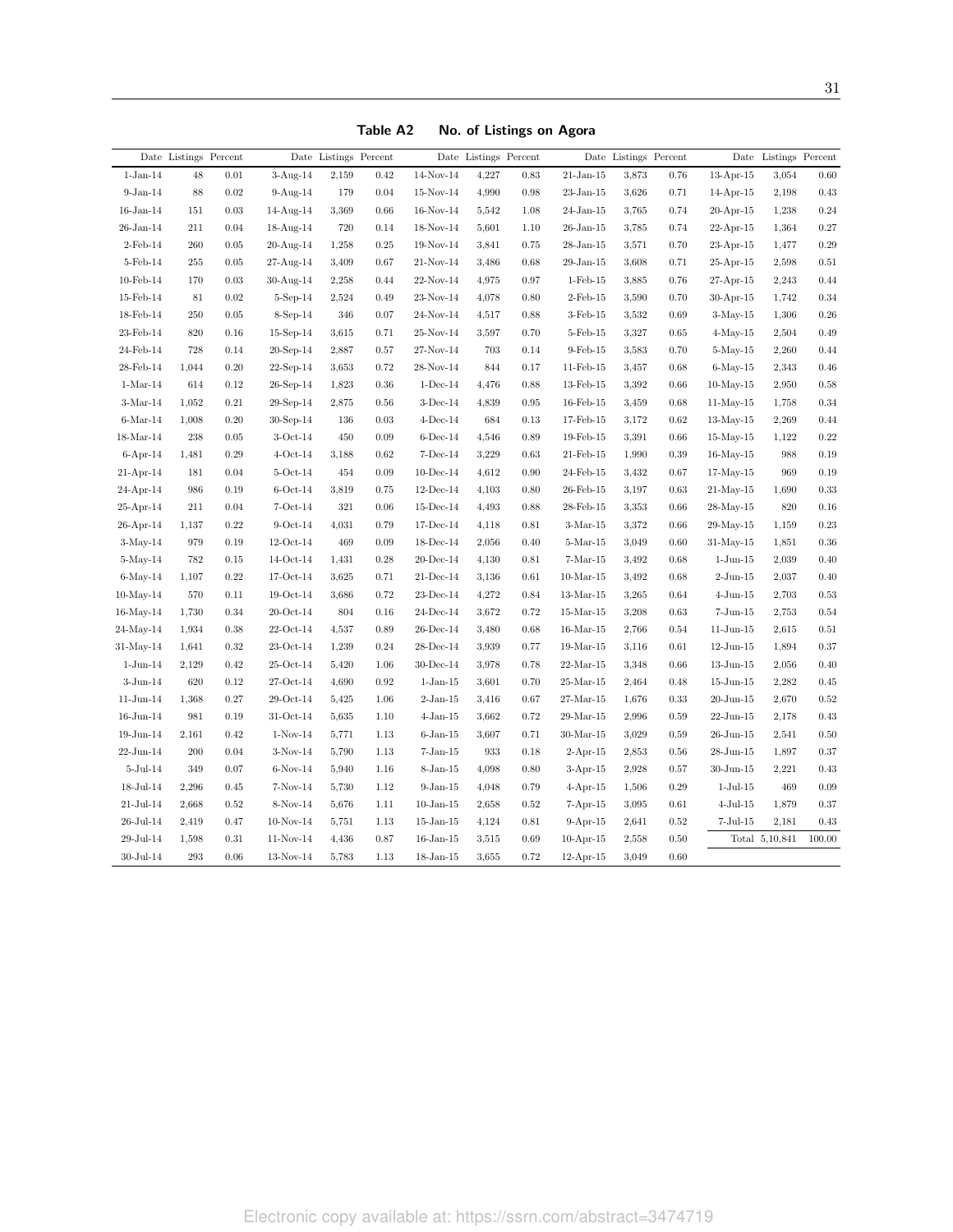| Category             | Listings  | Percent    |
|----------------------|-----------|------------|
| Drugs                | 723,742   | 45.32%     |
| Other                | 227,233   | 14.23%     |
| Fraud                | 200,142   | 12.53%     |
| Pirated goods        | 174,439   | 10.92%     |
| Hacking              | 75,999    | $4.76\%$   |
| Drug equipment       | 50,110    | $3.14\%$   |
| Guides and Tutorials | 27,988    | $1.75\%$   |
| Weapons              | 17,848    | 1.12%      |
| Electronics          | 13,707    | $0.86\%$   |
| Jewelry              | 8,308     | 0.52%      |
| Apparel              | 7,776     | $0.49\%$   |
| Health               | 69,814    | $4.37\%$   |
| Total                | 1,597,106 | $100.00\%$ |

Table A3 Category of Product Listings on Evolution

| Table A4 | Category of Product Listings on Agora |  |  |  |
|----------|---------------------------------------|--|--|--|
|          |                                       |  |  |  |

| Category       | Listings | Percent    |
|----------------|----------|------------|
| Drugs          | 407,865  | 79.84\%    |
| Pirated goods  | 68,225   | 13.36%     |
| Other          | 14,138   | 2.77%      |
| Fraud          | 13,048   | 2.55%      |
| Drug equipment | 2,697    | 0.53%      |
| Electronics    | 2,860    | $0.56\%$   |
| Weapons        | 2,008    | 0.39%      |
| Total          | 510,841  | $100.00\%$ |

Table A5 Breakdown of Listings by Number of Deals Categories on Agora

| Category                            | Listings  | Percent    |
|-------------------------------------|-----------|------------|
| $1$ to $2$ deals                    | 3,356     | $0.66\%$   |
| 3 to 5 deals                        | 4,056     | $0.79\%$   |
| $6$ to $10$ deals                   | 6,412     | $1.26\%$   |
| $10 \text{ to } 15 \text{ deals}$   | 4,969     | $0.97\%$   |
| $15 \text{ to } 25 \text{ deals}$   | 12,367    | $2.42\%$   |
| $25$ to $40$ deals                  | 14,792    | $2.90\%$   |
| $40$ to 55 deals                    | 15,301    | $3.00\%$   |
| $55$ to $70$ deals                  | 12,689    | $2.48\%$   |
| $70$ to $100$ deals                 | 23,432    | $4.59\%$   |
| $100 \text{ to } 150 \text{ deals}$ | 43,007    | $8.42\%$   |
| $150 \text{ to } 200 \text{ deals}$ | 39,022    | $7.64\%$   |
| $200$ to $300$ deals                | 57,340    | 11.22%     |
| $300$ to $500$ deals                | 74,314    | 14.55%     |
| $500$ to $1000$ deals               | 78,497    | 15.37%     |
| $1000 +$ deals                      | 40,970    | $8.02\%$   |
| $1000$ to $1500$ deals              | 25,020    | $4.90\%$   |
| $1000$ to $2000$ deals              | 17,094    | 3.35%      |
| $2000$ to $3000$ deals              | 12,300    | $2.41\%$   |
| $3000$ to $4000$ deals              | $5{,}915$ | $1.16\%$   |
| $4000$ to $5000$ deals              | 4,831     | $0.95\%$   |
| $5000 +$ deals                      | 15,158    | $2.97\%$   |
| Total                               | 510,842   | $100.00\%$ |